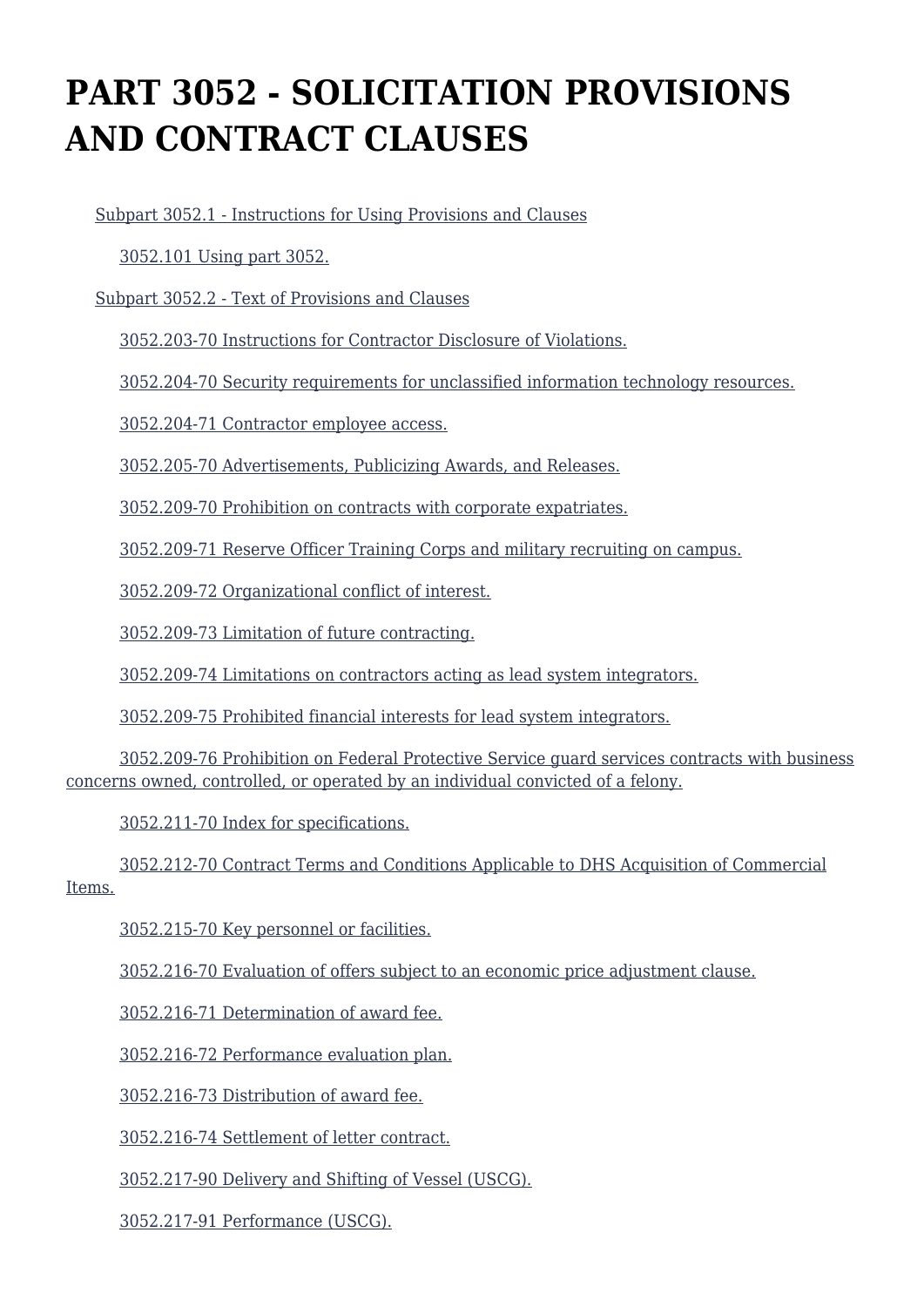[3052.217-92 Inspection and manner of doing work \(USCG\).](https://origin-www.acquisition.gov/%5Brp:link:hsar-part-3052%5D#Section_3052_217_92_T48_70215512122)

[3052.217-93 Subcontracts \(USCG\).](https://origin-www.acquisition.gov/%5Brp:link:hsar-part-3052%5D#Section_3052_217_93_T48_70215512123)

[3052.217-94 Lay days \(USCG\).](https://origin-www.acquisition.gov/%5Brp:link:hsar-part-3052%5D#Section_3052_217_94_T48_70215512124)

[3052.217-95 Liability and insurance \(USCG\).](https://origin-www.acquisition.gov/%5Brp:link:hsar-part-3052%5D#Section_3052_217_95_T48_70215512125)

[3052.217-96 Title \(USCG\).](https://origin-www.acquisition.gov/%5Brp:link:hsar-part-3052%5D#Section_3052_217_96_T48_70215512126)

[3052.217-97 Discharge of liens \(USCG\).](https://origin-www.acquisition.gov/%5Brp:link:hsar-part-3052%5D#Section_3052_217_97_T48_70215512127)

[3052.217-98 Delays \(USCG\).](https://origin-www.acquisition.gov/%5Brp:link:hsar-part-3052%5D#Section_3052_217_98_T48_70215512128)

[3052.217-99 Department of Labor safety and health regulations for ship repairing \(USCG\).](https://origin-www.acquisition.gov/%5Brp:link:hsar-part-3052%5D#Section_3052_217_99_T48_70215512129)

[3052.217-100 Guarantee \(USCG\).](https://origin-www.acquisition.gov/%5Brp:link:hsar-part-3052%5D#Section_3052_217_100_T48_70215512130)

[3052.219-71 DHS mentor-protégé program.](https://origin-www.acquisition.gov/%5Brp:link:hsar-part-3052%5D#Section_3052_219_71_T48_70215512131)

 [3052.219-72 Evaluation of prime contractor participation in the DHS mentor-protégé](https://origin-www.acquisition.gov/%5Brp:link:hsar-part-3052%5D#Section_3052_219_72_T48_70215512132) [program.](https://origin-www.acquisition.gov/%5Brp:link:hsar-part-3052%5D#Section_3052_219_72_T48_70215512132)

[3052.222-70 Strikes or picketing affecting timely completion of the contract work.](https://origin-www.acquisition.gov/%5Brp:link:hsar-part-3052%5D#Section_3052_222_70_T48_70215512133)

[3052.222-71 Strikes or picketing affecting access to a DHS facility.](https://origin-www.acquisition.gov/%5Brp:link:hsar-part-3052%5D#Section_3052_222_71_T48_70215512134)

[3052.222-90 Local hire \(USCG\).](https://origin-www.acquisition.gov/%5Brp:link:hsar-part-3052%5D#Section_3052_222_90_T48_70215512135)

[3052.223-70 Removal or disposal of hazardous substances - applicable licenses and permits.](https://origin-www.acquisition.gov/%5Brp:link:hsar-part-3052%5D#Section_3052_223_70_T48_70215512136)

[3052.223-90 Accident and fire reporting \(USCG\).](https://origin-www.acquisition.gov/%5Brp:link:hsar-part-3052%5D#Section_3052_223_90_T48_70215512137)

[3052.225-70 Requirement for Use of Certain Domestic Commodities.](https://origin-www.acquisition.gov/%5Brp:link:hsar-part-3052%5D#Section_3052_225_70_T48_70215512138)

[3052.228-70 Insurance.](https://origin-www.acquisition.gov/%5Brp:link:hsar-part-3052%5D#Section_3052_228_70_T48_70215512139)

[3052.228-90 Notification of Miller Act payment bond protection \(USCG\).](https://origin-www.acquisition.gov/%5Brp:link:hsar-part-3052%5D#Section_3052_228_90_T48_70215512140)

[3052.228-91 Loss of or damage to leased aircraft \(USCG\).](https://origin-www.acquisition.gov/%5Brp:link:hsar-part-3052%5D#Section_3052_228_91_T48_70215512141)

[3052.228-92 Fair market value of aircraft \(USCG\).](https://origin-www.acquisition.gov/%5Brp:link:hsar-part-3052%5D#Section_3052_228_92_T48_70215512142)

[3052.228-93 Risk and indemnities \(USCG\).](https://origin-www.acquisition.gov/%5Brp:link:hsar-part-3052%5D#Section_3052_228_93_T48_70215512143)

[3052.231-70 Precontract costs.](https://origin-www.acquisition.gov/%5Brp:link:hsar-part-3052%5D#Section_3052_231_70_T48_70215512144)

[3052.235-70 Dissemination of information - educational institutions.](https://origin-www.acquisition.gov/%5Brp:link:hsar-part-3052%5D#Section_3052_235_70_T48_70215512145)

[3052.236-70 Special precautions for work at operating airports.](https://origin-www.acquisition.gov/%5Brp:link:hsar-part-3052%5D#Section_3052_236_70_T48_70215512146)

[3052.242-70 \[Reserved\]](https://origin-www.acquisition.gov/%5Brp:link:hsar-part-3052%5D#Section_3052_242_70_T48_70215512147)

[3052.242-72 Contracting officer's technical representative.](https://origin-www.acquisition.gov/%5Brp:link:hsar-part-3052%5D#Section_3052_242_72_T48_70215512148)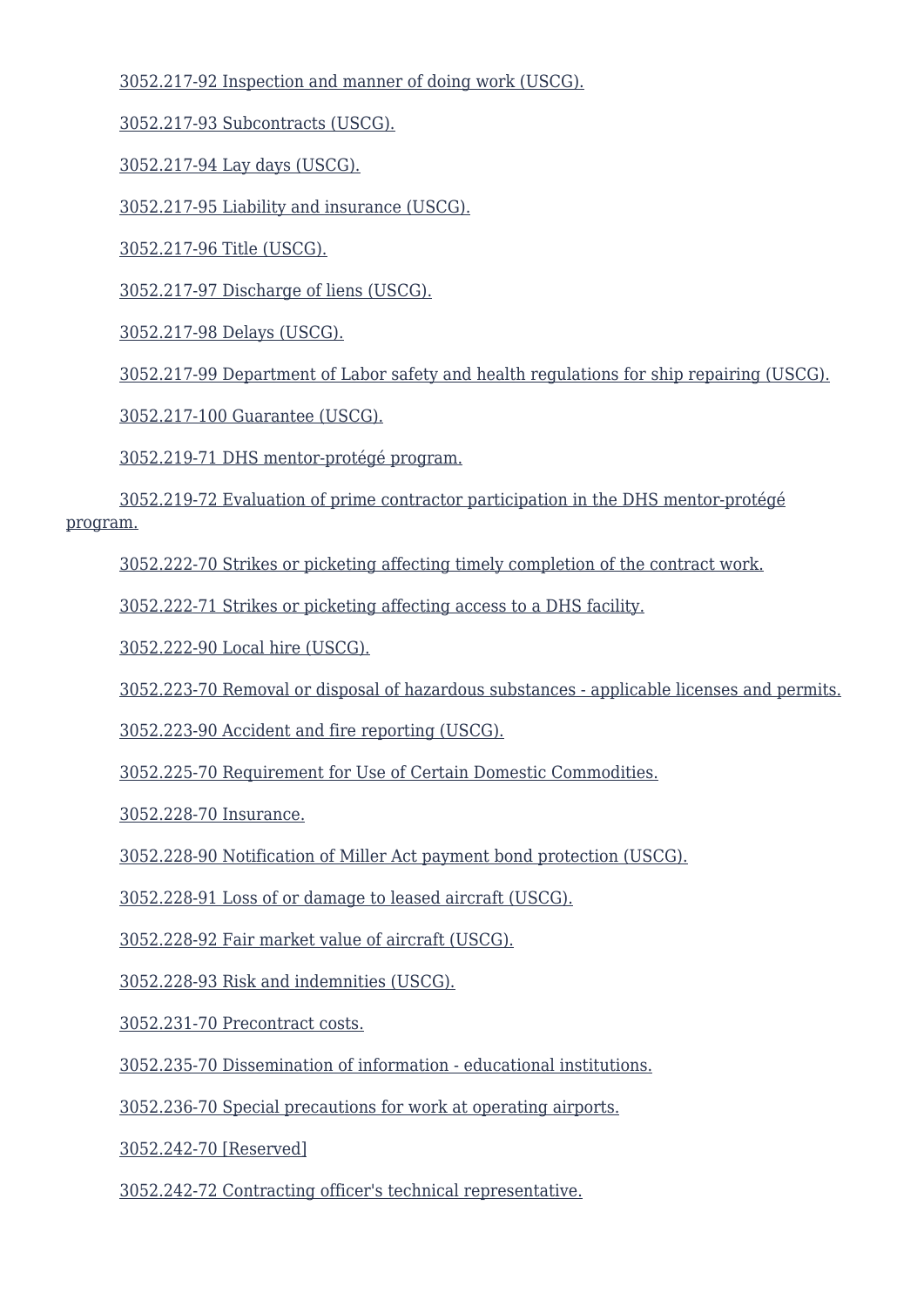[3052.247-70 F.o.b. origin information.](https://origin-www.acquisition.gov/%5Brp:link:hsar-part-3052%5D#Section_3052_247_70_T48_70215512149)

[3052.247-71 F.o.b. origin only.](https://origin-www.acquisition.gov/%5Brp:link:hsar-part-3052%5D#Section_3052_247_71_T48_70215512150)

[3052.247-72 F.o.b. destination only.](https://origin-www.acquisition.gov/%5Brp:link:hsar-part-3052%5D#Section_3052_247_72_T48_70215512151)

# **Subpart 3052.1 - Instructions for Using Provisions and Clauses**

## **3052.101 Using part 3052.**

(b) Numbering.

(2)(i) Provisions or clauses that supplement the FAR.

(A) Agency-prescribed provisions and clauses permitted by HSAR and used on a standard basis (i.e., normally used in two or more solicitations or contracts regardless of contract type) shall be prescribed and contained in the HSAR. Component desiring to use a provision or a clause on a standard basis shall submit a request containing a copy of the clause(s), justification for its use, and evidence of legal counsel review to the CPO in accordance with (HSAR) 48 CFR [3001.304](https://origin-www.acquisition.gov/%5Brp:link:hsar-part-3001%5D#Section_3001_304_T48_70282216) for possible inclusion in the HSAR.

(B) Provisions and clauses used on a one-time basis (i.e., non-standard provisions and clauses) may be approved by the contracting officer, unless a higher level is designated by the Component. This authority is subject to:

- (*1*) Evidence of legal counsel review in the contract file;
- (*2*) Inserting these clauses in the appropriate sections of the uniform contract format; and
- (*3*) Ensuring the provisions and clauses do not deviate from the requirements of the FAR and HSAR.

#### **Note to [3052.101:](https://origin-www.acquisition.gov/%5Brp:link:hsar-part-3052%5D#Section_3052_101_T48_7021551111)**

The solicitation provisions and contract clauses matrix referencing all HSAR provisions and clauses is available at *<http://www.dhs.gov/xopnbiz/>* under Policy and Regulations, Homeland Security Acquisition Regulation (HSAR).

# **Subpart 3052.2 - Text of Provisions and Clauses**

# **3052.203-70 Instructions for Contractor Disclosure of Violations.**

As prescribed in (HSAR) 48 CFR [3003.1004\(](https://origin-www.acquisition.gov/%5Brp:link:hsar-part-3003%5D#Section_3003_1004_T48_70284712)a), insert the following clause:

Instructions for Contractor Disclosure of Violations (SEP 2012)

When making a written disclosure under the clause at FAR 52.203-13, paragraph (b)(3), the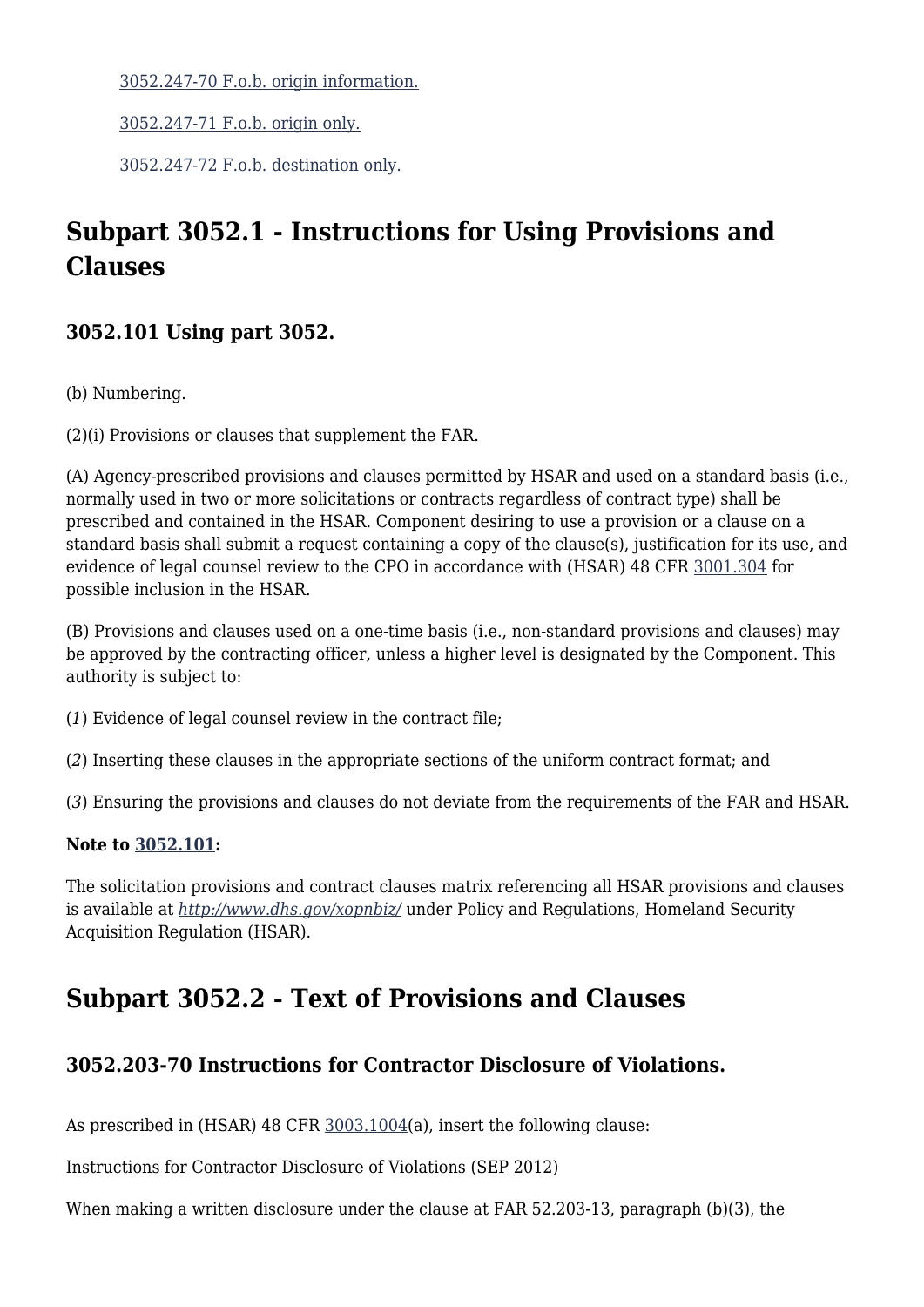Contractor shall use the Contractor Disclosure Form at *<http://www.oig.dhs.gov>* and submit the disclosure electronically to the Department of Homeland Security Office of Inspector General. The Contractor shall provide a copy of the disclosure to the Contracting Officer by email or facsimile on the same business day as the submission to the Office of Inspector General. The Contractor shall provide the Contracting Officer a concurrent copy of any supporting materials submitted to the Office of Inspector General.

# **3052.204-70 Security requirements for unclassified information technology resources.**

As prescribed in (HSAR) 48 CFR [3004.470-3](https://origin-www.acquisition.gov/%5Brp:link:hsar-part-3004%5D#Section_3004_470_3_T48_70285214), insert a clause substantially the same as follows:

Security Requirements for Unclassified Information Technology Resources (JUN 2006)

(a) The Contractor shall be responsible for Information Technology (IT) security for all systems connected to a DHS network or operated by the Contractor for DHS, regardless of location. This clause applies to all or any part of the contract that includes information technology resources or services for which the Contractor must have physical or electronic access to sensitive information contained in DHS unclassified systems that directly support the agency's mission.

(b) The Contractor shall provide, implement, and maintain an IT Security Plan. This plan shall describe the processes and procedures that will be followed to ensure appropriate security of IT resources that are developed, processed, or used under this contract.

(1) Within \_\_ ["insert number of days"] days after contract award, the contractor shall submit for approval its IT Security Plan, which shall be consistent with and further detail the approach contained in the offeror's proposal. The plan, as approved by the Contracting Officer, shall be incorporated into the contract as a compliance document.

(2) The Contractor's IT Security Plan shall comply with Federal laws that include, but are not limited to, the Computer Security Act of 1987 (40 U.S.C. 1441 *et seq.*); the Government Information Security Reform Act of 2000; and the Federal Information Security Management Act of 2002; and with Federal policies and procedures that include, but are not limited to, OMB Circular A-130.

(3) The securitplan shall specifically include instructions regarding handling and protecting sensitive information at the Contractor's site (including any information stored, processed, or transmitted using the Contractor's computer systems), and the secure management, operation, maintenance, programming, and system administration of computer systems, networks, and telecommunications systems.

(c) Examples of tasks that require security provisions include -

(1) Acquisition, transmission or analysis of data owned by DHS with significant replacement cost should the contractor's copy be corrupted; and

(2) Access to DHS networks or computers at a level beyond that granted the general public (e.g., such as bypassing a firewall).

(d) At the expiration of the contract, the contractor shall return all sensitive DHS information and IT resources provided to the contractor during the contract, and certify that all non-public DHS information has been purged from any contractor-owned system. Components shall conduct reviews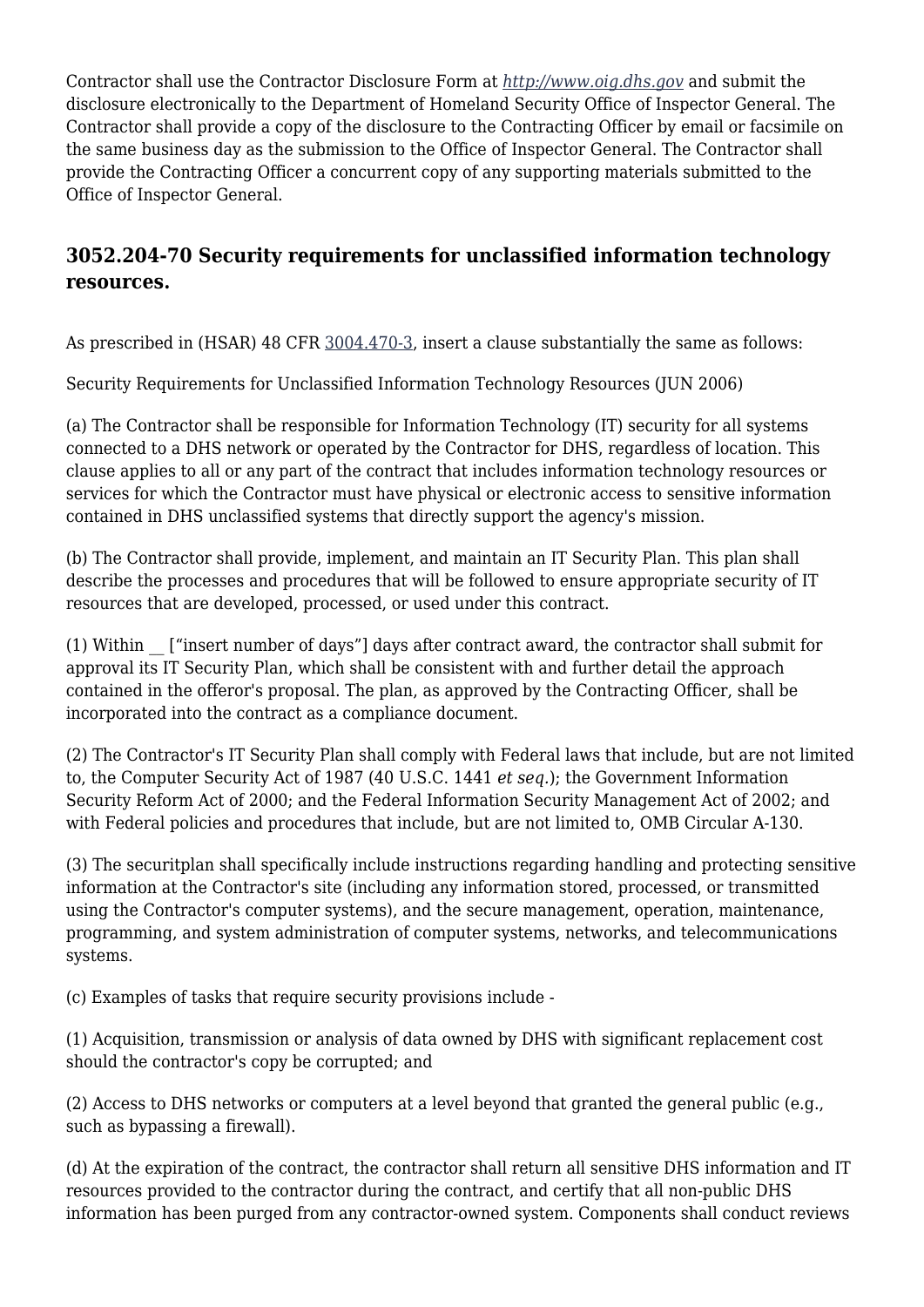to ensure that the security requirements in the contract are implemented and enforced.

(e) Within 6 months after contract award, the contractor shall submit written proof of IT Security accreditation to DHS for approval by the DHS Contracting Officer. Accreditation will proceed according to the criteria of the DHS Sensitive System Policy Publication, 4300A (Version [2.1](https://origin-www.acquisition.gov/%5Brp:link:hsar-subpart-7011%5D#Subpart_2_1_T48_701131), July 26, 2004) or any replacement publication, which the Contracting Officer will provide upon request. This accreditation will include a final security plan, risk assessment, security test and evaluation, and disaster recovery plan/continuity of operations plan. This accreditation, when accepted by the Contracting Officer, shall be incorporated into the contract as a compliance document. The contractor shall comply with the approved accreditation documentation.

(End of clause)

## **3052.204-71 Contractor employee access.**

As prescribed in (HSAR) 48 CFR [3004.470-3](https://origin-www.acquisition.gov/%5Brp:link:hsar-part-3004%5D#Section_3004_470_3_T48_70285214)(b), insert a clause substantially the same as follows with appropriate alternates:

Contractor Employee Access (SEP 2012)

(a) *Sensitive Information,* as used in this clause, means any information, which if lost, misused, disclosed, or, without authorization is accessed, or modified, could adversely affect the national or homeland security interest, the conduct of Federal programs, or the privacy to which individuals are entitled under section 552a of title 5, United States Code (the Privacy Act), but which has not been specifically authorized under criteria established by an Executive Order or an Act of Congress to be kept secret in the interest of national defense, homeland security or foreign policy. This definition includes the following categories of information:

(1) Protected Critical Infrastructure Information (PCII) as set out in the Critical Infrastructure Information Act of 2002 (Title II, Subtitle B, of the Homeland Security Act, Pub. L. 107-296, 196 Stat. 2135), as amended, the implementing regulations thereto (Title 6, Code of Federal Regulations, part 29) as amended, the applicable PCII Procedures Manual, as amended, and any supplementary guidance officially communicated by an authorized official of the Department of Homeland Security (including the PCII Program Manager or his/her designee);

(2) Sensitive Security Information (SSI), as defined in Title 49, Code of Federal Regulations, part 1520, as amended, "Policies and Procedures of Safeguarding and Control of SSI," as amended, and any supplementary guidance officially communicated by an authorized official of the Department of Homeland Security (including the Assistant Secretary for the Transportation Security Administration or his/her designee);

(3) Information designated as "For Official Use Only," which is unclassified information of a sensitive nature and the unauthorized disclosure of which could adversely impact a person's privacy or welfare, the conduct of Federal programs, or other programs or operations essential to the national or homeland security interest; and

(4) Any information that is designated "sensitive" or subject to other controls, safeguards or protections in accordance with subsequently adopted homeland security information handling procedures.

(b) "Information Technology Resources" include, but are not limited to, computer equipment,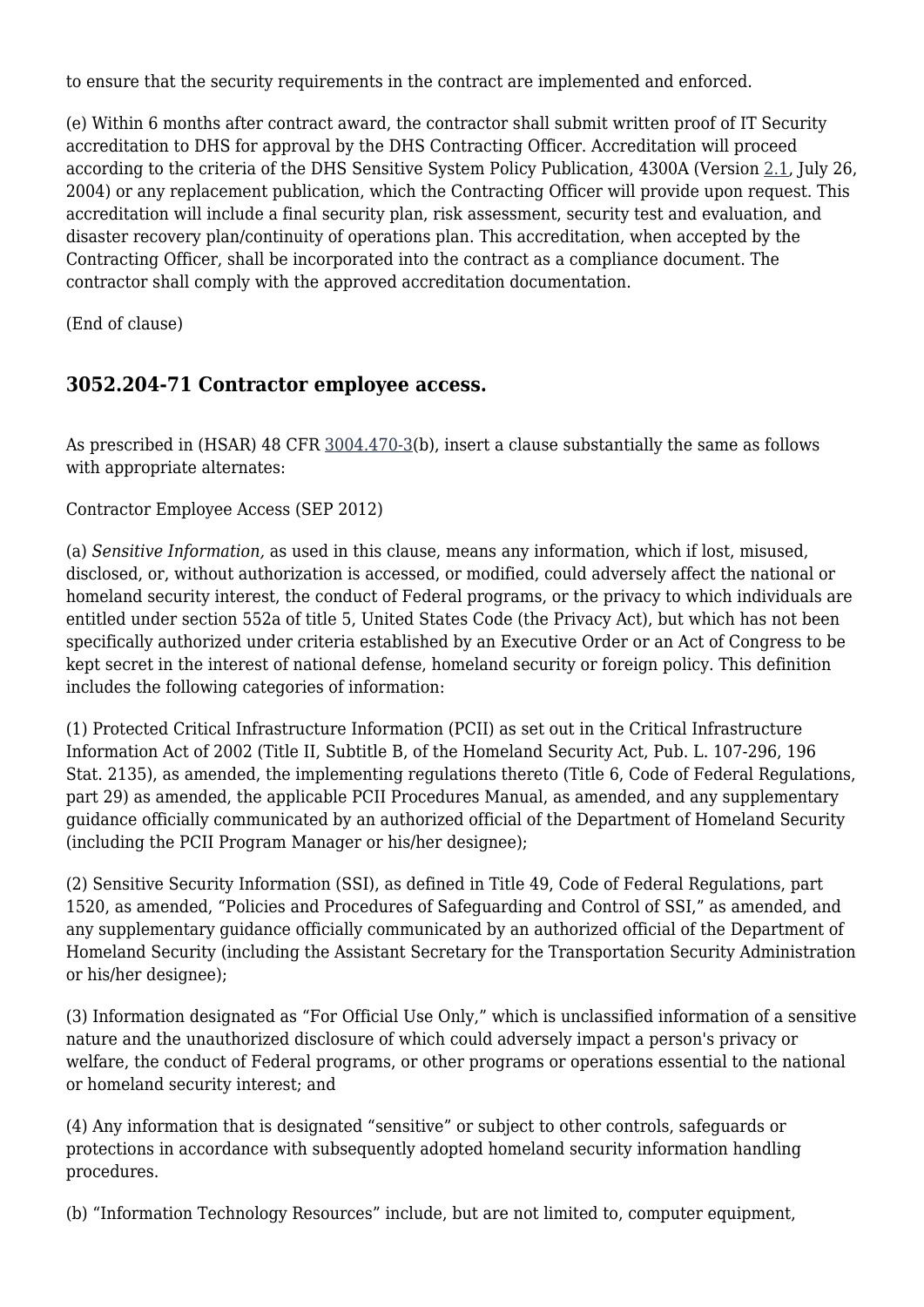networking equipment, telecommunications equipment, cabling, network drives, computer drives, network software, computer software, software programs, intranet sites, and internet sites.

(c) Contractor employees working on this contract must complete such forms as may be necessary for security or other reasons, including the conduct of background investigations to determine suitability. Completed forms shall be submitted as directed by the Contracting Officer. Upon the Contracting Officer's request, the Contractor's employees shall be fingerprinted, or subject to other investigations as required. All Contractor employees requiring recurring access to Government facilities or access to sensitive information or IT resources are required to have a favorably adjudicated background investigation prior to commencing work on this contract unless this requirement is waived under Departmental procedures.

(d) The Contracting Officer may require the Contractor to prohibit individuals from working on the contract if the Government deems their initial or continued employment contrary to the public interest for any reason, including, but not limited to, carelessness, insubordination, incompetence, or security concerns.

(e) Work under this contract may involve access to sensitive information. Therefore, the Contractor shall not disclose, orally or in writing, any sensitive information to any person unless authorized in writing by the Contracting Officer. For those Contractor employees authorized access to sensitive information, the Contractor shall ensure that these persons receive training concerning the protection and disclosure of sensitive information both during and after contract performance.

(f) The Contractor shall include the substance of this clause in all subcontracts at any tier where the subcontractor may have access to Government facilities, sensitive information, or resources.

(End of clause)

*Alternate I* (SEP 2012) When the contract will require Contractor employees to have access to Information Technology (IT) resources, add the following paragraphs:

(g) Before receiving access to IT resources under this contract the individual must receive a security briefing, which the Contracting Officer's Technical Representative (COTR) will arrange, and complete any nondisclosure agreement furnished by DHS.

(h) The Contractor shall have access only to those areas of DHS information technology resources explicitly stated in this contract or approved by the COTR in writing as necessary for performance of the work under this contract. Any attempts by Contractor personnel to gain access to any information technology resources not expressly authorized by the statement of work, other terms and conditions in this contract, or as approved in writing by the COTR, is strictly prohibited. In the event of violation of this provision, DHS will take appropriate actions with regard to the contract and the individual(s) involved.

(i) Contractor access to DHS networks from a remote location is a temporary privilege for mutual convenience while the Contractor performs business for the DHS Component. It is not a right, a guarantee of access, a condition of the contract, or Government Furnished Equipment (GFE).

(j) Contractor access will be terminated for unauthorized use. The Contractor agrees to hold and save DHS harmless from any unauthorized use and agrees not to request additional time or money under the contract for any delays resulting from unauthorized use or access.

(k) Non-U.S. citizens shall not be authorized to access or assist in the development, operation, management or maintenance of Department IT systems under the contract, unless a waiver has been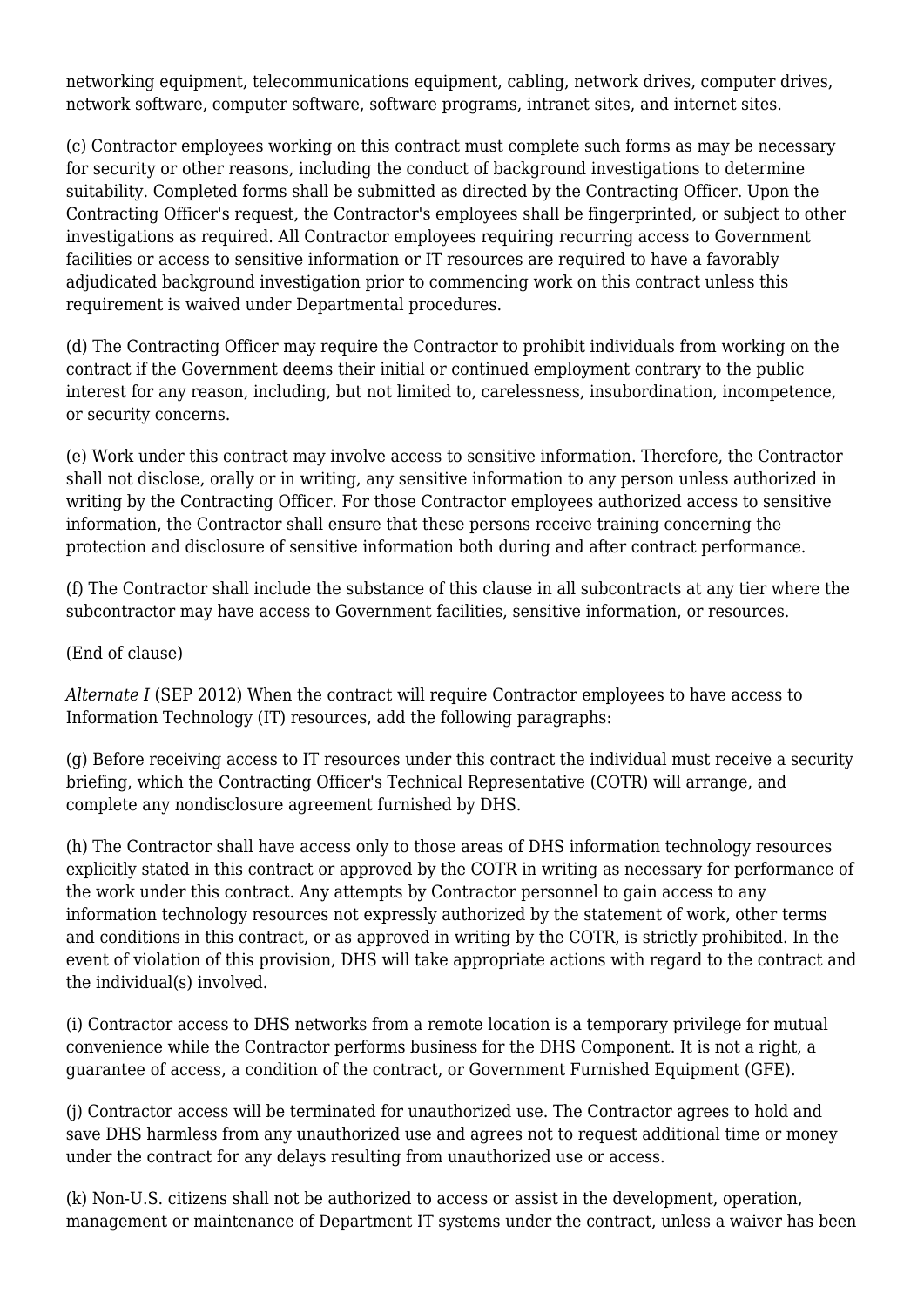granted by the Head of the Component or designee, with the concurrence of both the Department's Chief Security Officer (CSO) and the Chief Information Officer (CIO) or their designees. Within DHS Headquarters, the waiver may be granted only with the approval of both the CSO and the CIO or their designees. In order for a waiver to be granted:

(1) There must be a compelling reason for using this individual as opposed to a U.S. citizen; and

(2) The waiver must be in the best interest of the Government.

(l) Contractors shall identify in their proposals the names and citizenship of all non-U.S. citizens proposed to work under the contract. Any additions or deletions of non-U.S. citizens after contract award shall also be reported to the Contracting Officer.

(End of clause)

*Alternate II* (JUN 2006) When the Department has determined contract employee access to sensitive information or Government facilities must be limited to U.S. citizens and lawful permanent residents, but the contract will not require access to IT resources, add the following paragraphs:

(g) Each individual employed under the contract shall be a citizen of the United States of America, or an alien who has been lawfully admitted for permanent residence as evidenced by a Permanent Resident Card (USCIS I-551). Any exceptions must be approved by the Department's Chief Security Officer or designee.

(h) Contractors shall identify in their proposals, the names and citizenship of all non-U.S. citizens proposed to work under the contract. Any additions or deletions of non-U.S. citizens after contract award shall also be reported to the Contracting Officer.

(End of clause)

# **3052.205-70 Advertisements, Publicizing Awards, and Releases.**

As prescribed in (HSAR) 48 CFR [3005.470-2](https://origin-www.acquisition.gov/%5Brp:link:hsar-part-3005%5D#Section_3005_470_2_T48_70296114), insert the following clause:

Advertisements, Publicizing Awards, and Releases (SEP 2012)

The Contractor shall not refer to this contract in commercial advertising or similar promotions in such a manner as to state or imply that the product or service provided is endorsed or preferred by the Federal Government or is considered by the Government to be superior to other products or services.

(End of clause)

Alternate I (SEP 2012). If a contract involves sensitive or classified information, designate the paragraph in the base clause as (a) and add the following paragraph (b) to the clause:

(b) All advertisements, releases, announcements, or other publication regarding this contract or the agency programs and projects covered under it, or the results or conclusions made pursuant to performance, must be approved by the Contracting Officer. Under no circumstances shall the Contractor, or anyone acting on behalf of the Contractor, refer to the supplies, services, or equipment furnished pursuant to the provisions of this contract in any publicity, release, or commercial advertising without first obtaining explicit written consent to do so from the Contracting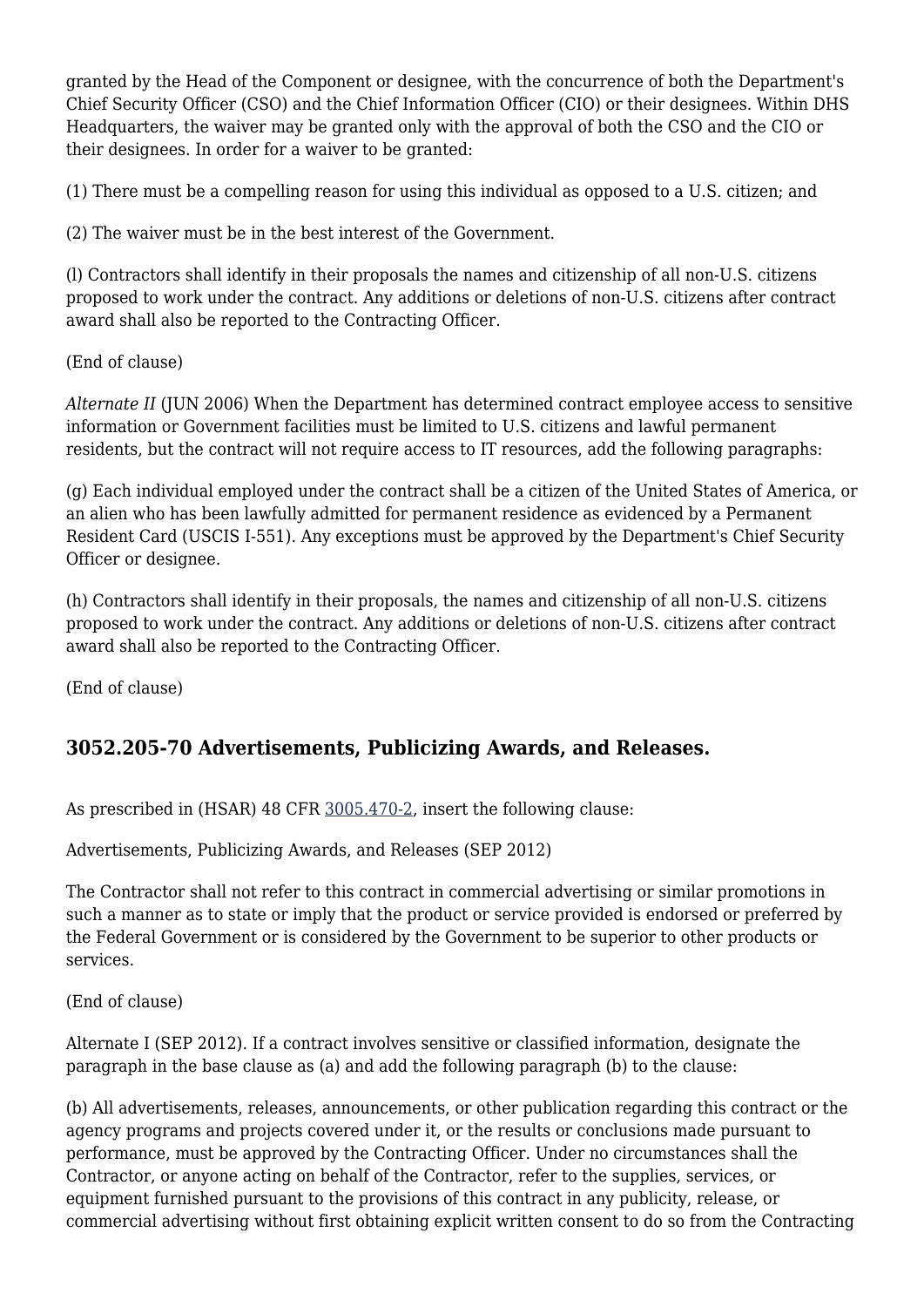Officer.

(End of clause)

# **3052.209-70 Prohibition on contracts with corporate expatriates.**

As prescribed at (HSAR) 48 CFR [3009.108-7005](https://origin-www.acquisition.gov/%5Brp:link:hsar-part-3009%5D#Section_3009_108_7005_T48_702910116), insert the following clause:

Prohibition on Contracts With Corporate Expatriates (JUN 2006)

(a) *Prohibitions.* Section 835 of the Homeland Security Act, 6 U.S.C. 395, prohibits the Department of Homeland Security from entering into any contract with a foreign incorporated entity which is treated as an inverted domestic corporation as defined in this clause, or with any subsidiary of such an entity. The Secretary shall waive the prohibition with respect to any specific contract if the Secretary determines that the waiver is required in the interest of national security.

(b) *Definitions.* As used in this clause:

*Expanded Affiliated Group* means an affiliated group as defined in section 1504(a) of the Internal Revenue Code of 1986 (without regard to section 1504(b) of such Code), except that section 1504 of such Code shall be applied by substituting 'more than 50 percent' for 'at least 80 percent' each place it appears.

*Foreign Incorporated Entity* means any entity which is, or but for subsection (b) of section 835 of the Homeland Security Act, 6 U.S.C. 395, would be, treated as a foreign corporation for purposes of the Internal Revenue Code of 1986.

*Inverted Domestic Corporation.* A foreign incorporated entity shall be treated as an inverted domestic corporation if, pursuant to a plan (or a series of related transactions) -

(1) The entity completes the direct or indirect acquisition of substantially all of the properties held directly or indirectly by a domestic corporation or substantially all of the properties constituting a trade or business of a domestic partnership;

(2) After the acquisition at least 80 percent of the stock (by vote or value) of the entity is held -

(i) In the case of an acquisition with respect to a domestic corporation, by former shareholders of the domestic corporation by reason of holding stock in the domestic corporation; or

(ii) In the case of an acquisition with respect to a domestic partnership, by former partners of the domestic partnership by reason of holding a capital or profits interest in the domestic partnership; and

(3) The expanded affiliated group which after the acquisition includes the entity does not have substantial business activities in the foreign country in which or under the law of which the entity is created or organized when compared to the total business activities of such expanded affiliated group.

*Person, domestic, and foreign* have the meanings given such terms by paragraphs (1), (4), and (5) of section 7701(a) of the Internal Revenue Code of 1986, respectively.

(c) *Special rules.* The following definitions and special rules shall apply when determining whether a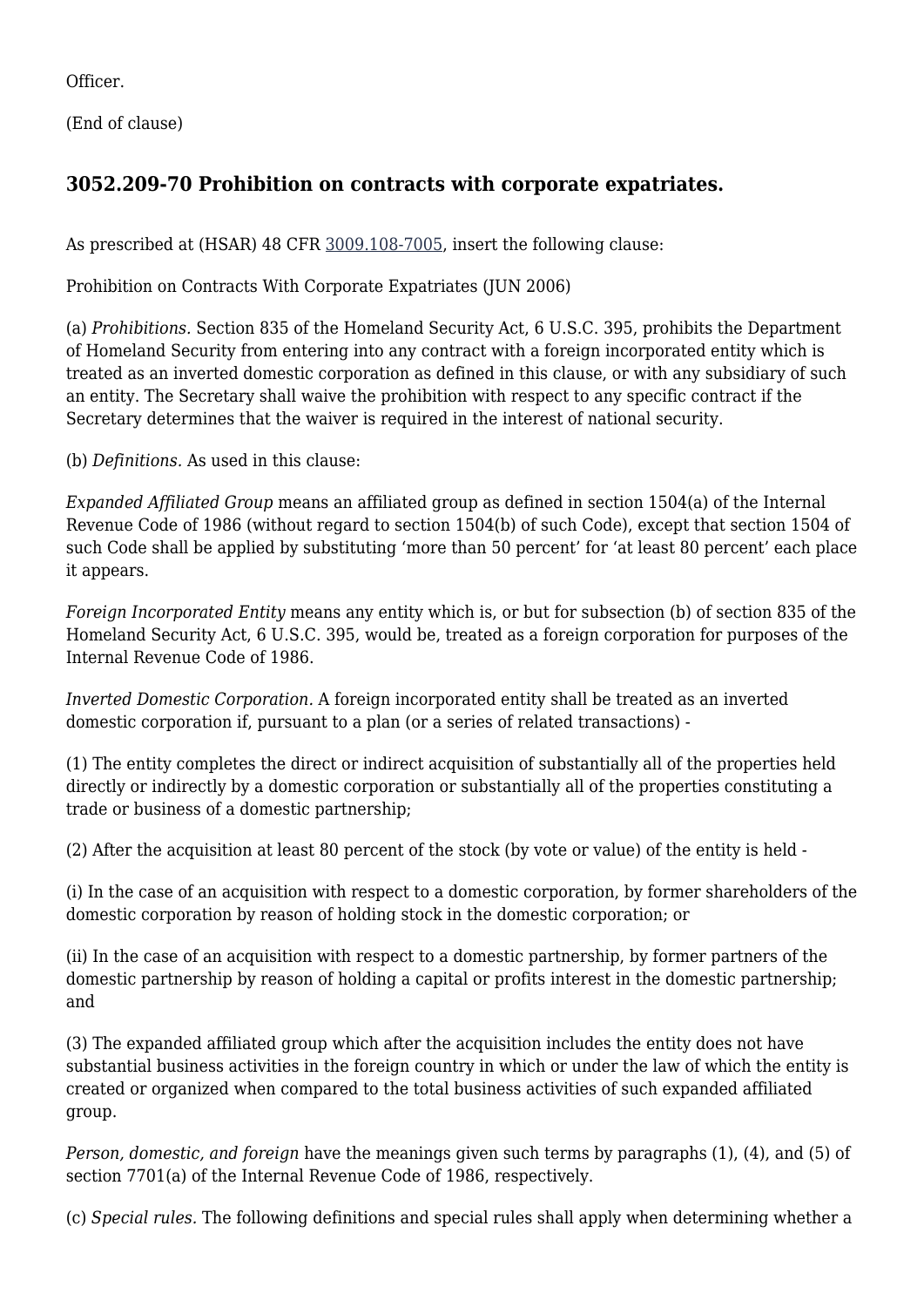foreign incorporated entity should be treated as an inverted domestic corporation.

(1) *Certain stock disregarded.* For the purpose of treating a foreign incorporated entity as an inverted domestic corporation these shall not be taken into account in determining ownership:

(i) stock held by members of the expanded affiliated group which includes the foreign incorporated entity; or

(ii) Stock of such entity which is sold in a public offering related to an acquisition described in section 835(b)(1) of the Homeland Security Act, 6 U.S.C. 395(b)(1).

(2) *Plan deemed in certain cases.* If a foreign incorporated entity acquires directly or indirectly substantially all of the properties of a domestic corporation or partnership during the 4-year period beginning on the date which is 2 years before the ownership requirements of subsection (b)(2) are met, such actions shall be treated as pursuant to a plan.

(3) *Certain transfers disregarded.* The transfer of properties or liabilities (including by contribution or distribution) shall be disregarded if such transfers are part of a plan a principal purpose of which is to avoid the purposes of this section.

(d) *Special rule for related partnerships.* For purposes of applying section 835(b) of the Homeland Security Act, 6 U.S.C. 395(b) to the acquisition of a domestic partnership, except as provided in regulations, all domestic partnerships which are under common control (within the meaning of section 482 of the Internal Revenue Code of 1986) shall be treated as a partnership.

(e) *Treatment of Certain Rights.*

(1) Certain rights shall be treated as stocks to the extent necessary to reflect the present value of all equitable interests incident to the transaction, as follows:

(i) Warrants;

(ii) Options;

(iii) Contracts to acquire stock;

(iv) Convertible debt instruments;

(v) Others similar interests.

(2) Rights labeled as stocks shall not be treated as stocks whenever it is deemed appropriate to do so to reflect the present value of the transaction or to disregard transactions whose recognition would defeat the purpose of section 835.

(f) *Disclosure.* The offeror under this solicitation represents that [Check one]:

\_ it is not a foreign incorporated entity that should be treated as an inverted domestic corporation pursuant to the criteria of (HSAR) 48 CFR 3009.108-7000 through [3009.108-7003;](https://origin-www.acquisition.gov/%5Brp:link:hsar-part-3009%5D#Section_3009_108_7003_T48_702910114)

\_ it is a foreign incorporated entity that should be treated as an inverted domestic corporation pursuant to the criteria of (HSAR) 48 CFR 3009.108-7000 through [3009.108-7003,](https://origin-www.acquisition.gov/%5Brp:link:hsar-part-3009%5D#Section_3009_108_7003_T48_702910114) but it has submitted a request for waiver pursuant to [3009.108-7004,](https://origin-www.acquisition.gov/%5Brp:link:hsar-part-3009%5D#Section_3009_108_7004_T48_702910115) which has not been denied; or

it is a foreign incorporated entity that should be treated as an inverted domestic corporation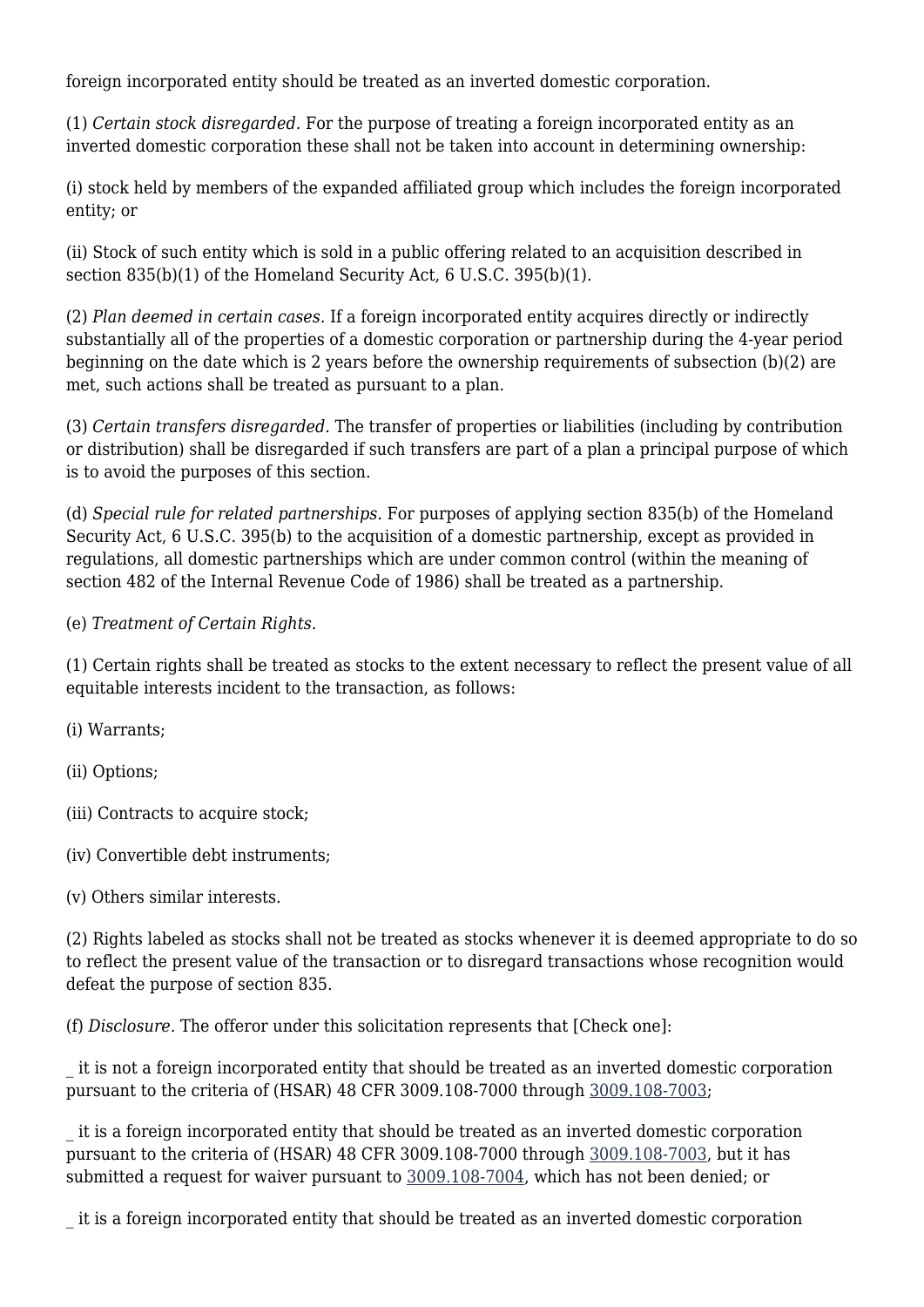pursuant to the criteria of (HSAR) 48 CFR 3009.108-7000 through [3009.108-7003,](https://origin-www.acquisition.gov/%5Brp:link:hsar-part-3009%5D#Section_3009_108_7003_T48_702910114) but it plans to submit a request for waiver pursuant to [3009.108-7004.](https://origin-www.acquisition.gov/%5Brp:link:hsar-part-3009%5D#Section_3009_108_7004_T48_702910115)

(g) A copy of the approved waiver, if a waiver has already been granted, or the waiver request, if a waiver has been applied for, shall be attached to the bid or proposal.

(End of provision)

# **3052.209-71 Reserve Officer Training Corps and military recruiting on campus.**

As prescribed in (HSAR) 48 CFR [3009.470-4](https://origin-www.acquisition.gov/%5Brp:link:hsar-part-3009%5D#Section_3009_470_4_T48_702910215), use the following clause:

Reserve Officer Training Corps and Military Recruiting on Campus (DEC 2003)

(a) *Definitions. Institution of higher education,* as used in this clause, means an institution that meets the requirements of 20 U.S.C. 1001 and includes all subelements of such an institution.

(b) *Limitation on contract award.* Except as provided in paragraph (c) of this clause, an institution of higher education is ineligible for contract award if the Secretary of Defense determines that the institution has a policy or practice (regardless of when implemented) that prohibits or in effect prevents -

(1) The Secretary of a military department from maintaining, establishing, or operating a unit of the Senior Reserve Officer Training Corps (ROTC) (in accordance with 10 U.S.C. 654 and other applicable Federal laws) at that institution;

(2) A student at that institution from enrolling in a unit of the Senior ROTC at another institution of higher education;

(3) The Secretary of a military department or the Secretary of Homeland Security from gaining entry to campuses, or access to students (who are 17 years of age or older) on campuses, for purposes of military recruiting; or

(4) Military recruiters from accessing, for purposes of military recruiting, the following information pertaining to students (who are 17 years of age or older) enrolled at that institution:

- (i) Name.
- (ii) Address.
- (iii) Telephone number.
- (iv) Date and place of birth.
- (v) Educational level.
- (vi) Academic major.
- (vii) Degrees received.
- (viii) Most recent educational institution enrollment.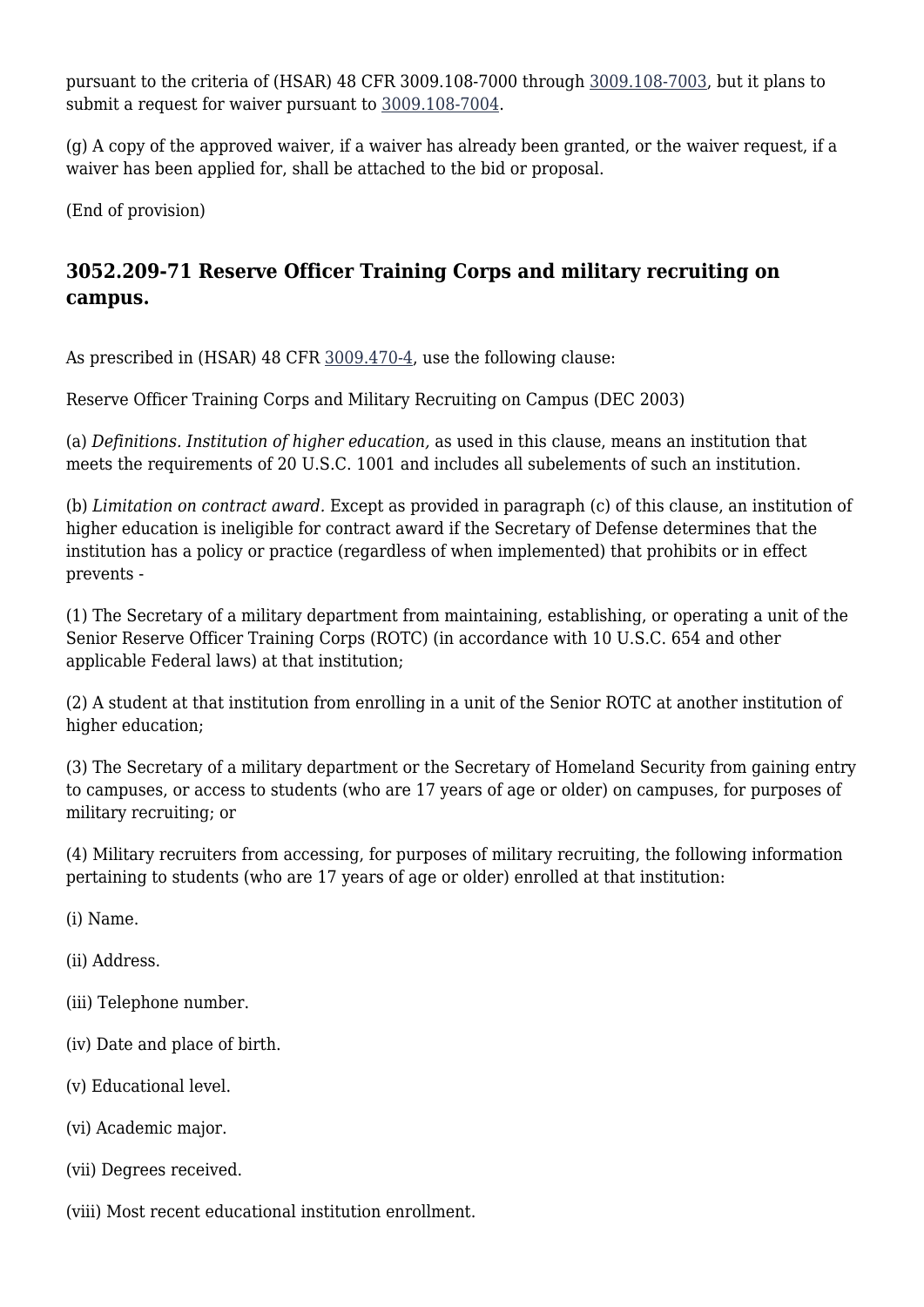(c) *Exception.* The limitation in paragraph (b) of this clause does not apply to an institution of higher education if the Secretary of Defense determines that -

(1) The institution has ceased the policy or practice described in paragraph (b) of this clause; or

(2) The institution has a long-standing policy of pacifism based on historical religious affiliation.

(d) *Agreement.* The Contractor represents that it does not now have, and agrees that during performance of this contract it will not adopt, any policy or practice described in paragraph (b) of this clause, unless the Secretary of Defense has granted an exception in accordance with paragraph (c)(2) of this clause.

(e) Notwithstanding any other clause of this contract, if the Secretary of Defense determines that the Contractor misrepresented its policies and practices at the time of contract award or has violated the agreement in paragraph (d) of this clause -

(1) The Contractor will be ineligible for further payments under this and any other contracts with the Department of Homeland Security; and

(2) The Government will terminate this contract for default for the Contractor's material failure to comply with the terms and conditions of award.

(End of clause)

# **3052.209-72 Organizational conflict of interest.**

As prescribed in (HSAR) 48 CFR [3009.507-1](https://origin-www.acquisition.gov/%5Brp:link:hsar-part-3009%5D#Section_3009_507_1_T48_702910312), insert the following provision:

Organizational Conflict of Interest (JUN 2006)

(a) Determination. The Government has determined that this effort may result in an actual or potential conflict of interest, or may provide one or more offerors with the potential to attain an unfair competitive advantage. The nature of the conflict of interest and the limitation on future contracting ["contracting officer shall insert description here"].

(b) If any such conflict of interest is found to exist, the Contracting Officer may

(1) disqualify the offeror, or (2) determine that it is otherwise in the best interest of the United States to contract with the offeror and include the appropriate provisions to avoid, neutralize, mitigate, or waive such conflict in the contract awarded. After discussion with the offeror, the Contracting Officer may determine that the actual conflict cannot be avoided, neutralized, mitigated or otherwise resolved to the satisfaction of the Government, and the offeror may be found ineligible for award.

(c) Disclosure: The offeror hereby represents, to the best of its knowledge that:

\_(1) It is not aware of any facts which create any actual or potential organizational conflicts of interest relating to the award of this contract, or

\_(2) It has included information in its proposal, providing all current information bearing on the existence of any actual or potential organizational conflicts of interest, and has included a mitigation plan in accordance with paragraph (d) of this provision.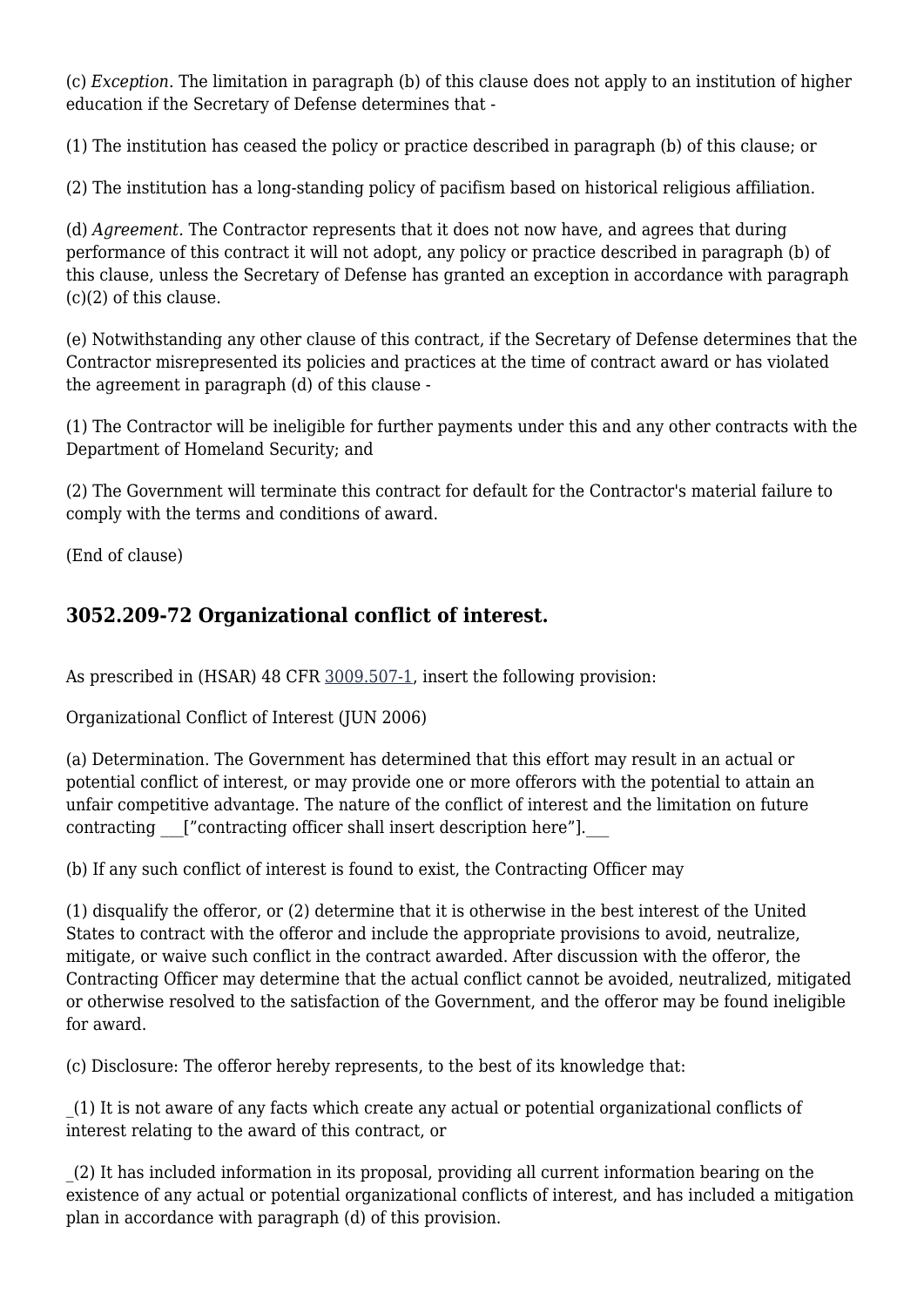(d) Mitigation. If an offeror with a potential or actual conflict of interest or unfair competitive advantage believes the conflict can be avoided, neutralized, or mitigated, the offeror shall submit a mitigation plan to the Government for review. Award of a contract where an actual or potential conflict of interest exists shall not occur before Government approval of the mitigation plan. If a mitigation plan is approved, the restrictions of this provision do not apply to the extent defined in the mitigation plan.

(e) Other Relevant Information: In addition to the mitigation plan, the Contracting Officer may require further relevant information from the offeror. The Contracting Officer will use all information submitted by the offeror, and any other relevant information known to DHS, to determine whether an award to the offeror may take place, and whether the mitigation plan adequately neutralizes or mitigates the conflict.

(f) Corporation Change. The successful offeror shall inform the Contracting Officer within thirty (30) calendar days of the effective date of any corporate mergers, acquisitions, and/or divestures that may affect this provision.

(g) Flow-down. The contractor shall insert the substance of this clause in each first tier subcontract that exceeds the simplified acquisition threshold.

(End of provision)

# **3052.209-73 Limitation of future contracting.**

As prescribed in (HSAR) 48 CFR [3009.507-2](https://origin-www.acquisition.gov/%5Brp:link:hsar-part-3009%5D#Section_3009_507_2_T48_702910313), the contracting officer may insert a clause substantially as follows in solicitations and contracts:

Limitation of Future Contracting (JUN 2006)

(a) The Contracting Officer has determined that this acquisition may give rise to a potential organizational conflict of interest. Accordingly, the attention of prospective offerors is invited to FAR Subpart 9.5 - Organizational Conflicts of Interest.

(b) The nature of this conflict is [describe the conflict].

(c) The restrictions upon future contracting are as follows:

(1) If the Contractor, under the terms of this contract, or through the performance of tasks pursuant to this contract, is required to develop specifications or statements of work that are to be incorporated into a solicitation, the Contractor shall be ineligible to perform the work described in that solicitation as a prime or first-tier subcontractor under an ensuing DHS contract. This restriction shall remain in effect for a reasonable time, as agreed to by the Contracting Officer and the Contractor, sufficient to avoid unfair competitive advantage or potential bias (this time shall in no case be less than the duration of the initial production contract). DHS shall not unilaterally require the Contractor to prepare such specifications or statements of work under this contract.

(2) To the extent that the work under this contract requires access to proprietary, business confidential, or financial data of other companies, and as long as these data remain proprietary or confidential, the Contractor shall protect these data from unauthorized use and disclosure and agrees not to use them to compete with those other companies.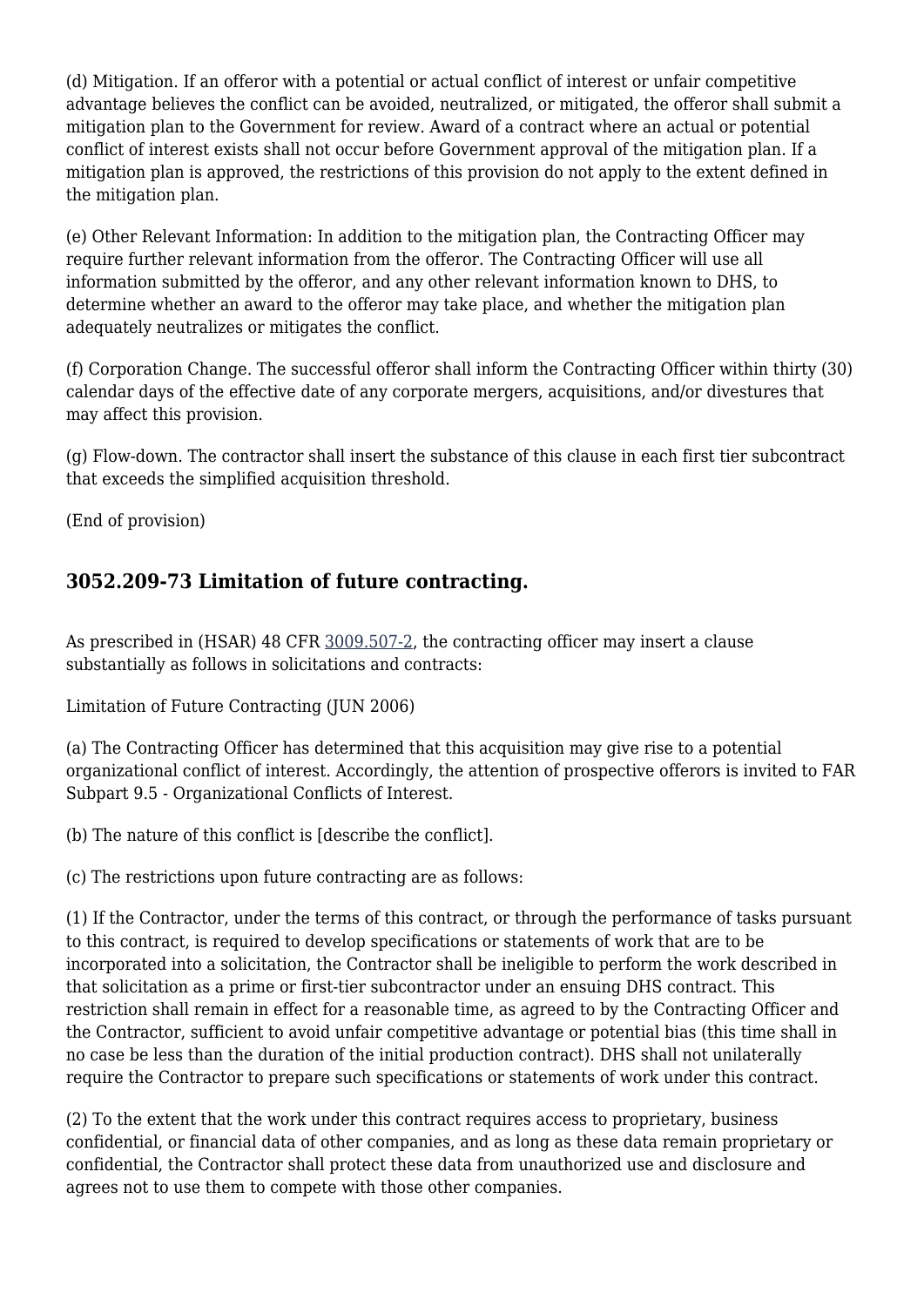# **3052.209-74 Limitations on contractors acting as lead system integrators.**

As prescribed in (HSAR) 48 CFR [3009.570-4](https://origin-www.acquisition.gov/%5Brp:link:hsar-part-3009%5D#Section_3009_570_4_T48_702910318)(a), use the following provision:

Limitations on Contractors Acting as Lead System Integrators (JUL 2010)

(a) *Definitions.* "Direct financial interest," "lead system integrator," "lead system integrator with system responsibility," and "lead system integrator without system responsibility," as used in this provision, have the meanings given in the clause of this solicitation entitled "Prohibited Financial Interests for Lead System Integrators" ((HSAR) 48 CFR [3052.209-75](https://origin-www.acquisition.gov/%5Brp:link:hsar-part-3052%5D#Section_3052_209_75_T48_70215512110)).

(b) *General.* Unless an exception is granted, no contractor performing lead system integrator functions in the acquisition of a major system by the Department of Homeland Security may have any direct financial interest in the development or construction of any individual system or element of any system of systems.

(c) *Representations.*

(1) The offeror represents that it does [ ] does not [ ] propose to perform this contract as a lead system integrator with system responsibility.

(2) The offeror represents that it does [ ] does not [ ] propose to perform this contract as a lead system integrator without system responsibility.

(3) If the offeror answered in the affirmative in paragraph (c)(1) or (2) of this provision, the offeror represents that it does [ ] does not [ ] have any direct financial interest in the development or construction of any system(s), subsystem(s), system of systems, element of any system of systems, or services it proposes or intends to seek to satisfy this solicitation.

(d) If the offeror answered in the affirmative in paragraph (c)(3) of this provision, the offeror should contact the Contracting Officer for guidance on whether an exception may apply and what responsibilities the offeror may have in qualifying for an exception.

(e) If the offeror does have a direct financial interest, the offeror shall be prohibited from receiving an award under this solicitation, unless:

(1) The offeror submits to the Contracting Officer appropriate evidence that the offeror was selected by a subcontractor to serve as a lower-tier subcontractor through a process over which the offeror exercised no control; or

(2) the conditions described in  $(HSAR)$  48 CFR  $3009.570-2(b)(1)$  $3009.570-2(b)(1)$ 

(i) and (ii) exist, after an opportunity is afforded to the offeror to provide information or commitments as may be necessary to meet (HSAR) 48 CFR [3009.570-2](https://origin-www.acquisition.gov/%5Brp:link:hsar-part-3009%5D#Section_3009_570_2_T48_702910316)(b)(1)(ii), assuming any such information or commitment will allow DHS to meet that standard.

(f) This provision implements the requirements of 6 U.S.C. 396, as added by Section 6405 of the U.S. Troop Readiness, Veterans' Care, Katrina Recovery, And Iraq Accountability Appropriations Act, 2007 (Pub. L. 110-28).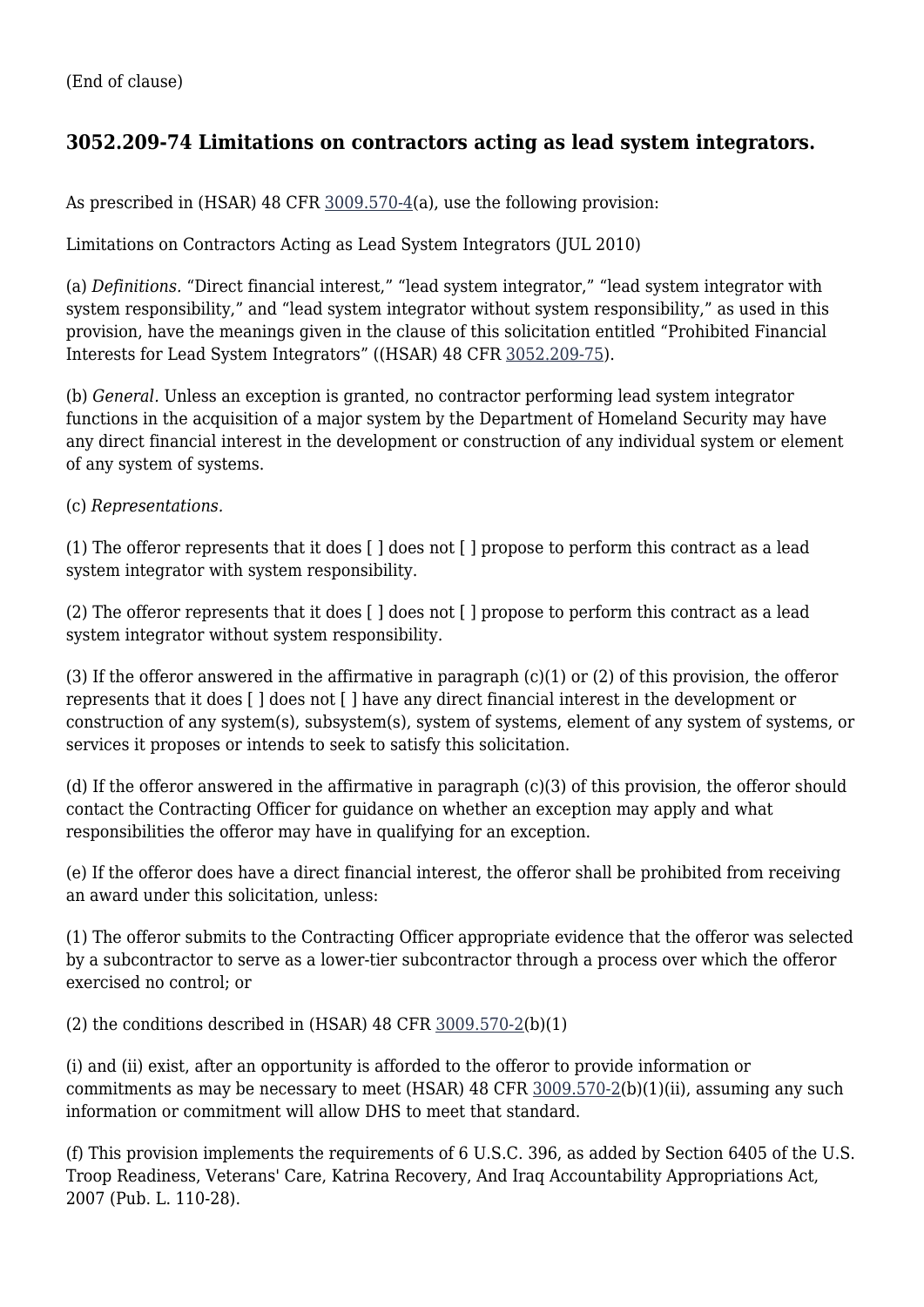# **3052.209-75 Prohibited financial interests for lead system integrators.**

As prescribed in (HSAR) 48 CFR [3009.570-4](https://origin-www.acquisition.gov/%5Brp:link:hsar-part-3009%5D#Section_3009_570_4_T48_702910318)(b), use the following clause:

Prohibited Financial Interests for Lead System Integrators (JUL 2010)

(a) *Definitions.* As used in this clause -

(1) "Direct financial interest," for the purpose of this clause and contract, and subject to exceptions set forth 6 U.S.C. 396(b) as implemented, means:

(i) Developing or constructing any individual system or element of any system of systems for which the Contractor is the lead system integrator;

(ii) Owning or being in a position to exert corporate control over a subcontractor at any level under the prime contract;

(iii) Owning, or being in a position to exert corporate control over an entity that either -

(A) Is a subcontractor at any level under the prime contract, or

(B) Owns or is in a position to control another entity that is a subcontractor at any level under the prime contract; and

(iv) Participating or sharing in the profits of another firm's development or construction of any individual system or element of any system of systems for which the Contractor is the lead system integrator or agreeing to participate in the profits of the firm from such development or construction.

(2) "Lead system integrator" includes "lead system integrator with system responsibility" and "lead system integrator without system responsibility."

(3) "Lead system integrator with system responsibility" means a prime contractor for the development or production of a major system, if the prime contractor is not expected at the time of award to perform a substantial portion of the work on the system and the major subsystems.

(4) "Lead system integrator without system responsibility" means a prime contractor under a contract for the procurement of services, the primary purpose of which is to perform acquisition functions closely associated with inherently governmental functions (see section 7.503(d) of the Federal Acquisition Regulation) with regard to the development or production of a major system.

(5) The phrase "substantial portion of the work," as used in the definition of "lead system integrator with system responsibility," may relate to the dollar value of the effort or to the criticality of the effort performed.

(b) *Limitations.* The Contracting Officer has determined that the Contractor meets the definition of lead system integrator with [ ] without [ ] system responsibility. Unless an exception is granted, the Contractor shall not have any direct financial interest in the development or construction of any individual system or element of any system of systems while performing lead system integrator functions in the acquisition of a major system by the Department of Homeland Security under this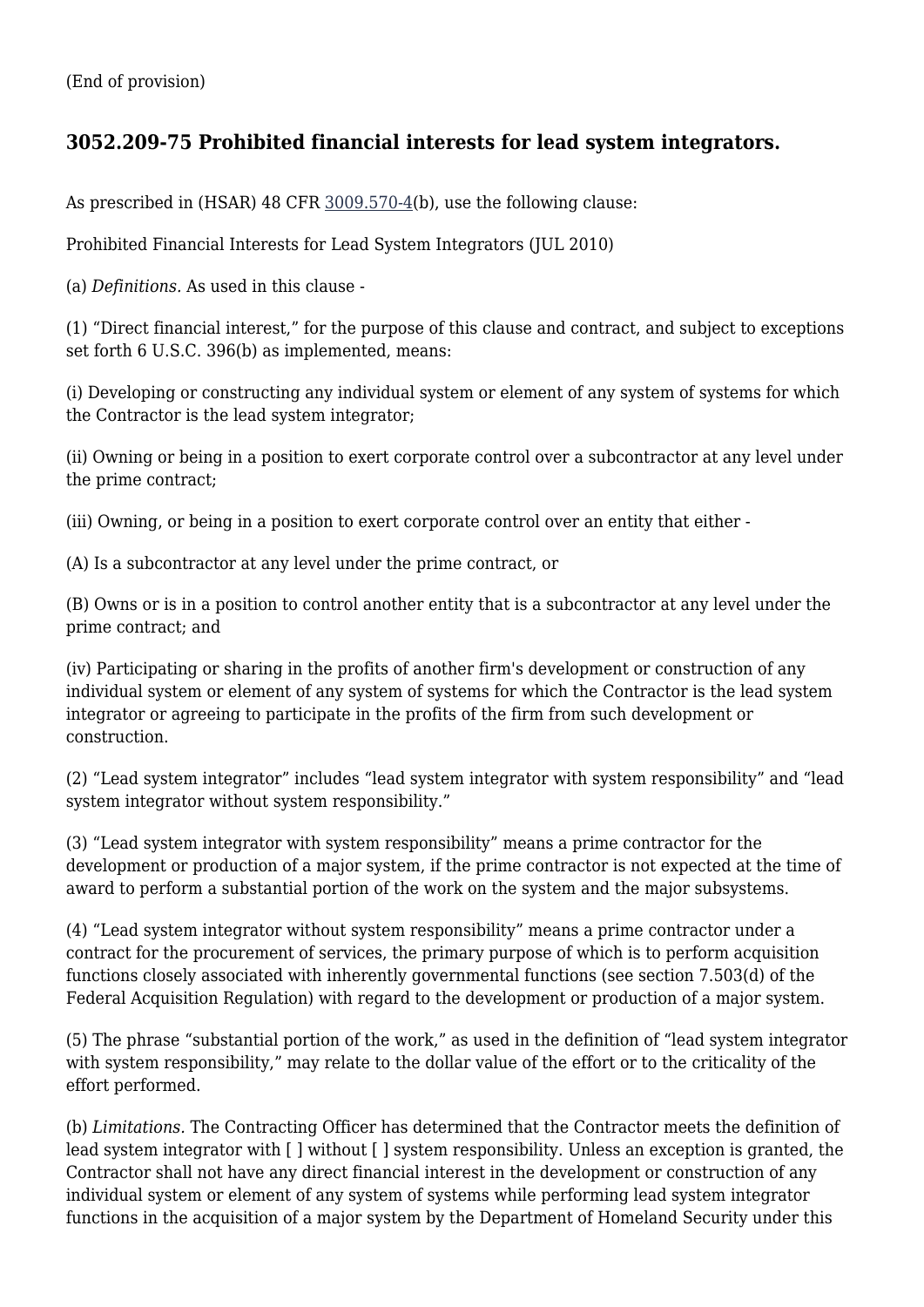#### contract.

(c) *Agreement.* The Contractor agrees that during performance of this contract it will not acquire any direct financial interest as described in paragraph (b) of this clause, or, if it does acquire or plan to acquire such interest, it will immediately notify the Contracting Officer. The Contractor further agrees to provide to the Contracting Officer all relevant information regarding the change in financial interests so that the Contracting Officer can determine whether an exception applies or whether the Contractor will be allowed to continue performance on this contract. If an organizational conflict of interest in the performance of this contract that is attributable to the Contractor's direct financial interest cannot be avoided, eliminated, or mitigated to the Contracting Officer's satisfaction, the Contracting Officer may terminate this contract for default or may take other remedial measures as appropriate in the Contracting Officer's sole discretion.

(d) Notwithstanding any other clause of this contract, if the Contracting Officer determines that the Contractor misrepresented its financial interests at the time of award or has violated the agreement in paragraph (c) of this clause, the Government may terminate this contract for default or may take other remedial measures as appropriate in the Contracting Officer's sole discretion.

(e) This clause implements the requirements of 6 U.S.C. 396, as added by Section 6405 of the U.S. Troop Readiness, Veterans' Care, Katrina Recovery, And Iraq Accountability Appropriations Act, 2007 (Pub. L. 110-28).

(End of clause)

## **3052.209-76 Prohibition on Federal Protective Service guard services contracts with business concerns owned, controlled, or operated by an individual convicted of a felony.**

As prescribed at (HSAR) 48 CFR [3009.171-9](https://origin-www.acquisition.gov/%5Brp:link:hsar-part-3009%5D#Section_3009_171_9_T48_7029101116), insert the following clause:

Prohibition on Federal Protective Service Guard Services Contracts With Business Concerns Owned, Controlled, or Operated by an Individual Convicted of a Felony (DEC 2009)

(a) *Prohibitions.* Section 2 of the Federal Protective Service Guard Contracting Reform Act of 2008, Public Law 110-356, generally prohibits the Department of Homeland Security from entering into a contract for guard services under the Federal Protective Service (FPS) guard services program with any business concern owned, controlled, or operated by an individual convicted of a serious felony.

(b) *Definitions.* As used in this clause:

*Business concern* means a commercial enterprise and the people who constitute it.

*Felony* means an offense which, if committed by a natural person, would be punishable by death or imprisonment for a term exceeding one year.

*Individual* means any person, corporation, partnership, or other entity with a legally independent status.

*Convicted of a felony* means any conviction of a felony in violation of state or federal criminal statutes, including the Uniform Code of Military Justice, whether entered on a verdict or plea, including a plea of *nolo contendere*, for which a sentence has been imposed.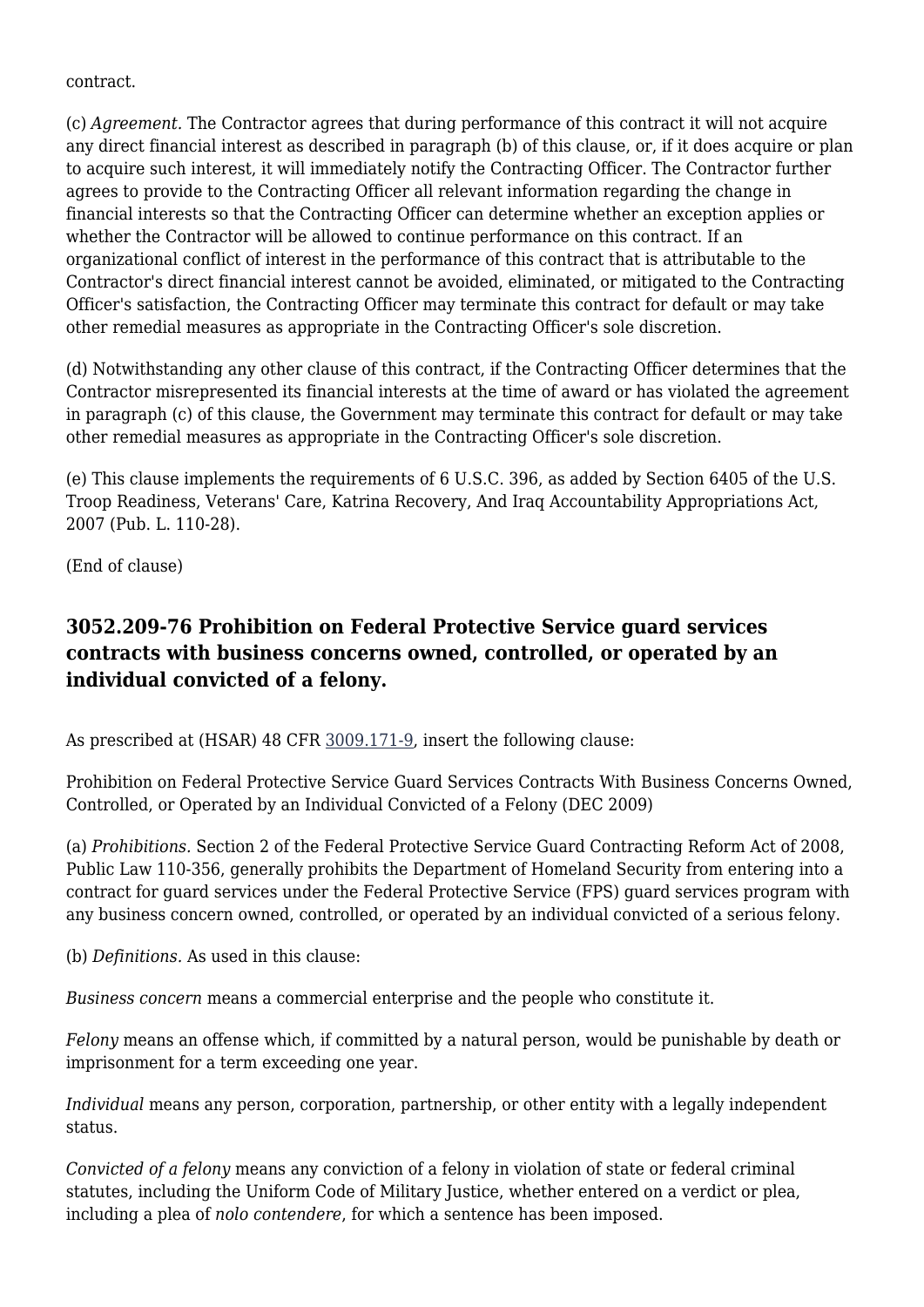(c) A business concern that is owned, controlled, or operated by an individual who has been convicted of any felony, and that wishes to submit a bid, proposal, or other offer on a solicitation to obtain a FPS contract for guard services, must submit with its offer an award request as specified in paragraph (d) of this clause.

(1) A financial, voting, operational, or employment interest in the business concern of the individual's spouse, child, or other family member, or person with whom the individual shares his or her household, will be imputed to the individual in determining whether the individual owns, controls, or operates a business concern.

(2) An individual owns, controls, or operates a business concern by fulfilling or holding the following types of roles or interests with respect to the business concern:

(i) Director or officer, including incumbents of boards and offices that perform duties ordinarily performed by a chairman or member of a board of directors, a secretary, treasurer, president, a vice president, or other chief official of a business concern, including Chief Financial Officer, Chief Operating Officer, or Chief contracting official.

(ii) Officials of comparable function and status to those described in paragraph (c)(2)(i) of this clause as exist in partnerships of all kind and other business organizations, including sole proprietorships.

(iii) A general partner in a general or limited partnership.

(iv) An individual with a limited partnership interest of 25% or more.

(v) An individual that has the:

(A) Power to vote, directly or indirectly, 25% or more interest in any class of voting stock of the business concern;

(B) Ability to direct in any manner the election of a majority of the business concern's directors or trustees; or

(C) Ability to exercise a controlling influence over the business concern's management and policies.

(3) Generally, the existence of one or more of the roles or interests set forth in paragraph (c)(2) of this clause, including roles or interests attributed to the individual, will be sufficient to determine that the individual owns, controls or operates the business concern. However, specific facts of the case may warrant a different determination by Government in light of all of the facts and circumstances. Conversely, ownership, control, or the ability to operate the business concern, if it exists in fact, can be reflected by other roles or interests, and the offeror or contractor should reveal the existence of felony convictions if there is doubt as to whether the individual owns, controls or operates the business concern.

### (d) *Award request.*

(1) A business concern owned, operated or controlled by an individual convicted of any felony may submit an award request to the Contracting Officer. The basis for such request shall be either that the subject felony is not a serious felony as defined in (HSAR) 48 CFR [3009.171-5](https://origin-www.acquisition.gov/%5Brp:link:hsar-part-3009%5D#Section_3009_171_5_T48_7029101112); that such individual no longer owns, controls or operates the business concern; or that commission of the serious felony no longer calls into question the individual or business concern's integrity or business ethics and that an award would be consistent with the mission of FPS. The business concern shall bear the burden of proof for award requests.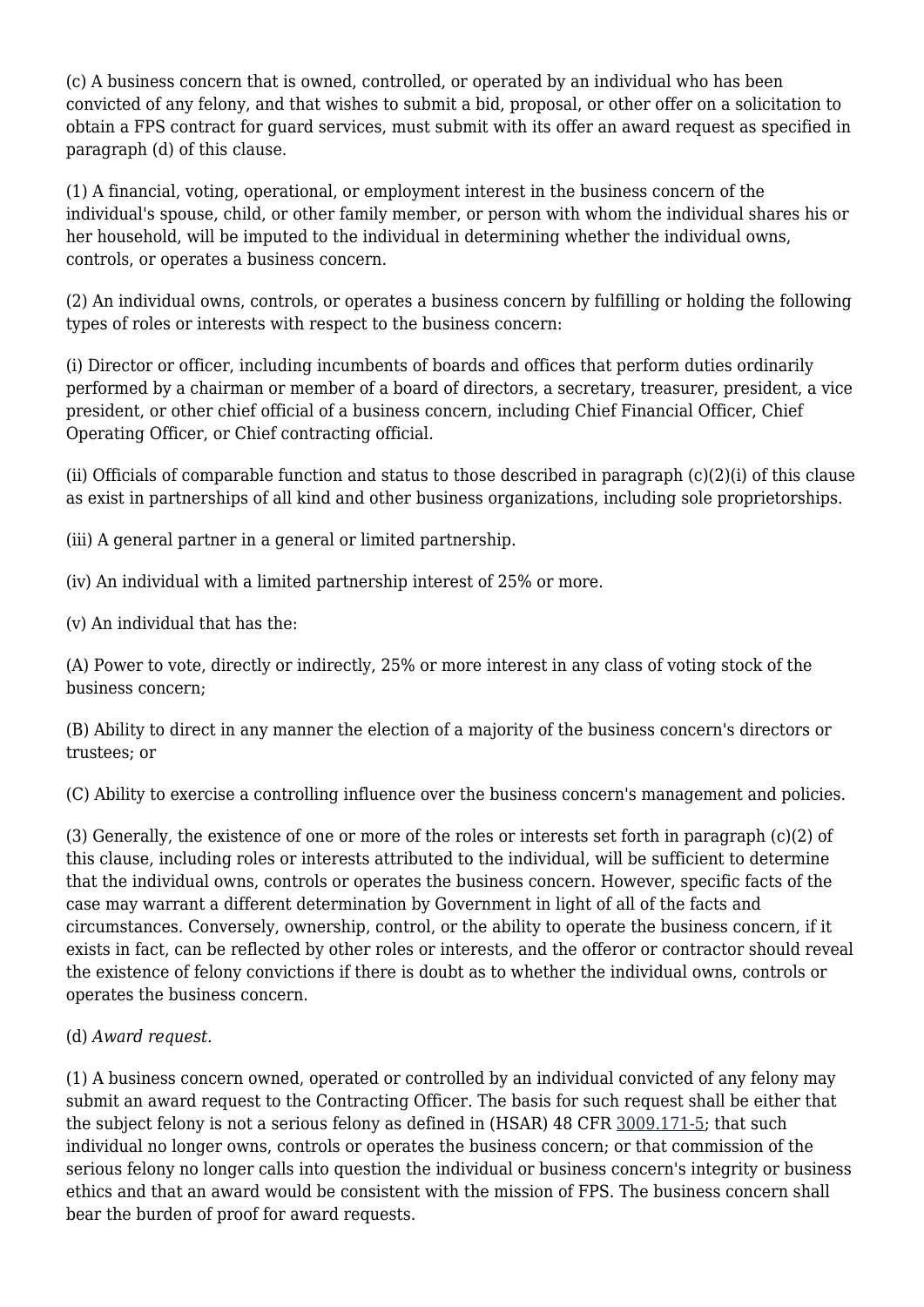(2) If the Contracting Officer in his or her sole discretion, is unable to affirmatively determine that the subject felony is not a serious felony as defined in (HSAR) 48 CFR [3009.171-5](https://origin-www.acquisition.gov/%5Brp:link:hsar-part-3009%5D#Section_3009_171_5_T48_7029101112) or that such individual no longer owns, controls or operates the business concern, then the Contracting Officer shall deny the award request.

(3) The Head of the Contracting Activity has sole discretion to approve an award request.

(4) A copy of the award request with supporting documentation or a copy of a previously approved award request shall be attached with the bid or proposal.

(5) An award request shall contain the basis for the request (i.e., that the subject felony is not a serious felony as defined by this regulation; that the convicted individual does not or no longer owns, controls or operates the business concern; or that the commission of a serious felony no longer calls into question the individual or business concern's integrity or business ethics and that an award would be consistent with the mission of FPS). The award request shall contain, at a minimum, the following information:

(i) Name and Date of Birth of Individual Convicted of a felony.

(ii) A full description of which roles or interests indicate that the individual owns, controls, or operates or may own control or operate the business concern.

(iii) Date sentenced.

(iv) Statute/Charge.

- (v) Docket/Case Number.
- (vi) Court/Jurisdiction.

(vii) The nature and circumstances surrounding the conviction.

(viii) Protective measures taken by the individual or business concern to reduce or eliminate the risk of further misconduct.

(ix) Whether the individual has made full restitution for the felony.

(x) Whether the individual has accepted responsibility for past misconduct resulting in the felony conviction.

(6) Upon the request of the Contracting Officer, and prior to contract award, in addition to information described in paragraph (d)(5) of this clause, the business concern must provide such other documentation as is requested by the Contracting Officer to use in determining and evaluating ownership, control, or operation; the nature of the felonies committed; and such other information as is needed to make a decision on whether award should be made to the offeror under the Federal Protective Service Guard Contracting Reform Act of 2008. The refusal to timely provide such documentation may serve as grounds to preclude contract award.

(e)

(1) *Privacy Statement.* The offeror shall provide the following statement to any individual whose information will be submitted in an award request pursuant to (d)(5) and (6) of this clause.

(2) *Privacy Notice.* The collection of this information is authorized by the Federal Protective Service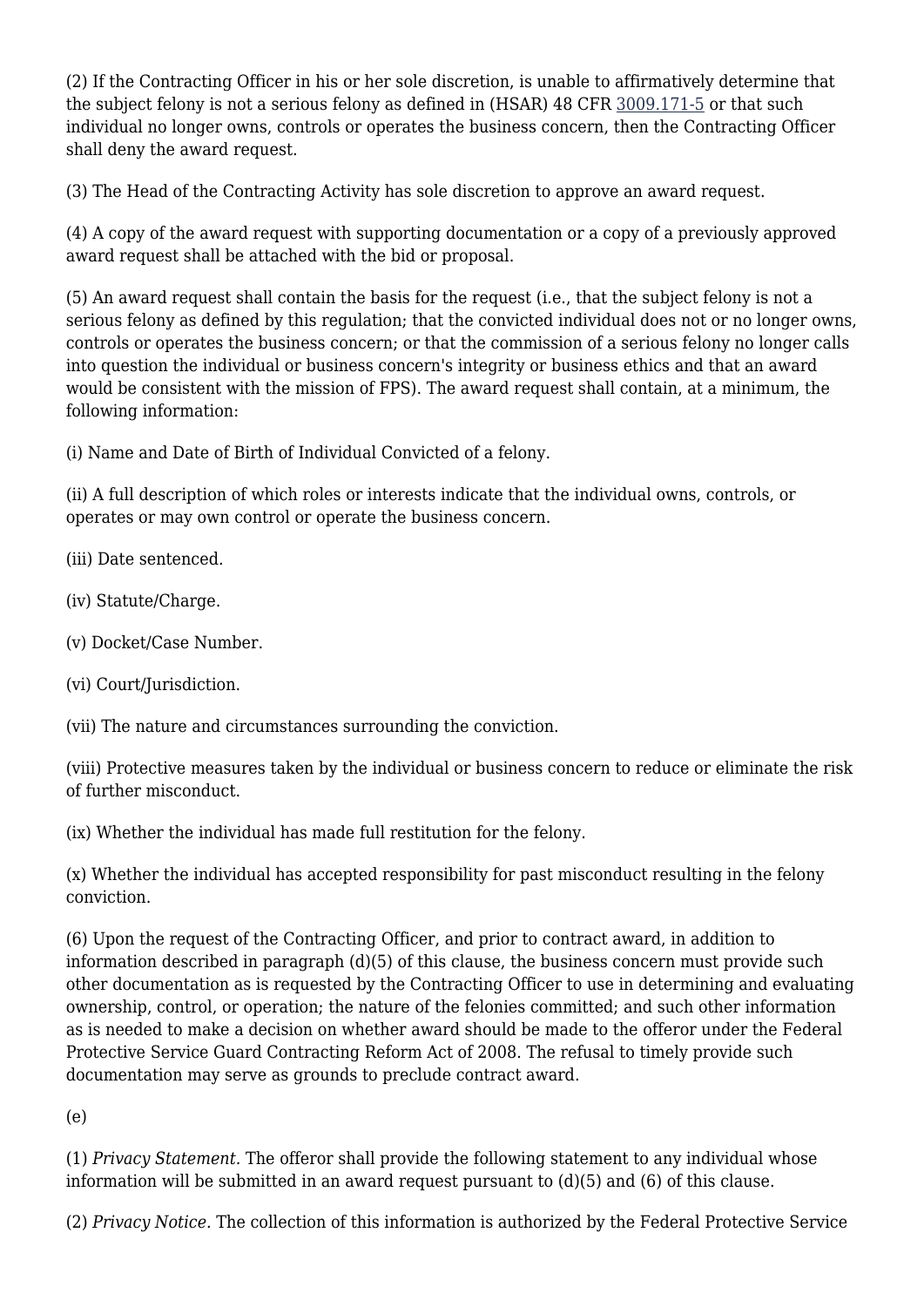Guard Contracting Reform Act of 2008 (Pub. L. 110-356) and Department of Homeland Security (DHS) implementing regulations at Homeland Security Acquisition Regulation (HSAR) 48 CFR [3009.171.](https://origin-www.acquisition.gov/%5Brp:link:hsar-part-3009%5D#Section_3009_171_T48_702910117) This information is being collected to determine whether an individual that owns, controls, or operates the business concern submitting this offer has been convicted of a felony that would disqualify the offeror from receiving an award. This information will be used by and disclosed to DHS personnel and contractors or other agents who require this information to determine whether an award request should be approved or denied. Additionally, DHS may share this personal information with the U.S. Justice Department and other Federal and State agencies for collection, enforcement, investigatory, or litigation purposes, or as otherwise authorized. Submission of this information by the individual is voluntary, however, failure to provide it may result in denial of an award to the offeror. Individuals who wish to correct inaccurate information in or to remove their information from an offer that has been submitted should contact the business concern submitting the offer and request correction. Should individuals seek to correct inaccurate information or remove their information from an offer that has been submitted in response to a solicitation for FPS guard services prior to contract award, an authorized representative of the business concern submitting the offer must contact the contracting officer of record and request that the firm's offer be formally withdrawn or submit a correction to the award request. After contract award, it is recommended that an authorized representative of the business concern that submitted the inaccurate or erroneous information contact the contracting officer of record. The contracting officer will handle such requests on a case by case basis.

(f) *Disclosure.* The offeror under this solicitation represents that [Check one]:

It is not a business concern owned, controlled, or operated by an individual convicted of a felony.

It is a business concern owned, controlled, or operated by an individual convicted of a felony, and has submitted an award request pursuant to paragraph (d) of this clause.

(g) If an award request is applied for, the offeror shall attach the request with supporting documentation, to the bid or proposal. The supporting documentation may include copies of prior award requests granted to the offeror.

(h) The notification in this paragraph applies if this is an indefinite delivery/indefinite quantity contract, blanket purchase agreement, or other contractual instrument that may result in the issuance of task orders, calls or option to extend the terms of a contract. The Contractor must immediately notify the Contracting Officer in writing upon any felony conviction of personnel who own, control or operate a business concern as defined in paragraph (c) of this clause at any time during the performance of this contract. Upon notification of a felony conviction the Contracting Officer will review and make a new determination of eligibility prior to the issuance of any task order, call or exercise of an option.

(End of clause)

## **3052.211-70 Index for specifications.**

As prescribed in (HSAR) 48 CFR [3011.204-70](https://origin-www.acquisition.gov/%5Brp:link:hsar-part-3011%5D#Section_3011_204_70_T48_702912211) insert the following clause:

Index for Specifications (DEC 2003)

If an index or table of contents is furnished in connection with specifications, it is understood that such index or table of contents is for convenience only. Its accuracy and completeness is not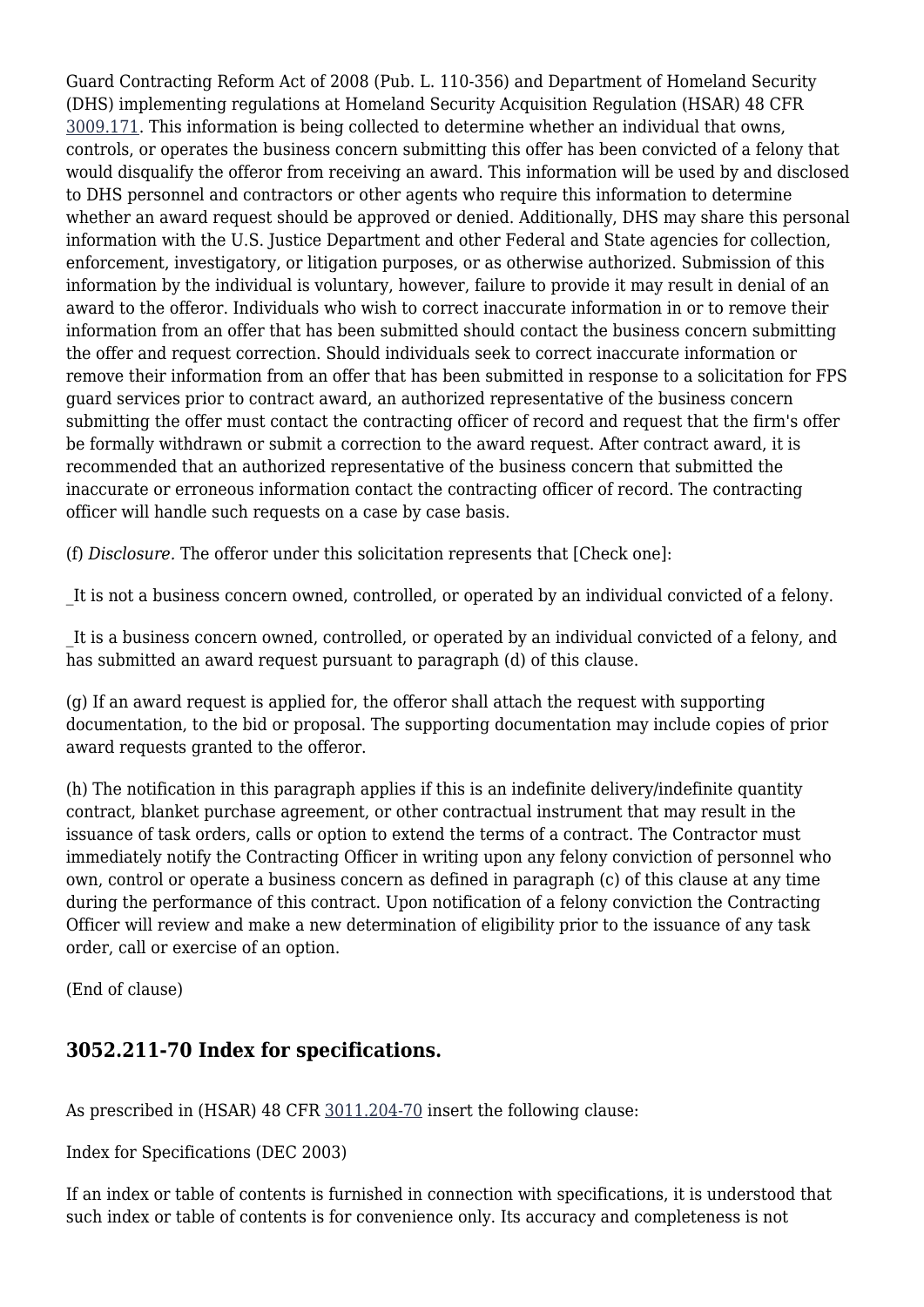guaranteed, and it is not to be considered as part of the specifications. In case of discrepancy between the index or table of contents and the specifications, the specifications shall govern.

(End of clause)

# **3052.212-70 Contract Terms and Conditions Applicable to DHS Acquisition of Commercial Items.**

As prescribed in (HSAR) 48 CFR [3012.301,](https://origin-www.acquisition.gov/%5Brp:link:hsar-part-3012%5D#Section_3012_301_T48_702913111) insert the following clause:

Contract Terms and Conditions Applicable to DHS Acquisition of Commercial Items (SEP 2012)

The Contractor agrees to comply with any provision or clause that is incorporated herein by reference to implement agency policy applicable to acquisition of commercial items or components. The provision or clause in effect based on the applicable regulation cited on the date the solicitation is issued applies unless otherwise stated herein. The following provisions and clauses are incorporated by reference: [The Contracting Officer should either check the provisions and clauses that apply or delete the provisions and clauses that do not apply from the list. The Contracting Officer may add the date of the provision or clause if desired for clarity.]

(a) *Provisions.*

\_\_3052.209-72 Organizational Conflicts of Interest.

\_\_3052.216-70 Evaluation of Offers Subject to An Economic Price Adjustment Clause.

\_\_3052.219-72 Evaluation of Prime Contractor Participation in the DHS Mentor Protégé Program.

- (b) *Clauses.*
- \_\_3052.203-70 Instructions for Contractor Disclosure of Violations.
- \_\_3052.204-70 Security Requirements for Unclassified Information Technology Resources.
- \_\_3052.204-71 Contractor Employee Access.
- \_\_Alternate I
- \_\_3052.205-70 Advertisement, Publicizing Awards, and Releases.
- \_\_3052.209-73 Limitation on Future Contracting.
- \_\_3052.215-70 Key Personnel or Facilities.
- \_\_3052.216-71 Determination of Award Fee.
- \_\_3052.216-72 Performance Evaluation Plan.
- \_\_3052.216-73 Distribution of Award Fee.
- \_\_3052.217-91 Performance. (USCG)
- \_\_3052.217-92 Inspection and Manner of Doing Work. (USCG)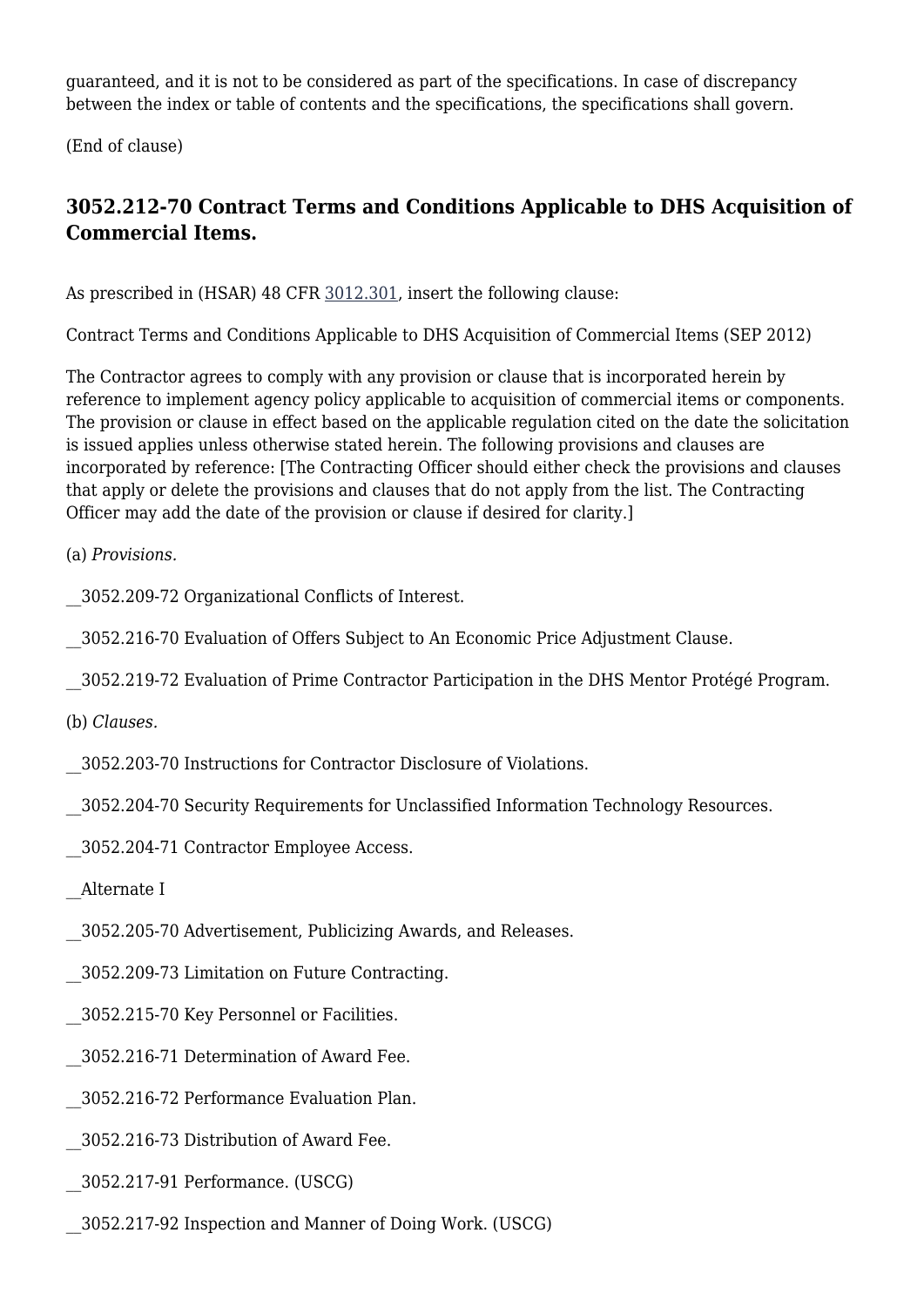\_\_3052.217-93 Subcontracts. (USCG)

- \_\_3052.217-94 Lay Days. (USCG)
- \_\_3052.217-95 Liability and Insurance. (USCG)
- \_\_3052.217-96 Title. (USCG)
- \_\_3052.217-97 Discharge of Liens. (USCG)
- \_\_3052.217-98 Delays. (USCG)
- \_\_3052.217-99 Department of Labor Safety and Health Regulations for Ship Repair. (USCG)
- \_\_3052.217-100 Guarantee. (USCG)
- \_\_3052.219-70 Small Business Subcontracting Plan Reporting.
- \_\_3052.219-71 DHS Mentor Protégé Program.
- \_\_3052.228-70 Insurance.
- \_\_3052.228-90 Notification of Miller Act Payment Bond Protection. (USCG)
- \_\_3052.228-91 Loss of or Damage to Leased Aircraft. (USCG)
- \_\_3052.228-92 Fair Market Value of Aircraft. (USCG)
- \_\_3052.228-93 Risk and Indemnities. (USCG)
- \_\_3052.236-70 Special Provisions for Work at Operating Airports.
- \_\_3052.242-72 Contracting Officer's Technical Representative.
- \_\_3052.247-70 F.o.B. Origin Information.
- \_\_Alternate I
- \_\_Alternate II
- \_\_3052.247-71 F.o.B. Origin Only.
- \_\_3052.247-72 F.o.B. Destination Only.
- (End of clause)

# **3052.215-70 Key personnel or facilities.**

As prescribed in (HSAR) 48 CFR [3015.204-3](https://origin-www.acquisition.gov/%5Brp:link:hsar-part-3015%5D#Section_3015_204_3_T48_7021016111), insert the following clause:

Key Personnel or Facilities (DEC 2003)

(a) The personnel or facilities specified below are considered essential to the work being performed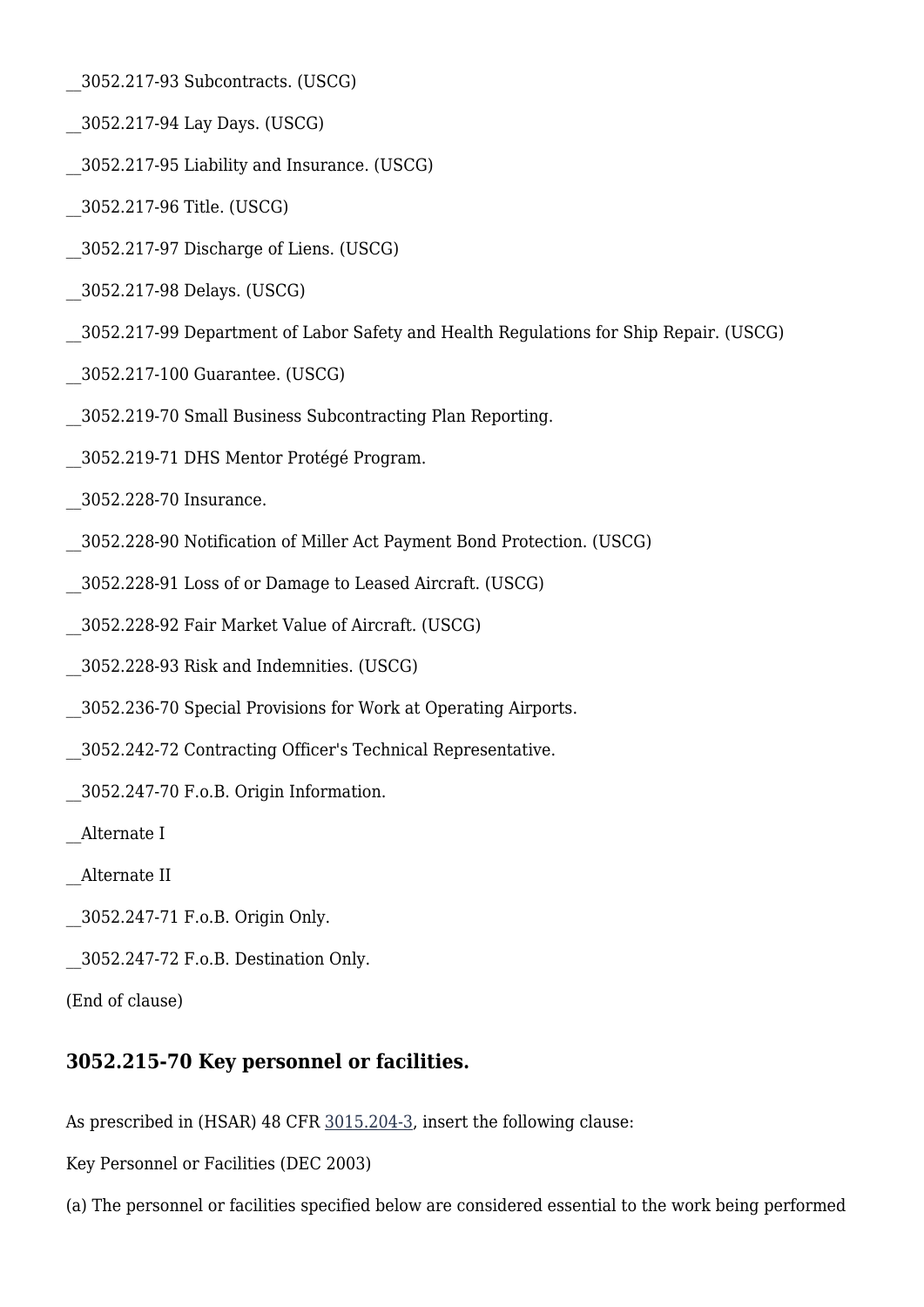under this contract and may, with the consent of the contracting parties, be changed from time to time during the course of the contract by adding or deleting personnel or facilities, as appropriate.

(b) Before removing or replacing any of the specified individuals or facilities, the Contractor shall notify the Contracting Officer, in writing, before the change becomes effective. The Contractor shall submit sufficient information to support the proposed action and to enable the Contracting Officer to evaluate the potential impact of the change on this contract. The Contractor shall not remove or replace personnel or facilities until the Contracting Officer approves the change.

The Key Personnel or Facilities under this Contract:

(*specify key personnel or facilities*)

(End of clause)

## **3052.216-70 Evaluation of offers subject to an economic price adjustment clause.**

As prescribed in (HSAR) 48 CFR [3016.203-470,](https://origin-www.acquisition.gov/%5Brp:link:hsar-part-3016%5D#Section_3016_203_470_T48_7021017213) insert a provision substantially the same as the following:

Evaluation of Offers Subject to an Economic Price Adjustment Clause (JUN 2006)

Offers shall be evaluated without adding an amount for an economic price adjustment. Offers may be rejected which: (1) Increase the stipulated ceiling; (2) limit the downward adjustment; or (3) delete the economic price adjustment clause. If the offer stipulates a ceiling lower than that included in the solicitation, the lower ceiling will be incorporated into any resulting contract.

(End of provision)

# **3052.216-71 Determination of award fee.**

As prescribed in (HSAR) 48 CFR [3016.406\(](https://origin-www.acquisition.gov/%5Brp:link:hsar-part-3016%5D#Section_3016_406_T48_7021017311)e)(1)(i), insert a clause substantially the same as the following:

Determination of Award Fee (SEP 2012)

(a) The Government shall evaluate contractor performance at the end of each specified evaluation period(s) to determine the amount of award. The contractor agrees that the amount of award and the award fee methodology are unilateral decisions to be made at the sole discretion of the Government.

(b) Contractor performance shall be evaluated according to a Performance Evaluation Plan. The contractor shall be periodically informed of the quality of its performance and areas in which improvements are expected.

(c) The contractor shall be promptly advised, in writing, of the determination and reasons why the award fee was or was not earned. The contractor may submit a performance self-evaluation for each evaluation period. The amount of award is at the sole discretion of the Government but any selfevaluation received within \_\_\_ (*insert number*) days after the end of the current evaluation period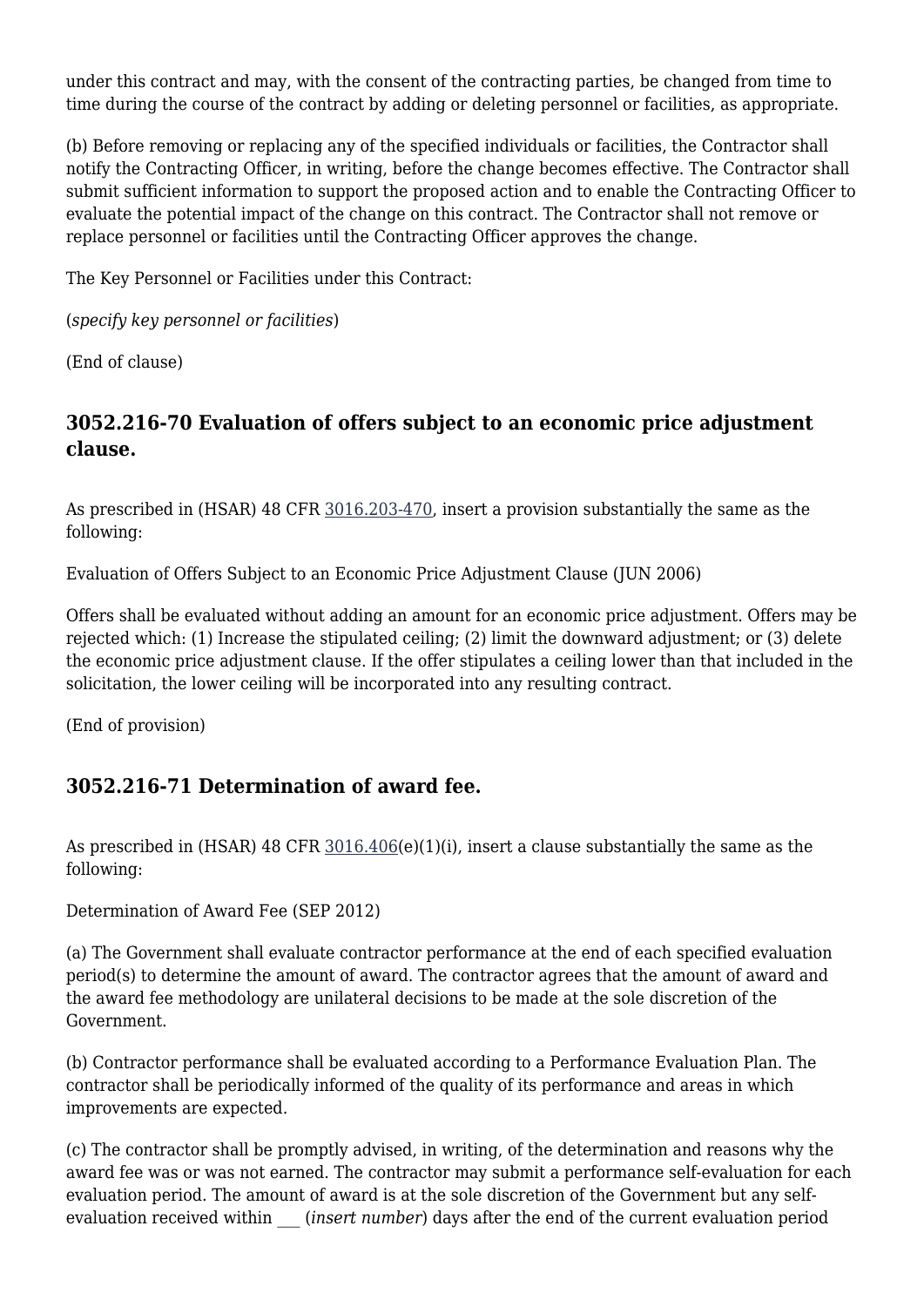will be given such consideration, as may be deemed appropriate by the Government.

(End of clause)

## **3052.216-72 Performance evaluation plan.**

As prescribed in (HSAR) 48 CFR  $3016.406(e)(i)(ii)$ , insert a clause substantially the same as the following:

Performance Evaluation Plan (DEC 2003)

(a) A Performance Evaluation Plan shall be unilaterally established by the Government based on the criteria stated in the contract and used for the determination of award fee. This plan shall include the criteria used to evaluate each area and the percentage of award fee (if any) available for each area. A copy of the plan shall be provided to the contractor \_\_\_ (*insert number*) calendar days prior to the start of the first evaluation period.

(b) The criteria contained within the Performance Evaluation Plan may relate to:

(1) Technical (including schedule) requirements if appropriate; (2) Management; and (3) Cost.

(c) The Performance Evaluation Plan may, consistent with the contract, be revised unilaterally by the Government at any time during the period of performance. Notification of such changes shall be provided to the contractor \_\_\_ (*insert number*) calendar days prior to the start of the evaluation period to which the change will apply.

(End of clause)

## **3052.216-73 Distribution of award fee.**

As prescribed in (HSAR) 48 CFR [3016.406\(](https://origin-www.acquisition.gov/%5Brp:link:hsar-part-3016%5D#Section_3016_406_T48_7021017311)e)(1)(iii), insert a clause substantially the same as the following:

Distribution of Award Fee (DEC 2003)

(a) The total amount of award fee available under this contract is assigned according to the following evaluation periods and amounts:

Evaluation Period:

Available Award Fee:

(*insert appropriate information*)

(b) Payment of the base fee and award fee shall be made, provided that after payment of 85 percent of the base fee and potential award fee, the Government may withhold further payment of the base fee and award fee until a reserve is set aside in an amount that the Government considers necessary to protect its interest. This reserve shall not exceed 15 percent of the total base fee and potential award fee or \$100,000, whichever is less.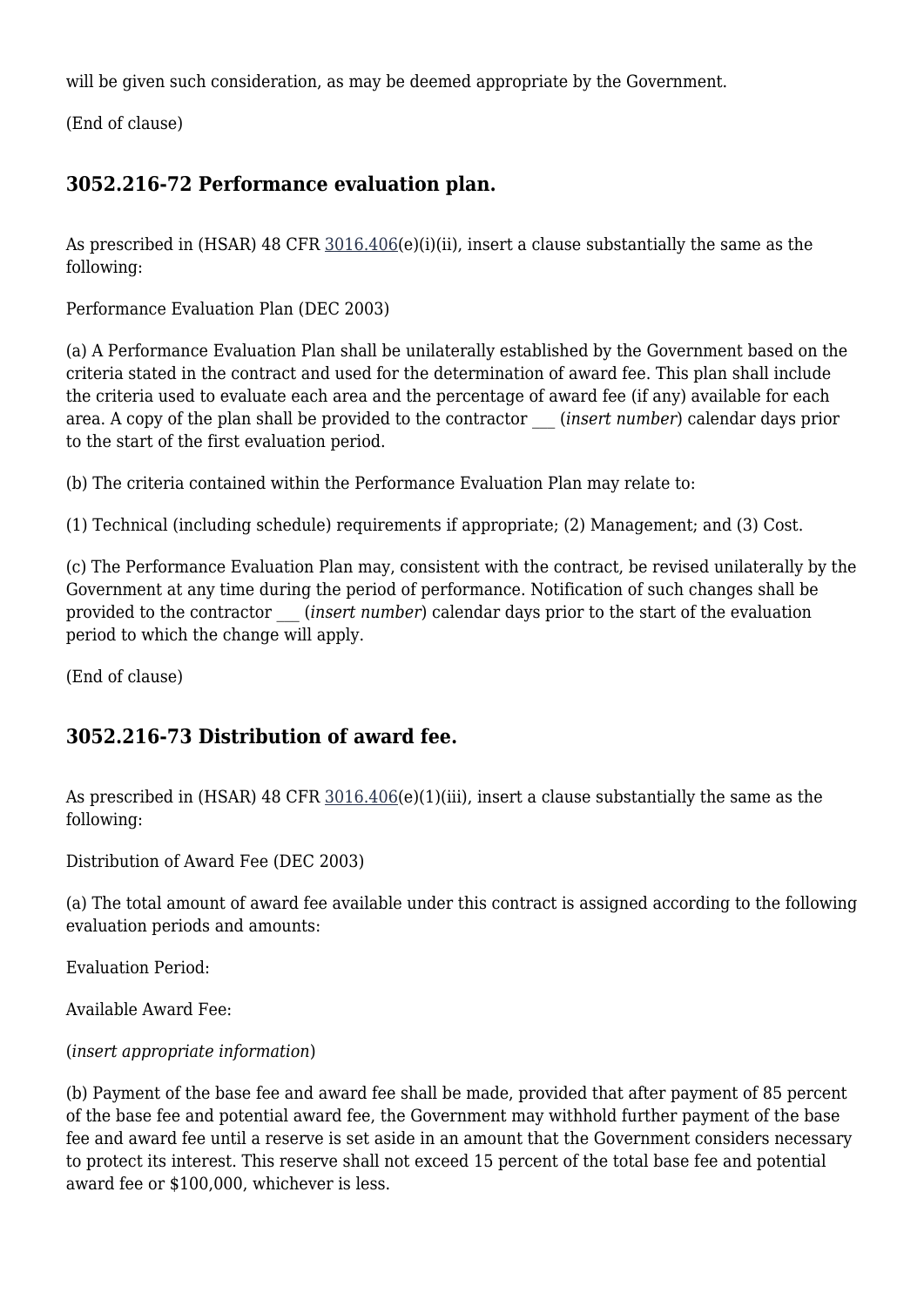(c) In the event of contract termination, either in whole or in part, the amount of award fee available shall represent a pro rata distribution associated with evaluation period activities or events as determined by the Government.

(d) The Government will promptly make payment of any award fee upon the submission by the contractor to the contracting officer's authorized representative, of a public voucher or invoice in the amount of the total fee earned for the period evaluated. Payment may be made without using a contract modification.

(End of clause)

## **3052.216-74 Settlement of letter contract.**

As prescribed in (HSAR) 48 CFR [3016.603-4](https://origin-www.acquisition.gov/%5Brp:link:hsar-part-3016%5D#Section_3016_603_4_T48_7021017512), insert a clause substantially the same as the following:

Settlement of Letter Contract (DEC 2003)

(a) This contract constitutes the definitive contract contemplated by letter contract \_\_\_ (*insert number*) issued on *(insert effective date*). It supersedes the letter contract and its modification numbered *(insert number(s)*). To the extent there are inconsistencies between the definitive contract and the letter contract, the former governs.

(b) The cost(s) and fee(s), or price(s), established in this definitive contract represents full and complete settlement of letter contract \_\_\_ (*insert number*) and modification numbered \_\_\_ (*insert number(s)*). Payment of the fee agreed upon or profit withheld pending definitization of the letter contract, may start immediately at the rate and times stated within this contract.

(End of clause)

# **3052.217-90 Delivery and Shifting of Vessel (USCG).**

As prescribed in the USCG guidance at (HSAR) 48 CFR [3017.9000\(](https://origin-www.acquisition.gov/%5Brp:link:hsar-part-3017%5D#Section_3017_9000_T48_7021018311)a) and (b), insert the following clause:

Delivery and Shifting of Vessel (DEC 2003)

The Government shall deliver the vessel to the Contractor at his place of business. Upon completion of the work, the Government shall accept delivery of the vessel at the Contractor's place of business. The Contractor shall provide, at no additional charge, upon 24 hours' advance notice, a tug or tugs and docking pilot, acceptable to the Contracting Officer, to assist in handling the vessel between (to and from) the Contractor's plant and the nearest point in a waterway regularly navigated by vessels of equal or greater draft and length. While the vessel is in the hands of the Contractor, any necessary towage, cartage, or other transportation between ship and shop or elsewhere, which may be incident to the work herein specified, shall be furnished by the Contractor without additional charge to the Government.

(End of clause)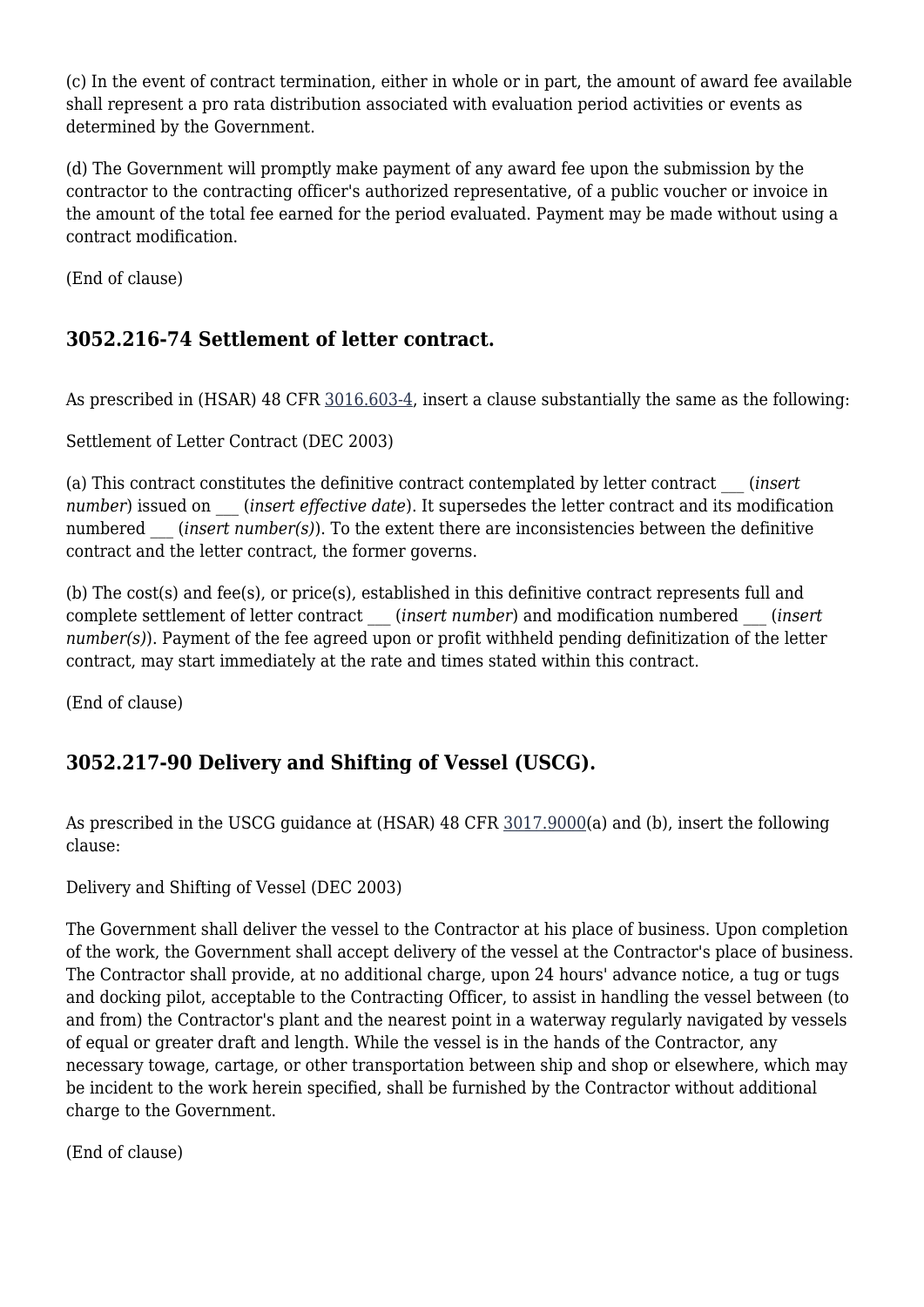## **3052.217-91 Performance (USCG).**

As prescribed in USCG guidance at (HSAR) 48 CFR [3017.9000\(](https://origin-www.acquisition.gov/%5Brp:link:hsar-part-3017%5D#Section_3017_9000_T48_7021018311)a) and (b), insert the following clause:

Performance (DEC 2003)

(a) Upon the award of the contract, the Contractor shall promptly start the work specified and shall diligently prosecute the work to completion. The Contractor shall not start work until the contract has been awarded except in the case of emergency work ordered by the Contracting Officer in writing.

(b) The Government shall deliver the vessel described in the contract at the time and location specified in the contract. Upon completion of the work, the Government shall accept delivery of the vessel at the time and location specified in the contract.

(c) The Contractor shall without charge, -

(1) Make available to personnel of the vessel while in dry dock or on a marine railway, sanitary lavatory and similar facilities at the plant acceptable to the Contracting Officer;

(2) Supply and maintain suitable brows and gangways from the pier, dry dock, or marine railway to the vessel;

(3) Treat salvage, scrap or other ship's material of the Government resulting from performance of the work as items of Government-furnished property, in accordance with the Government Property (Fixed Price Contracts) clause;

(4) Perform, or pay the cost of, any repair, reconditioning or replacement made necessary as the result of the use by the Contractor of any of the vessel's machinery, equipment or fittings, including, but not limited to, winches, pumps, rigging, or pipe lines; and

(5) Furnish suitable offices, office equipment and telephones at or near the site of the work for the Government's use.

(d) The contract will state whether dock and sea trials are required to determine whether or not the Contractor has satisfactorily performed the work.

(1) If dock and sea trials are required, the vessel shall be under the control of the vessel's commander and crew.

(2) The Contractor shall not conduct dock and sea trials not specified in the contract without advance approval of the Contracting Officer. Dock and sea trials not specified in the contract shall be at the Contractor's expense and risk.

(3) The Contractor shall provide and install all fittings and appliances necessary for dock and sea trials. The Contractor shall be responsible for care, installation, and removal of instruments and apparatus furnished by the Government for use in the trials.

(End of clause)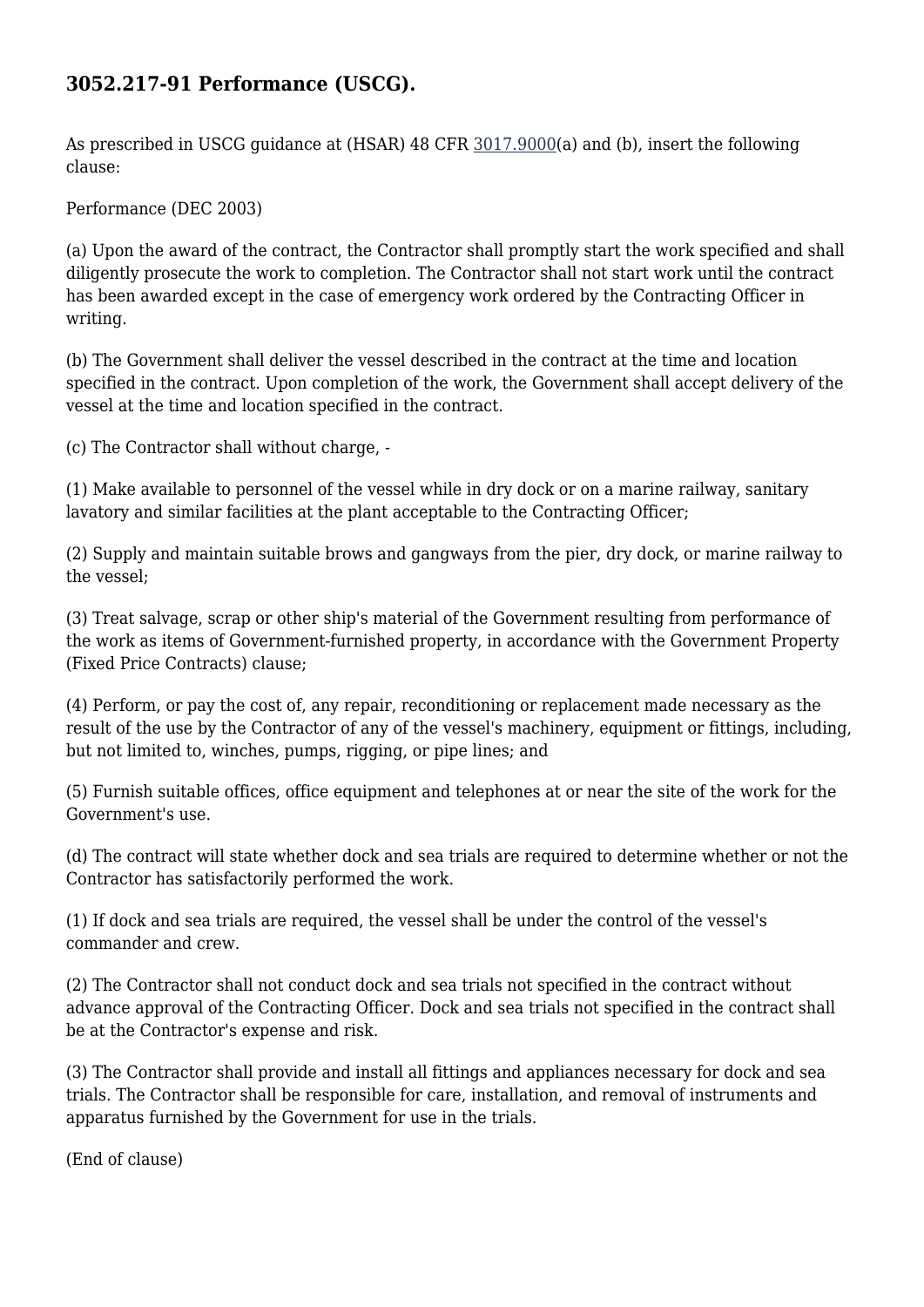# **3052.217-92 Inspection and manner of doing work (USCG).**

As prescribed in USCG guidance at (HSAR) 48 CFR [3017.9000\(](https://origin-www.acquisition.gov/%5Brp:link:hsar-part-3017%5D#Section_3017_9000_T48_7021018311)a) and (b), insert the following clause:

Inspection and Manner of Doing Work (DEC 2003)

(a) The Contractor shall perform work in accordance with the contract, any drawings and specifications made a part of the job order, and any change or modification issued under the Changes clause.

(b)

(1) Except as provided in paragraph (b)(2) of this clause, and unless otherwise specifically provided in the contract, all operational practices of the Contractor and all workmanship, material, equipment, and articles used in the performance of work under this contract shall be in accordance with the best commercial marine practices and the rules and requirements of all appropriate regulatory bodies including, but not limited to the American Bureau of Shipping, the U.S. Coast Guard, and the Institute of Electrical and Electronic Engineers, in effect at the time of Contractor's submission of offer, and shall be intended and approved for marine use.

(2) When Navy specifications are specified in the contract, the Contractor shall follow Navy standards of material and workmanship.

(c) The Government may inspect and test all material and workmanship at any time during the Contractor's performance of the work.

(1) If, prior to delivery, the Government finds any material or workmanship is defective or not in accordance with the contract, in addition to its rights under the Guarantee clause, the Government may reject the defective or nonconforming material or workmanship and require the Contractor to correct or replace it at the Contractor's expense.

(2) If the Contractor fails to proceed promptly with the replacement or correction of the material or workmanship, the Government may replace or correct the defective or nonconforming material or workmanship and charge the Contractor the excess costs incurred.

(3) As specified in the contract, the Contractor shall provide and maintain an inspection system acceptable to the Government.

(4) The Contractor shall maintain complete records of all inspection work and shall make them available to the Government during performance of the contract and for 90 days after the completion of all work required.

(d) The Contractor shall not permit any welder to work on a vessel unless the welder is, at the time of the work, qualified to the standards established by the U.S. Coast Guard, American Bureau of Shipping, or Department of the Navy for the type of welding being performed. Qualifications of a welder shall be as specified in the contract.

(e) The Contractor shall -

(1) Exercise reasonable care to protect the vessel from fire;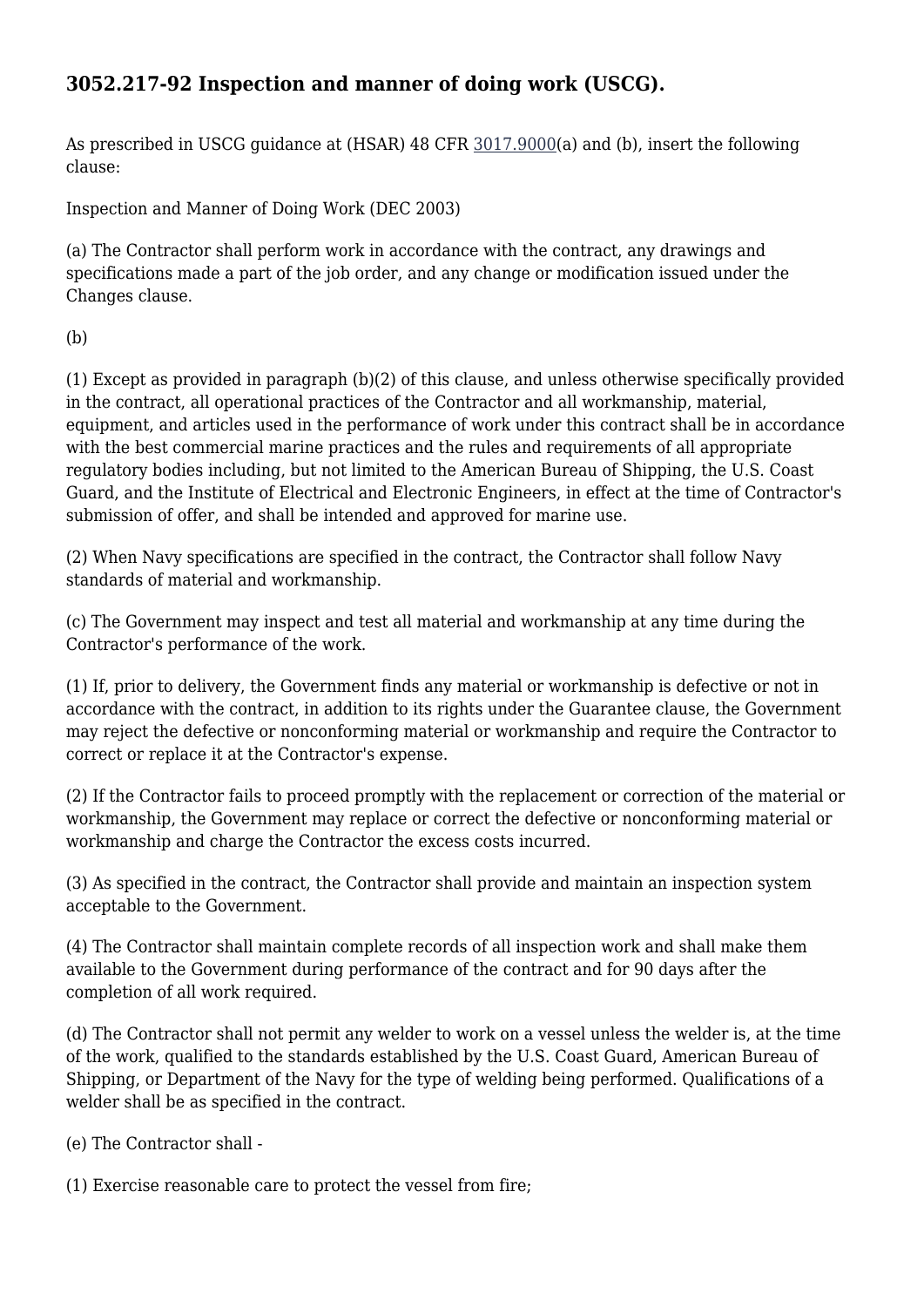(2) Maintain a reasonable system of inspection over activities taking place in the vicinity of the vessel's magazines, fuel oil tanks, or storerooms containing flammable materials.

(3) Maintain a reasonable number of hose lines ready for immediate use on the vessel at all times while the vessel is berthed alongside the Contractor's pier or in dry dock or on a marine railway;

(4) Unless otherwise provided in the contract, provide sufficient security patrols to reasonably maintain a fire watch for protection of the vessel when it is in the Contractor's custody;

(5) To the extent necessary, clean, wash, and steam out or otherwise make safe, all tanks under alteration or repair.

(6) Furnish the Contracting Officer a "gas-free" or "safe-for-hotwork" certificate before any hot work is done on a tank;

(7) Treat the contents of any tank as Government property in accordance with the Government Property (Fixed-Price Contracts) clause; and

(8) Dispose of the contents of any tank only at the direction, or with the concurrence, of the Contracting Officer.

(9) Be responsible for the proper closing of all openings to the vessel's underwater structure upon which work has been performed. The contractor additionally must advise the COTR of the status of all valves closures and openings for which the contractor's workers were responsible.

(f) Except as otherwise provided in the contract, when the vessel is in the custody of the Contractor or in dry dock or on a marine railway and the temperature is expected to go as low as 35 Fahrenheit, the Contractor shall take all necessary steps to -

(1) Keep all hose pipe lines, fixtures, traps, tanks, and other receptacles on the vessel from freezing; and

(2) Protect the stern tube and propeller hubs from frost damage.

(g) The Contractor shall, whenever practicable -

(1) Perform the required work in a manner that will not interfere with the berthing and messing of Government personnel attached to the vessel; and

(2) Provide Government personnel attached to the vessel access to the vessel at all times.

(h) Government personnel attached to the vessel shall not interfere with the Contractor's work or workers.

(i)(1) The Government does not guarantee the correctness of the dimensions, sizes, and shapes set forth in any contract, sketches, drawings, plans, or specifications prepared or furnished by the Government, unless the contract requires that the Contractor perform the work prior to any opportunity to inspect.

(2) Except as stated in paragraph (i)(1) of this clause, and other than those parts furnished by the Government, and the Contractor shall be responsible for the correctness of the dimensions, sizes, and shapes of parts furnished under this agreement.

(j) The Contractor shall at all times keep the site of the work on the vessel free from accumulation of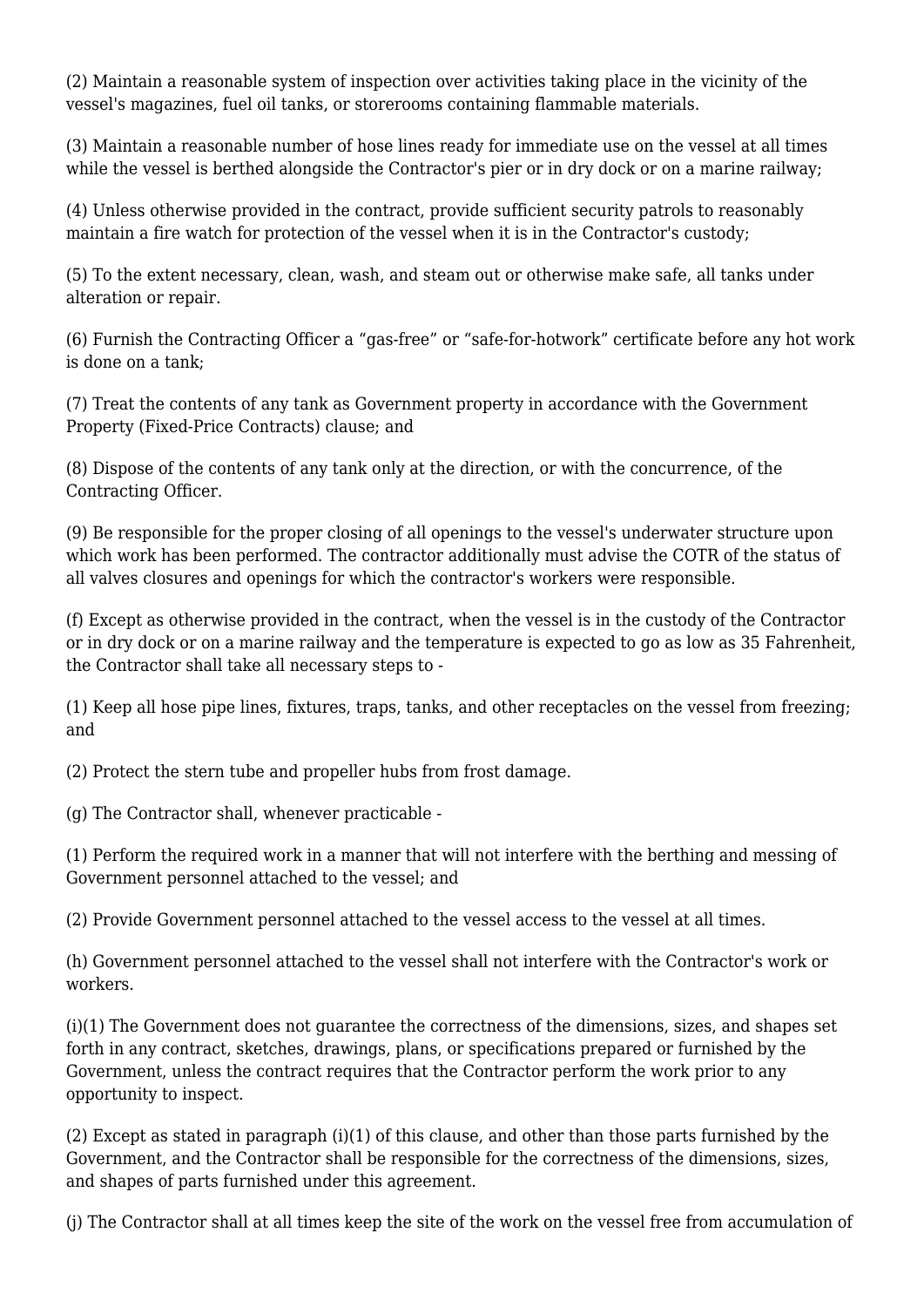waste material or rubbish caused by its employees or the work. At the completion of the work, unless the contract specifies otherwise, the Contractor shall remove all rubbish from the site of the work and leave the immediate vicinity of the work area "broom clean."

(End of clause)

# **3052.217-93 Subcontracts (USCG).**

As prescribed in USCG guidance at (HSAR) 48 CFR [3017.9000\(](https://origin-www.acquisition.gov/%5Brp:link:hsar-part-3017%5D#Section_3017_9000_T48_7021018311)a) and (b), insert the following clause:

Subcontracts (DEC 2003)

(a) Nothing contained in the contract shall be construed as creating any contractual relationship between any subcontractor and the Government. The divisions or sections of the specifications are not intended to control the Contractor in dividing the work among subcontractors or to limit the work performed by any trade.

(b) The Contractor shall be responsible to the Government for acts and omissions of its own employees, and of subcontractors and their employees. The Contractor shall also be responsible for the coordination of the work of the trades, subcontractors, and material men.

(c) The Contractor shall, without additional expense to the Government, employ specialty subcontractors where required by the specifications.

(d) The Government or its representatives will not undertake to settle any differences between the Contractor and its subcontractors, or between subcontractors.

(End of clause)

# **3052.217-94 Lay days (USCG).**

As prescribed in USCG guidance at (HSAR) 48 CFR [3017.9000\(](https://origin-www.acquisition.gov/%5Brp:link:hsar-part-3017%5D#Section_3017_9000_T48_7021018311)a) and (b), insert the following clause:

Lay Days (DEC 2003)

(a) Lay day time will be paid by the Government at the Contractor's stipulated bid price for this item of the contract when the vessel remains on the dry dock or marine railway as a result of any change that involves work in addition to that required under the basic contract.

(b) No lay day time shall be paid until all items of the basic contract for which a price was established by the Contractor and for which docking of the vessel was required have been satisfactorily completed and accepted.

(c) Days of hauling out and floating, whatever the hour, shall not be paid as lay day time, and days when no work is performed by the Contractor shall not be paid as lay day time.

(d) Payment of lay day time shall constitute complete compensation for all costs, direct and indirect, to reimburse the Contractor for use of dry dock or marine railway.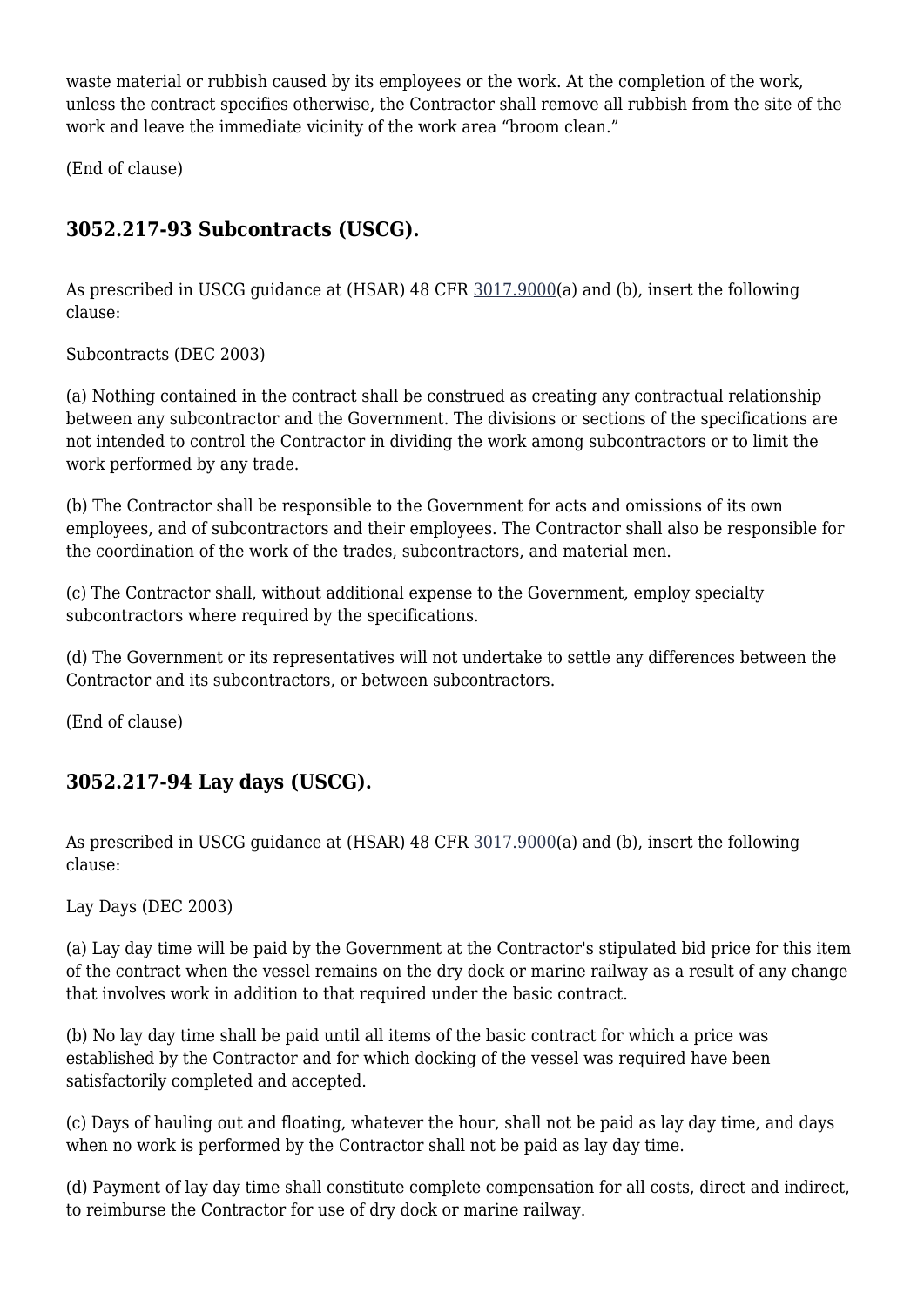# **3052.217-95 Liability and insurance (USCG).**

As prescribed in USCG guidance at (HSAR) 48 CFR [3017.9000\(](https://origin-www.acquisition.gov/%5Brp:link:hsar-part-3017%5D#Section_3017_9000_T48_7021018311)a) and (b), insert the following clause:

Liability and Insurance (DEC 2003)

(a) The Contractor shall exercise its best efforts to prevent accidents, injury, or damage to all employees, persons, and property, in and about the work, and to the vessel or part of the vessel upon which work is done.

(b) Loss or damage to the vessel, materials, or equipment.

(1) Unless otherwise directed or approved in writing by the Contracting Officer, the Contractor shall not carry insurance against any form of loss or damage to the vessel(s) or to the materials or equipment to which the Government has title or which have been furnished by the Government for installation by the Contractor. The Government assumes the risks of loss of and damage to that property.

(2) The Government does not assume any risk with respect to loss or damage compensated for by insurance or otherwise or resulting from risks with respect to which the Contractor has failed to maintain insurance, if available, as required or approved by the Contracting Officer.

(3) The Government does not assume risk of and will not pay for any costs of the following:

(i) Inspection, repair, replacement, or renewal of any defects in the vessel(s) or material and equipment due to -

(A) Defective workmanship performed by the Contractor or its subcontractors;

(B) Defective materials or equipment furnished by the Contractor or its subcontractors; or

(C) Workmanship, materials, or equipment which do not conform to the requirements of the contract, whether or not the defect is latent or whether or not the nonconformance is the result of negligence.

(ii) Loss, damage, liability, or expense caused by, resulting from, or incurred as a consequence of any delay or disruption, willful misconduct or lack of good faith by the Contractor or any of its representatives that have supervision or direction of -

(A) All or substantially all of the Contractor's business; or

(B) All or substantially all of the Contractor's operation at any one plant.

(4) As to any risk that is assumed by the Government, the Government shall be subrogated to any claim, demand or cause of action against third parties that exists in favor of the Contractor. If required by the Contracting Officer, the Contractor shall execute a formal assignment or transfer of the claim, demand, or cause of action.

(5) No party other than the Contractor shall have any right to proceed directly against the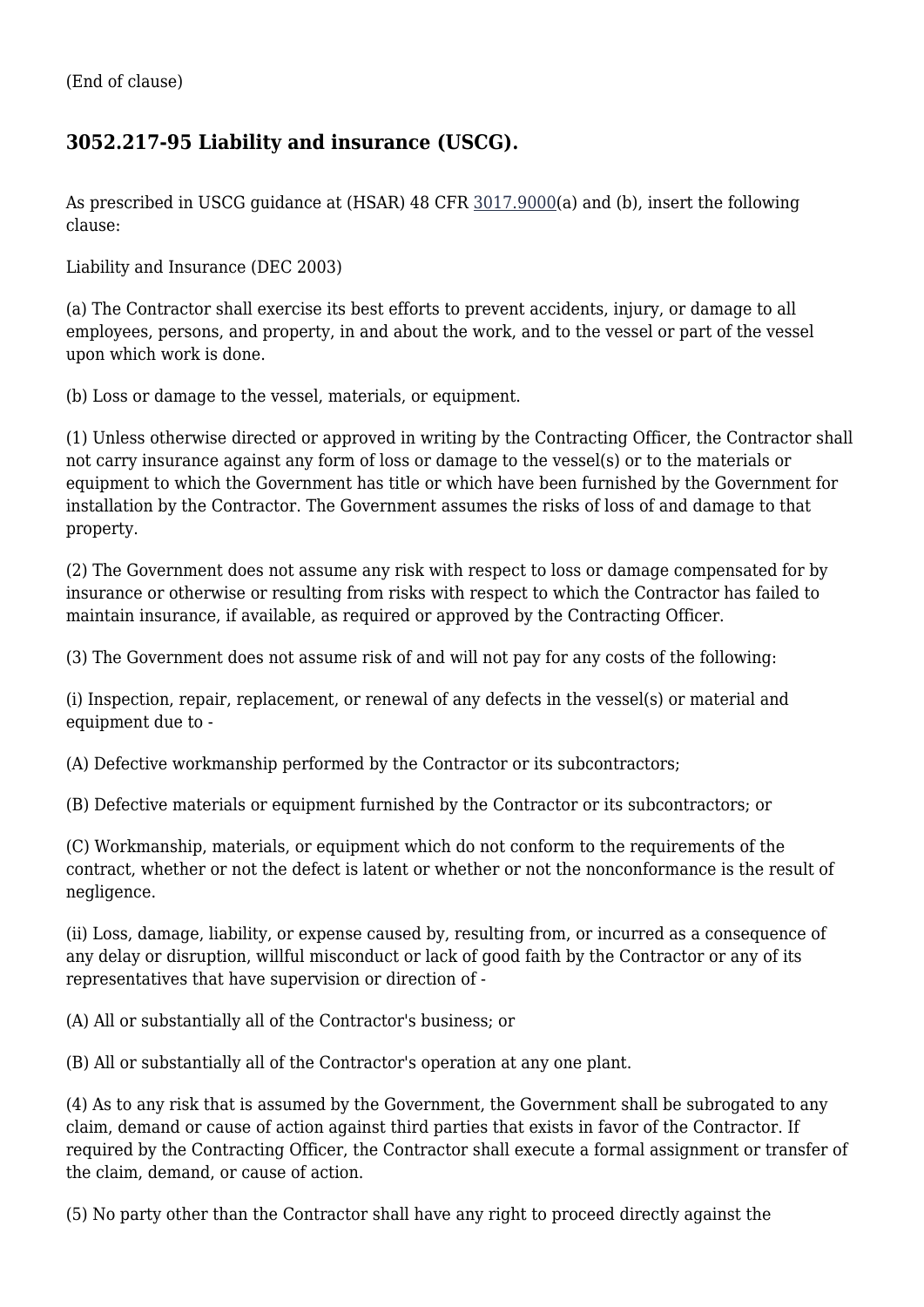Government or join the Government as a codefendant in any action.

(6) Notwithstanding the foregoing, the Contractor shall bear the first \$5,000 of loss or damage from each occurrence or incident, the risk of which the Government would have assumed under the provision of this paragraph (b).

(c) *Indemnification.* The Contractor indemnifies the Government and the vessel and its owners against all claims, demands, or causes of action to which the Government, the vessel or its owner(s) might be subject as a result of damage or injury (including death) to the property or person of anyone other than the Government or its employees, or the vessel or its owner, arising in whole or in part from the negligence or other wrongful act of the Contractor, or its agents or employees, or any subcontractor, or its agents or employees.

(1) The Contractor's obligation to indemnify under this paragraph shall not exceed the sum of \$300,000 as a consequence of any single occurrence with respect to any one vessel.

(2) The indemnity includes, without limitation, suits, actions, claims, costs, or demands of any kind, resulting from death, personal injury, or property damage occurring during the period of performance of work on the vessel or within 90 days after redelivery of the vessel. For any claim, etc., made after 90 days, the rights of the parties shall be as determined by other provisions of this contract and by law. The indemnity does apply to death occurring after 90 days where the injury was received during the period covered by the indemnity.

(d) *Insurance.*

(1) The Contractor shall, at its own expense, obtain and maintain the following insurance -

(i) Casualty, accident, and liability insurance, as approved by the Contracting Officer, insuring the performance of its obligations under paragraph (c) of this clause.

(ii) Workers Compensation Insurance (or its equivalent) covering the employees engaged on the work.

(2) The Contractor shall ensure that all subcontractors engaged on the work obtain and maintain the insurance required in paragraph (d)(1) of this clause.

(3) Upon request of the Contracting Officer, the Contractor shall provide evidence of the insurance required by paragraph (d) of this clause.

(e) The Contractor shall not make any allowance in the contract price for the inclusion of any premium expense or charge for any reserve made on account of self-insurance for coverage against any risk assumed by the Government under this clause.

(f) The Contractor shall give the Contracting Officer written notice as soon as practicable after the occurrence of a loss or damage for which the Government has assumed the risk.

(1) The notice shall contain full details of the loss or damage.

(2) If a claim or suit is later filed against the Contractor as a result of the event, the Contractor shall immediately deliver to the Government every demand, notice, summons, or other process received by the Contractor or its employees or representatives.

(3) The Contractor shall cooperate with the Government and, upon request, shall assist in effecting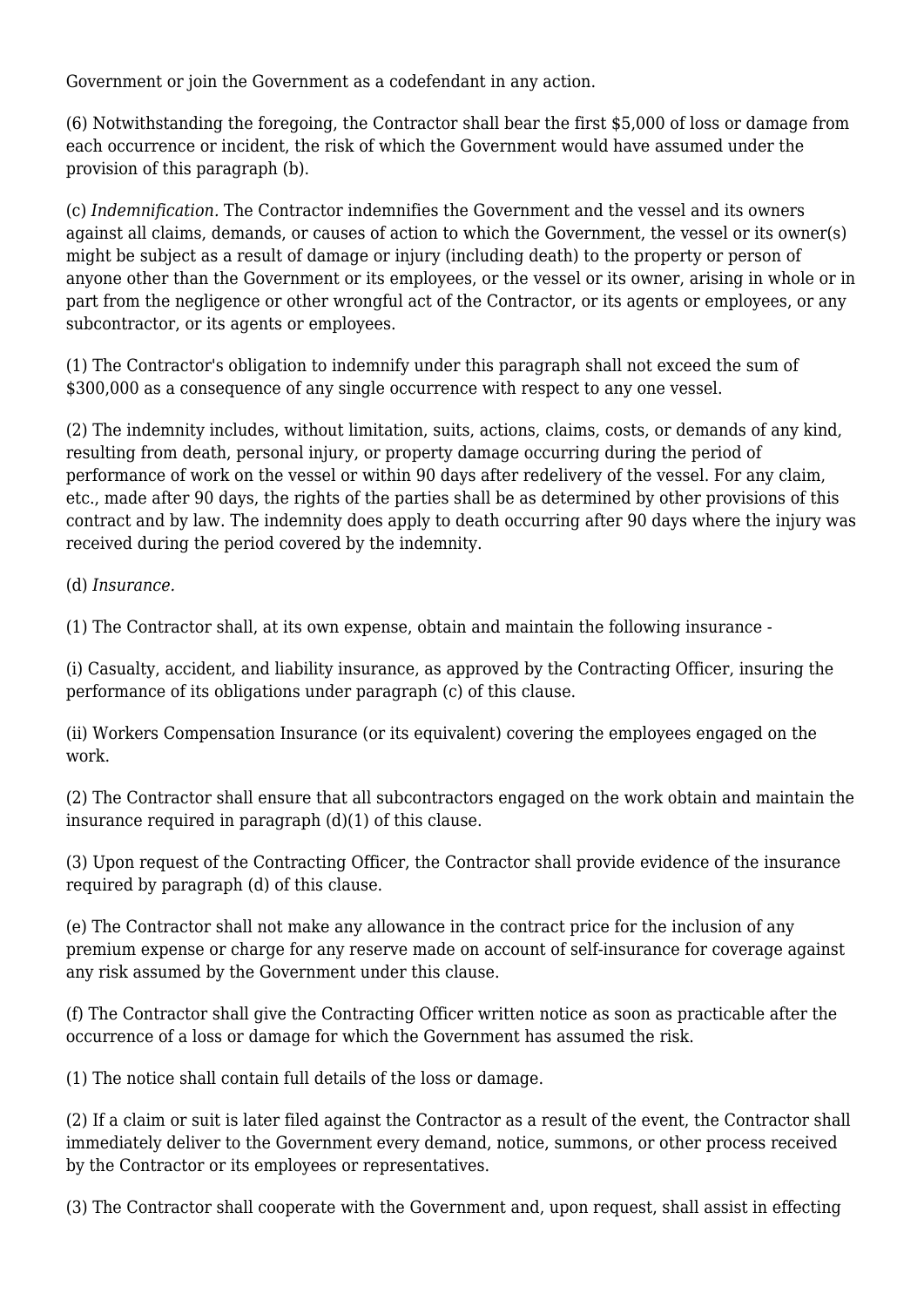settlements, securing and giving evidence, obtaining the attendance of witnesses, and in the conduct of suits. The Government shall reimburse the Contractor for expenses incurred in this effort, other than the cost of maintaining the Contractor's usual organization.

(4) The Contractor shall not, except at its own expense, voluntarily make any payments, assume any obligation, or incur any expense other than what would be imperative for the protection of the vessel(s) at the time of the event.

(g) In the event of loss of or damage to any vessel(s), material, or equipment which may result in a claim against the Government under the insurance provisions of this contract, the Contractor shall promptly notify the Contracting Officer of the loss or damage. The Contracting Officer may, without prejudice to any right of the Government, either -

(1) Order the Contractor to proceed with replacement or repair, in which event the Contractor shall effect the replacement or repair;

(i) The Contractor shall submit to the Contracting Officer a request for reimbursement of the cost of the replacement or repair together with whatever supporting documentation the Contracting Officer may reasonably require, and shall identify the request as being submitted under the Insurance clause of this contract.

(ii) If the Government determines that the risk of the loss or damage is within the scope of the risks assumed by the Government under this clause, the Government will reimburse the Contractor for the reasonable allowable cost of the replacement or repair, plus a reasonable profit (if the work or replacement or repair was performed by the Contractor) less the deductible amount specified in paragraph (b) of this clause.

(iii) Payments by the Government to the Contractor under this clause are outside the scope of and shall not affect the pricing structure of the contract, and are additional to the compensation otherwise payable to the Contractor under this contract; or

(2) Decide that the loss or damage shall not be replaced or repaired and in that event, the Contracting Officer shall -

(i) Modify the contract appropriately, consistent with the reduced requirements reflected by the unreplaced or unrepaired loss or damage; or

(ii) Terminate the repair of any part or all of the vessel(s) under the Termination for Convenience of the Government clause of this contract.

(End of clause)

# **3052.217-96 Title (USCG).**

As prescribed in USCG guidance at (HSAR) 48 CFR [3017.9000\(](https://origin-www.acquisition.gov/%5Brp:link:hsar-part-3017%5D#Section_3017_9000_T48_7021018311)a) and (b), insert the following clause:

Title (DEC 2003)

(a) Unless otherwise provided, title to all materials and equipment to be incorporated in a vessel in the performance of this contract shall vest in the Government upon delivery at the location specified for the performance of the work.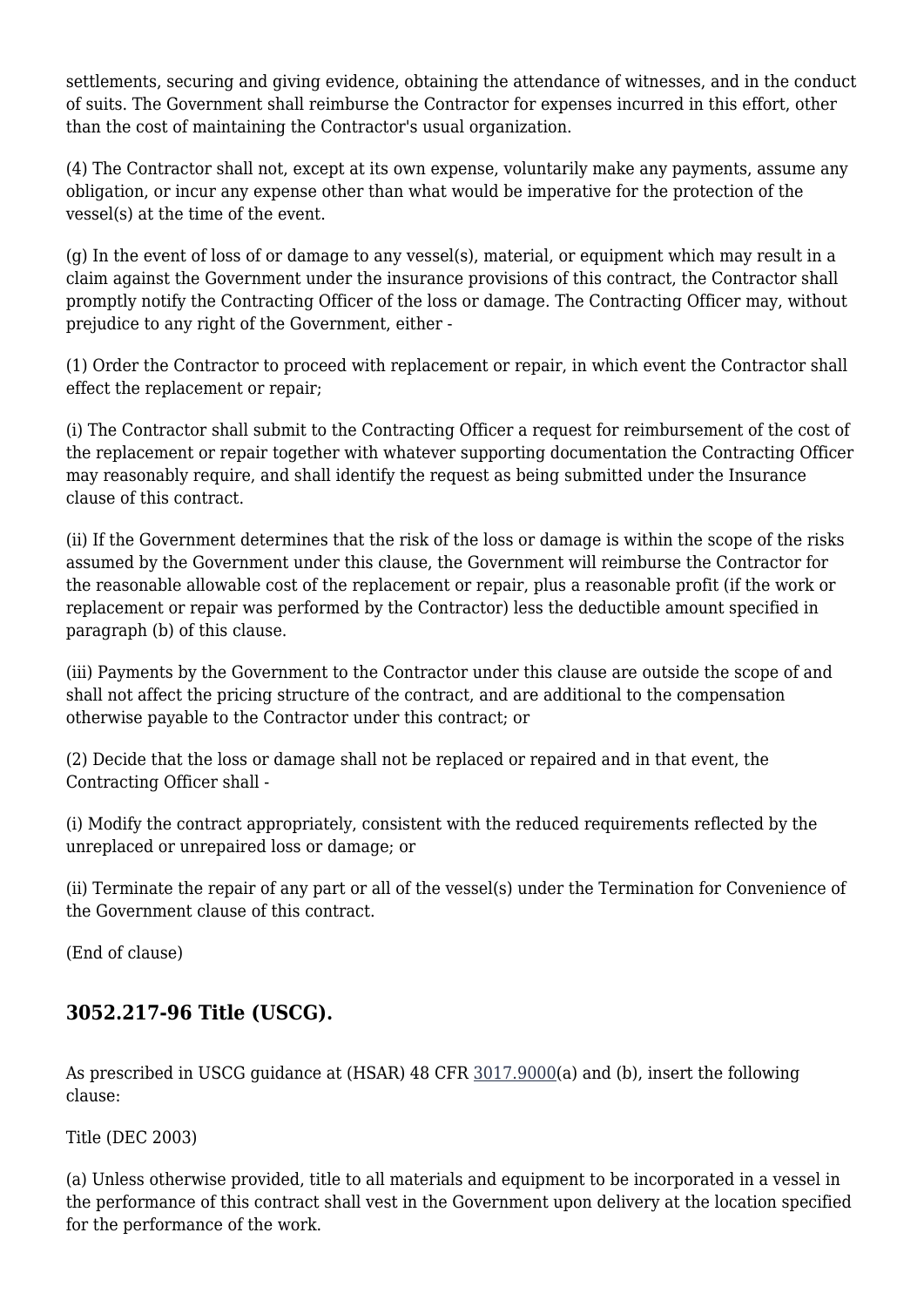(b) Upon completion of the contract, or with the approval of the Contracting Officer during performance of the contract, all Contractor-furnished materials and equipment not incorporated in, or placed on, any vessel, shall become the property of the Contractor, unless the Government has reimbursed the Contractor for the cost of the materials and equipments.

(c) The vessel, its equipment, movable stores, cargo, or other ship's materials shall not be considered Government-furnished property.

(End of clause)

# **3052.217-97 Discharge of liens (USCG).**

As prescribed in USCG guidance at (HSAR) 48 CFR [3017.9000\(](https://origin-www.acquisition.gov/%5Brp:link:hsar-part-3017%5D#Section_3017_9000_T48_7021018311)a) and (b), insert the following clause:

Discharge of Liens (DEC 2003)

(a) The Contractor shall immediately discharge or cause to be discharged, any lien or right *in rem* of any kind, other than in favor of the Government, that exists or arises in connection with work done or materials furnished under this contract.

(b) If any such lien or right *in rem* is not immediately discharged, the Government, at the expense of the Contractor, may discharge, or cause to be discharged, the lien or right.

(End of clause)

# **3052.217-98 Delays (USCG).**

As prescribed in USCG guidance at (HSAR) 48 CFR [3017.9000\(](https://origin-www.acquisition.gov/%5Brp:link:hsar-part-3017%5D#Section_3017_9000_T48_7021018311)a) and (b), insert the following clause:

Delays (DEC 2003)

When during the performance of this contract the Contractor is required to delay work on a vessel temporarily, due to orders or actions of the Government respecting stoppage of work to permit shifting the vessel, stoppage of hot work to permit bunkering, stoppage of work due to embarking or debarking passengers and loading or discharging cargo, and the Contractor is not given sufficient advance notice or is otherwise unable to avoid incurring additional costs on account thereof, an equitable adjustment shall be made in the price of the contract pursuant to the "Changes" clause.

(End of clause)

## **3052.217-99 Department of Labor safety and health regulations for ship repairing (USCG).**

As prescribed in USCG guidance at (HSAR) 48 CFR [3017.9000\(](https://origin-www.acquisition.gov/%5Brp:link:hsar-part-3017%5D#Section_3017_9000_T48_7021018311)a) and (b), insert the following clause: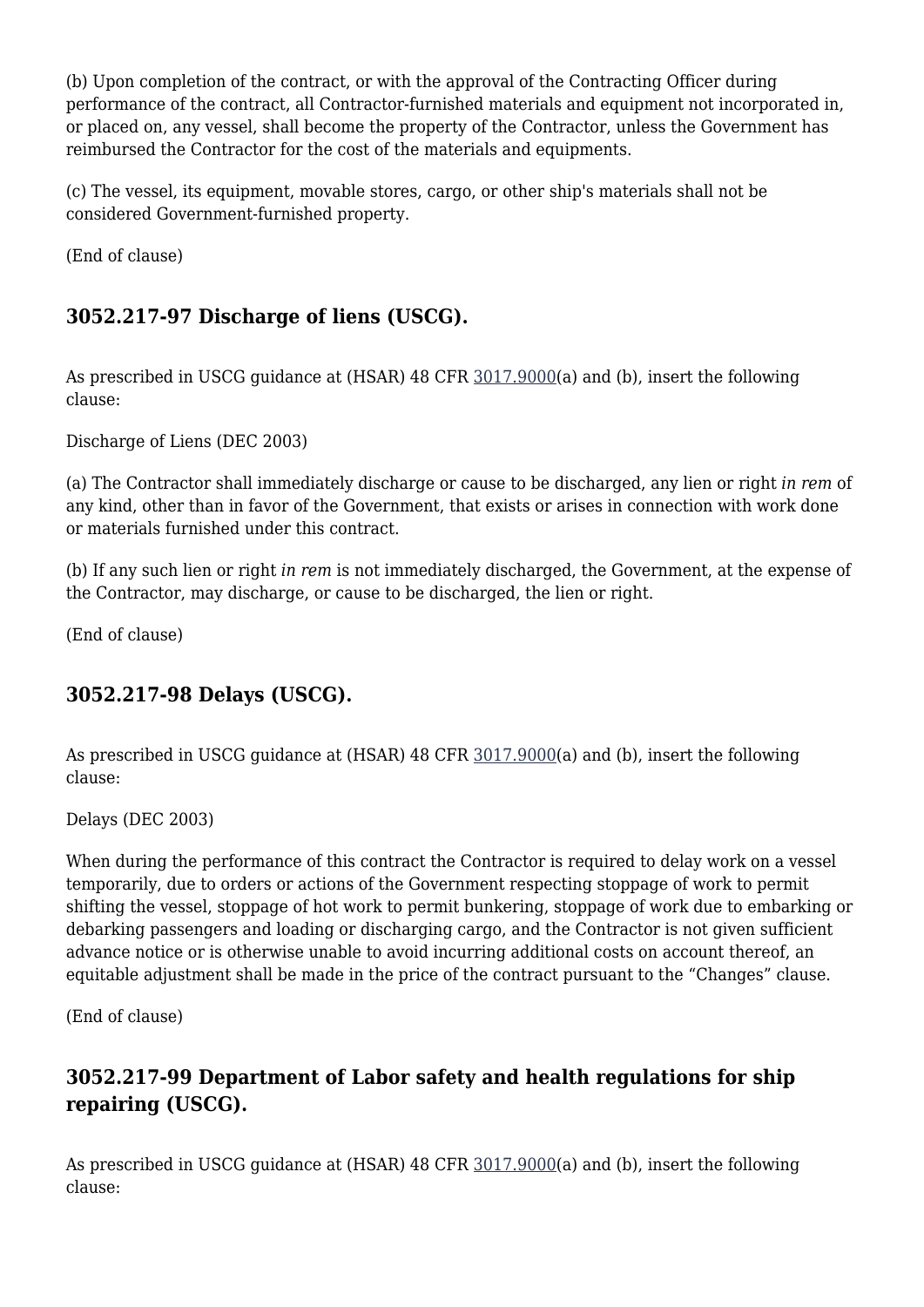Department of Labor Safety and Health Regulations for Ship Repair (DEC 2003)

Nothing contained in this contract shall relieve the Contractor of any obligations it may have to comply with -

(a) The Occupational Safety and Health Act of 1970 (29 U.S.C. 651, *et seq.*);

(b) The Safety and Health Regulations for Ship Repairing (29 CFR part 1915); or

(c) Any other applicable Federal, State, and local laws, codes, ordinances, and regulations.

(End of clause)

## **3052.217-100 Guarantee (USCG).**

As prescribed in USCG quidance at (HSAR) 48 CFR [3017.9000\(](https://origin-www.acquisition.gov/%5Brp:link:hsar-part-3017%5D#Section_3017_9000_T48_7021018311)c), insert the following clause:

Guarantee (USCG) (JUN 2006)

(a) In the event any work performed or materials furnished by the contractor prove defective or deficient within 60 days from the date of redelivery of the vessel(s), the Contractor, as directed by the Contracting Officer and at its own expense, shall correct and repair the deficiency to the satisfaction of the Contracting Officer.

(b) If the Contractor or any subcontractor has a guarantee for work performed or materials furnished that exceeds the 60 day period, the Government shall be entitled to rely upon the longer guarantee until its expiration.

(c) With respect to any individual work item identified as incomplete at the time of redelivery of the vessel(s), the guarantee period shall run from the date the item is completed.

(d) If practicable, the Government shall give the Contractor an opportunity to correct the deficiency.

(1) If the Contracting Officer determines it is not practicable or is otherwise not advisable to return the vessel(s) to the Contractor, or the Contractor fails to proceed with the repairs promptly, the Contracting Officer may direct that the repairs be performed elsewhere, at the Contractor's expense.

(2) If correction and repairs are performed by other than the Contractor, the Contracting Officer may discharge the Contractor's liability by making an equitable deduction in the price of the contract.

(e) The Contractor's liability shall extend for an additional 60-day guarantee period on those defects or deficiencies that the Contractor corrected.

(f) At the option of the Contracting officer, defects and deficiencies may be left uncorrected. In that event, the Contractor and Contracting Officer shall negotiate an equitable reduction in the contract price. Failure to agree upon an equitable reduction shall constitute a dispute under the Disputes clause of this contract.

(End of clause)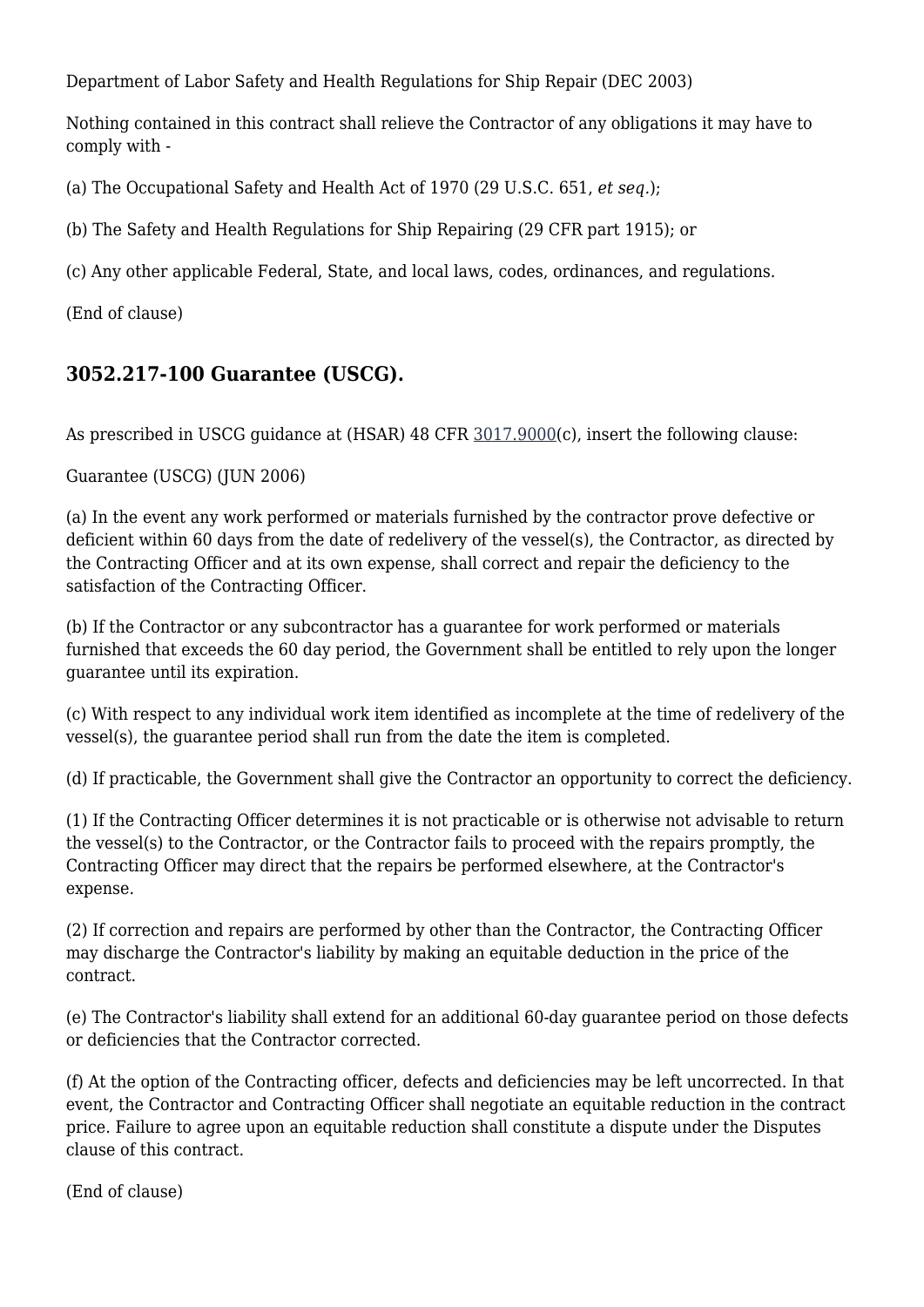# **3052.219-71 DHS mentor-protégé program.**

As prescribed in (HSAR) 48 CFR [3019.708-70](https://origin-www.acquisition.gov/%5Brp:link:hsar-part-3019%5D#Section_3019_708_70_T48_7021120214)(b), insert the following clause:

DHS Mentor-Protégé Program (JUN 2006)

(a) Large businesses are encouraged to participate in the DHS Mentor-Protégé program for the purpose of providing developmental assistance to eligible small business protégé entities to enhance their capabilities and increase their participation in DHS contracts.

(b) The program consists of:

(1) Mentor firms, which are large prime contractors capable of providing developmental assistance;

(2) Protégé firms, which are small businesses, veteran-owned small businesses, service-disabled veteran-owned small businesses, HUBZone small businesses, small disadvantaged businesses, and women-owned small business concerns; and

(3) Mentor-Protégé agreements, approved by the DHS OSDBU.

(c) Mentor participation in the program means providing business developmental assistance to aid Protégés in developing the requisite expertise to effectively compete for and successfully perform DHS contracts and subcontracts.

(d) Large business prime contractors serving as mentors in the DHS Mentor-Protégé program are eligible for a post-award incentive for subcontracting plan credit. The mentor may receive credit for costs it incurs to provide assistance to a protégé firm. The mentor may use this additional credit towards attaining its subcontracting plan participation goal under the same or another DHS contract. The amount of credit given to a mentor firm for these protégé developmental assistance costs shall be calculated on a dollar for dollar basis and reported in the Summary Subcontract Report via the Electronic Subcontracting Reporting System (eSRS) at *<http://www.esrs.gov>.* For example, a mentor/large business prime contractor would report a \$10,000 subcontract to the protégé/small business subcontractor and \$5,000 of developmental assistance to the protégé/small business subcontractor as \$15,000. The Mentor and Protégé will submit a signed joint statement agreeing on the dollar value of the developmental assistance and the Summary Subcontract Report.

(e) Contractors interested in participating in the program are encouraged to contact the DHS OSDBU for more information.

(End of clause)

# **3052.219-72 Evaluation of prime contractor participation in the DHS mentorprotégé program.**

As prescribed in (HSAR) 48 CFR [3019.708-70](https://origin-www.acquisition.gov/%5Brp:link:hsar-part-3019%5D#Section_3019_708_70_T48_7021120214)(c), insert the following provision:

Evaluation of Prime Contractor Participation in the DHS Mentor-Protégé Program (JUN 2006)

This solicitation contains a source selection factor or subfactor regarding participation in the DHS Mentor-Protégé Program. In order to receive credit under the source selection factor or subfactor, the offeror shall provide a signed letter of mentor-protégé agreement approval from the DHS Office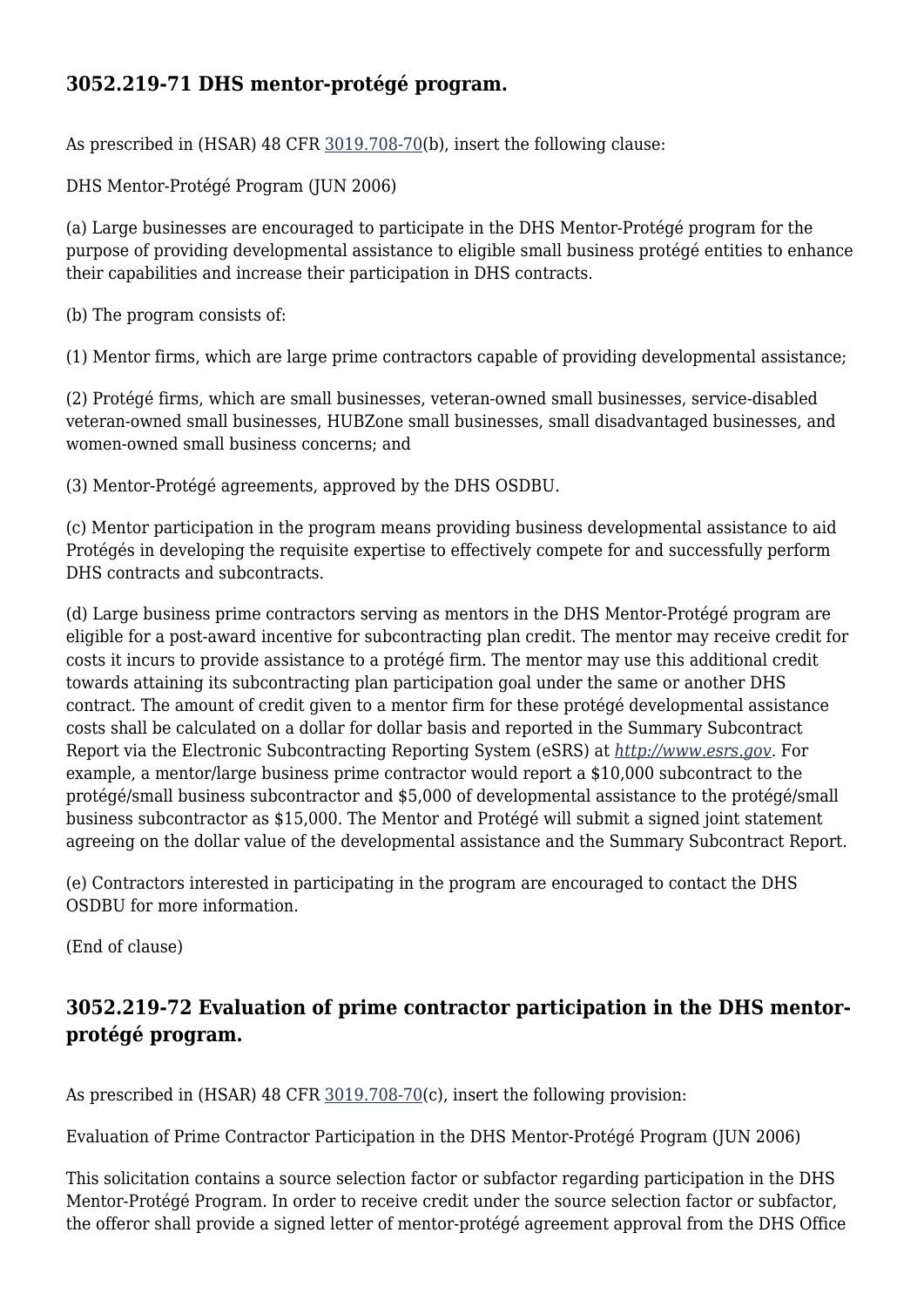of Small Business and Disadvantaged Business Utilization (OSDBU) before initial evaluation of proposals. The contracting officer may, in his or her discretion, give credit for approvals that occur after initial evaluation of proposals, but before final evaluation.

(End of provision)

# **3052.222-70 Strikes or picketing affecting timely completion of the contract work.**

As prescribed in (HSAR) 48 CFR [3022.101-71](https://origin-www.acquisition.gov/%5Brp:link:hsar-part-3022%5D#Section_3022_101_71_T48_7021122113)(a), insert the following clause:

Strikes or Picketing Affecting Timely Completion of the Contract Work (DEC 2003)

Notwithstanding any other provision hereof, the Contractor is responsible for delays arising out of labor disputes, including but not limited to strikes, if such strikes are reasonably avoidable. A delay caused by a strike or by picketing which constitutes an unfair labor practice is not excusable unless the Contractor takes all reasonable and appropriate action to end such a strike or picketing, such as the filing of a charge with the National Labor Relations Board, the use of other available Government procedures, and the use of private boards or organizations for the settlement of disputes.

(End of clause)

# **3052.222-71 Strikes or picketing affecting access to a DHS facility.**

As prescribed in (HSAR) 48 CFR [3022.101-71](https://origin-www.acquisition.gov/%5Brp:link:hsar-part-3022%5D#Section_3022_101_71_T48_7021122113)(b), insert the following clause:

Strikes or Picketing Affecting Access to a DHS Facility (DEC 2003)

If the Contracting Officer notifies the Contractor in writing that a strike or picketing: (a) is directed at the Contractor or subcontractor or any employee of either; and (b) impedes or threatens to impede access by any person to a DHS facility where the site of the work is located, the Contractor shall take all appropriate action to end such strike or picketing, including, if necessary, the filing of a charge of unfair labor practice with the National Labor Relations Board or the use of other available judicial or administrative remedies.

(End of clause)

# **3052.222-90 Local hire (USCG).**

As prescribed in (HSAR) 48 CFR [3022.9001,](https://origin-www.acquisition.gov/%5Brp:link:hsar-part-3022%5D#Section_3022_9001_T48_7021122312) insert the following clause:

Local Hire (USCG) (JUN 2006)

(a) When performing a contract in whole or in part in a State with an unemployment rate in excess of the national average determined by the Secretary of Labor, the Contractor shall employ, for the purpose of performing the portion of the contract in that State, individuals who are local residents and who, in the case of any craft or trade, possess or would be able to acquire promptly, the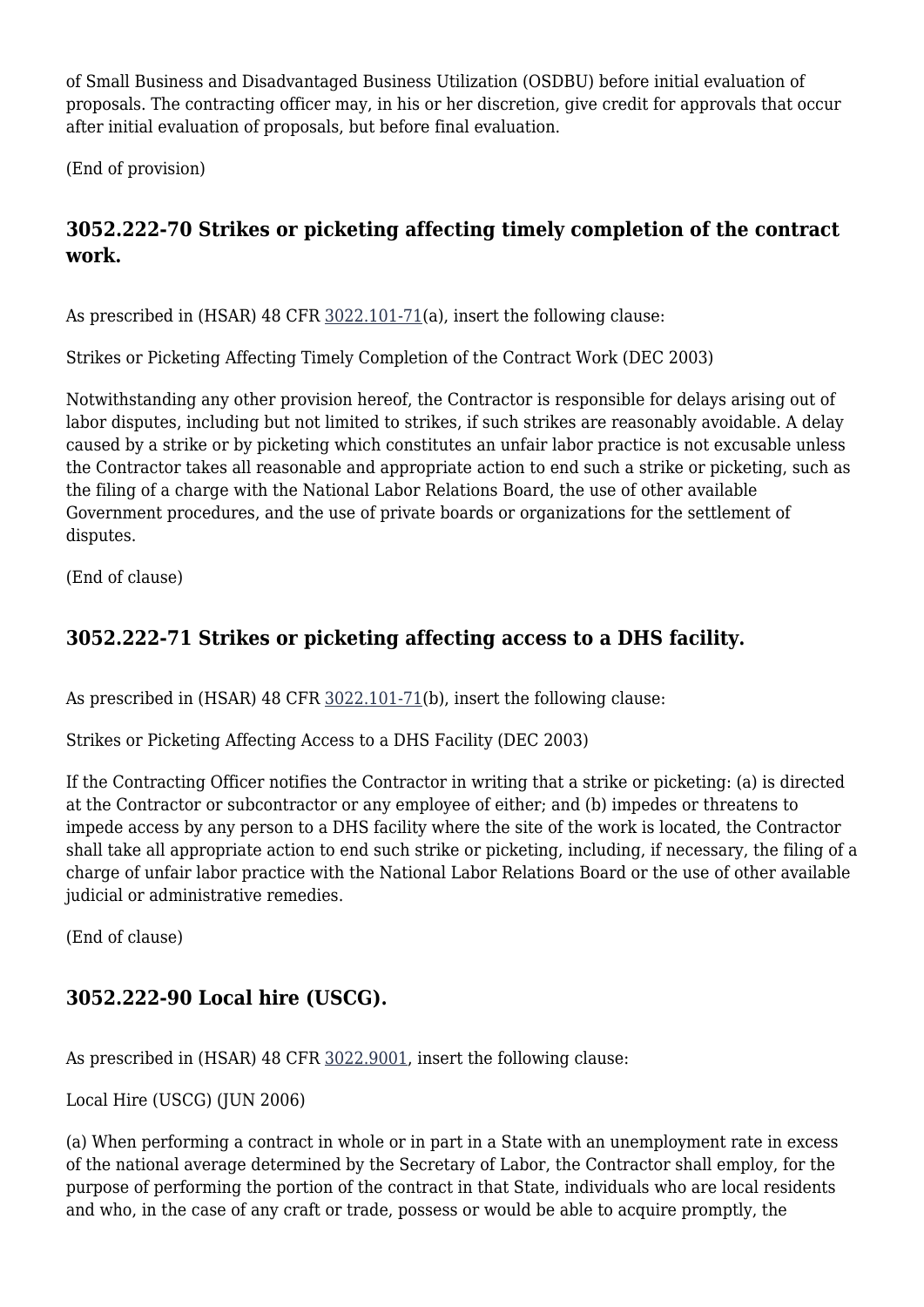necessary skills.

(b) Local resident defined. As used in this section, "local resident" means a resident of, or an individual who commutes daily to, a State described in subsection (a).

(c) The Secretary of Homeland Security may waive the requirements of paragraph (a) the interest of national security or economic efficiency.

(End of clause)

## **3052.223-70 Removal or disposal of hazardous substances - applicable licenses and permits.**

As prescribed in (HSAR) 48 CFR [3023.303,](https://origin-www.acquisition.gov/%5Brp:link:hsar-part-3023%5D#Section_3023_303_T48_7021123111) insert the following clause:

Removal or Disposal of Hazardous Substances - Applicable Licenses and Permits (JUN 2006)

The Contractor shall have all licenses and permits required by Federal, state, and local laws to perform hazardous substance(s) removal or disposal services. If the Contractor does not currently possess these documents, it shall obtain all requisite licenses and permits within ["insert days"] days after date of award. The Contractor shall provide evidence of said documents to the Contracting Officer or designated Government representative prior to commencement of work under the contract.

(End of clause)

## **3052.223-90 Accident and fire reporting (USCG).**

As prescribed in USCG guidance at (HSAR) 48 CFR [3023.9000\(](https://origin-www.acquisition.gov/%5Brp:link:hsar-part-3023%5D#Section_3023_9000_T48_7021123411)a), insert the following clause:

Accident and Fire Reporting (DEC 2003)

(a) The Contractor shall report to the Contracting Officer any accident or fire occurring at the site of the work that causes:

(1) A fatality or the loss of at least one lost workday on the part of any employee of the Contractor or subcontractor at any tier;

(2) Damage of \$1,000 or more to Federal real or personal property; either real or personal;

(3) Damage of \$1,000 or more to Contractor or subcontractor owned or leased motor vehicles or mobile equipment; or

(4) Damage for which a contract time extension may be requested.

(b) Accident and fire reports required by paragraph (a) above shall be accomplished by the following means:

(1) Accidents or fires resulting in a death, hospitalization of five or more persons, or destruction of Federal real or personal property, the total value of which is estimated at \$100,000 or more, shall be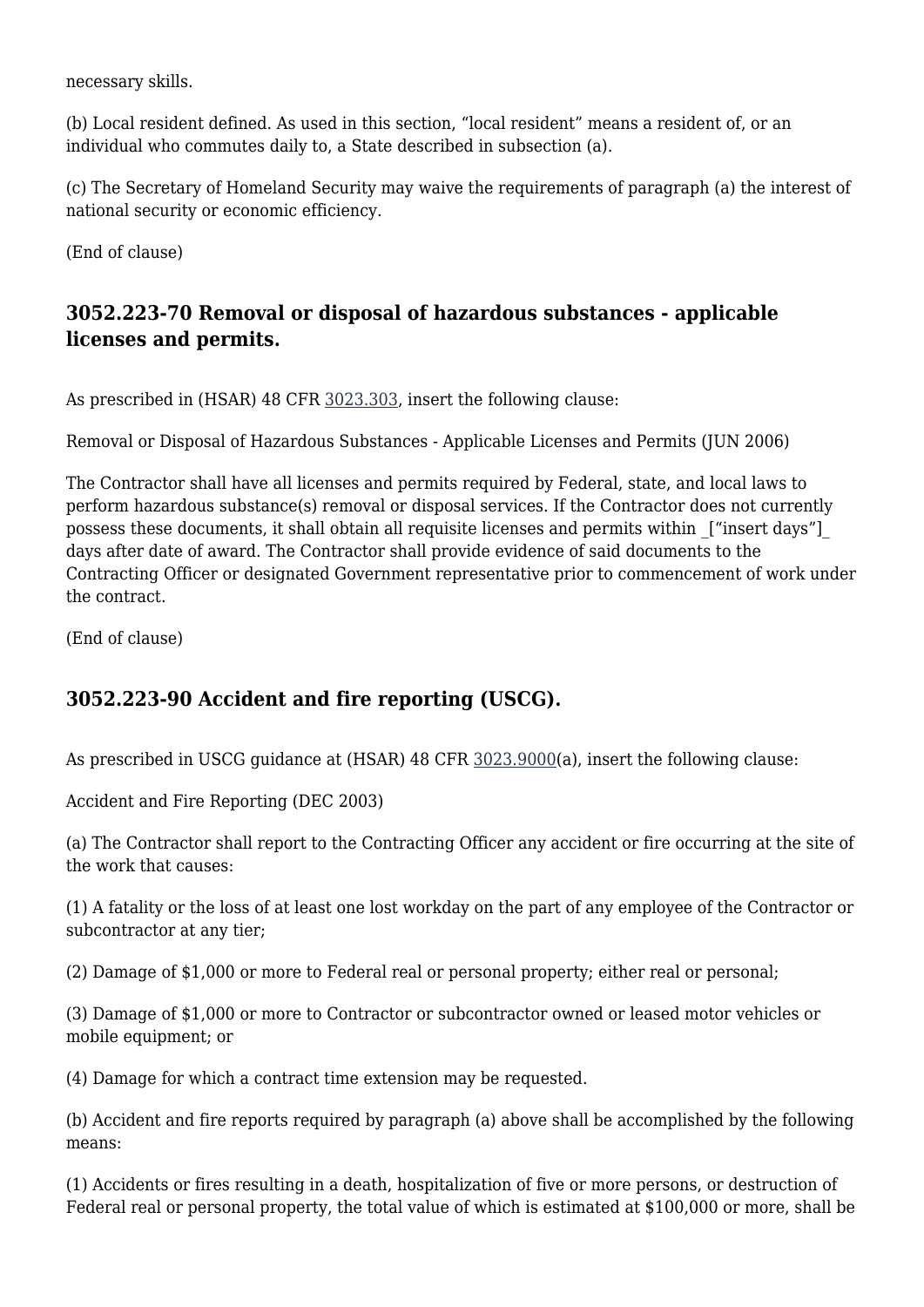reported immediately by telephone to the Contracting Officer or his/her authorized representative and shall be confirmed by telegram, facsimile or e-mail transmission within 24 hours to the Contracting Officer. Such telegram or facsimile transmission shall state all known facts as to extent of injury and damage and as to cause of the accident or fire.

(2) Other accident and fire reports required by paragraph (a) above may be reported by the Contractor using a state, private insurance carrier, or Contractor accident report form which provides for the statement of:

(i) The extent of injury; and

(ii) The damage and cause of the accident or fire.

Such report shall be mailed or otherwise delivered to the Contracting Officer within 48 hours of the occurrence of the accident or fire.

(c) The Contractor shall assure compliance by subcontractors at all tiers with the requirements of this clause.

(End of clause)

# **3052.225-70 Requirement for Use of Certain Domestic Commodities.**

As prescribed in (HSAR) 48 CFR [3025.7003,](https://origin-www.acquisition.gov/%5Brp:link:hsar-part-3025%5D#Section_3025_7003_T48_7021125117) use the following clause:

Requirement for Use of Certain Domestic Commodities (AUG 2009)

(a) *Definitions.* As used in this clause -

(1) "Commercial," as applied to an item described in subsection (b) of this clause, means an item of supply, whether an end product or component, that meets the definition of "commercial item" set forth in (FAR) 48 CFR 2.101.

(2) "Component" means any item supplied to the Government as part of an end product or of another component.

(3) "End product" means supplies delivered under a line item of this contract.

(4) "Non-commercial," as applied to an item described in subsections (b) or (c) of this clause, means an item of supply, whether an end product or component, that does not meet the definition of "commercial item" set forth in (FAR) 48 CFR 2.101.

(5) "Qualifying country" means a country with a memorandum of understanding or international agreement with the United States under which DHS procurement is covered.

(6) "United States" includes the possessions of the United States.

(b) The Contractor shall deliver under this contract only such of the following commercial or noncommercial items, either as end products or components, that have been grown, reprocessed, reused, or produced in the United States:

(1) Clothing and the materials and components thereof, other than sensors, electronics, or other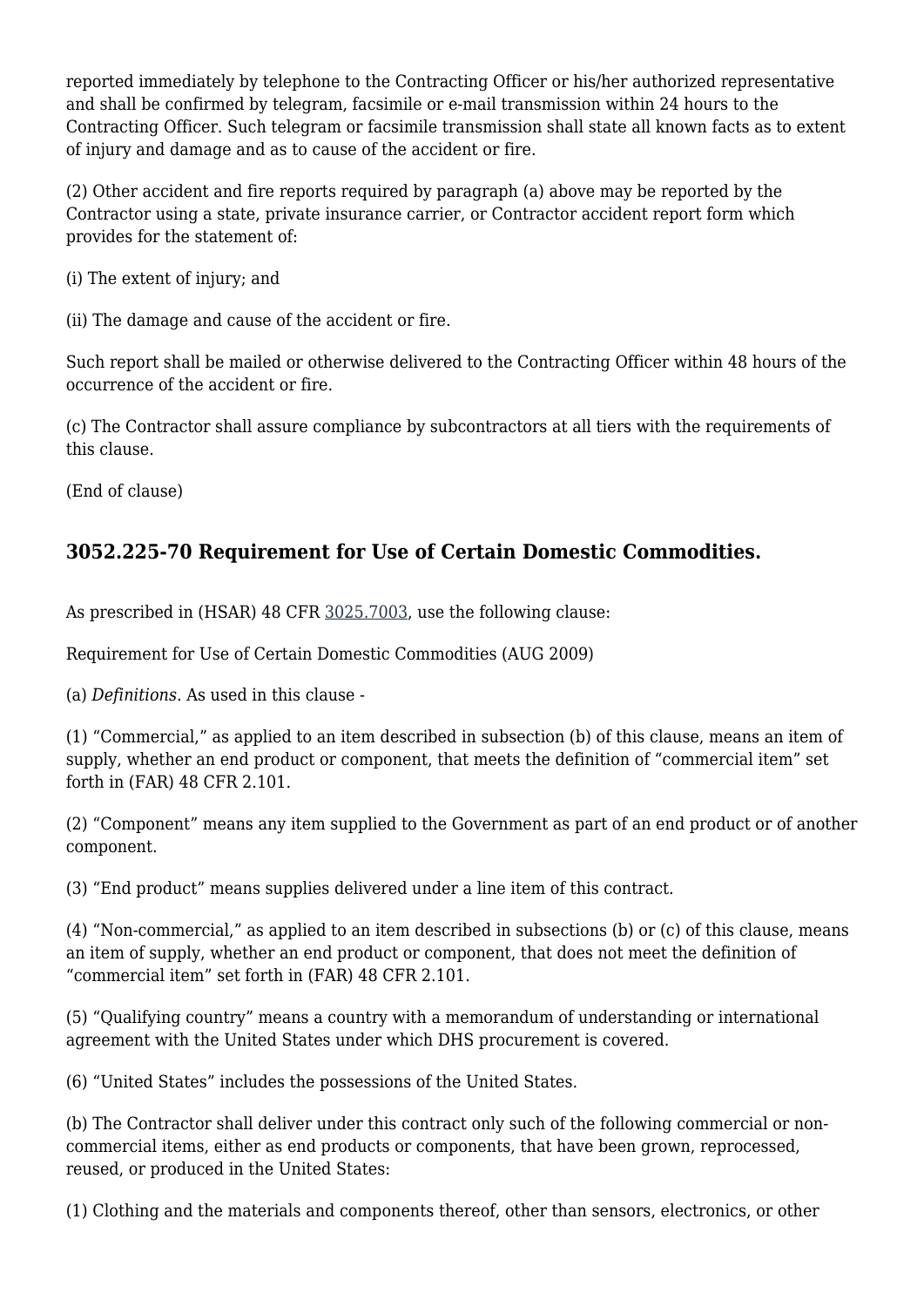items added to, and not normally associated with, clothing and the materials and components thereof; or

(2) Tents, tarpaulins, covers, textile belts, bags, protective equipment (such as body armor), sleep systems, load carrying equipment (such as fieldpacks), textile marine equipment, parachutes or bandages.

(c) The Contractor shall deliver under this contract only such of the following non-commercial items, either as end products or components, that have been grown, reprocessed, reused, or produced in the United States:

(1) Cotton and other natural fiber products.

(2) Woven silk or woven silk blends.

(3) Spun silk yarn for cartridge cloth.

(4) Synthetic fabric or coated synthetic fabric (including all textile fibers and yarns that are for use in such fabrics).

(5) Canvas products.

(6) Wool (whether in the form of fiber or yarn or contained in fabrics, materials, or manufactured articles).

(7) Any item of individual equipment manufactured from or containing any of the fibers, yarns, fabrics, or materials listed in this paragraph (c).

(d) This clause does not apply -

(1) To items listed in (FAR) 48 CFR 25.104, or other items for which the Government has determined that a satisfactory quality and sufficient quantity cannot be acquired as and when needed at United States market prices;

(2) To incidental amounts of cotton, other natural fibers, or wool incorporated in an end product, for which the estimated value of the cotton, other natural fibers, or wool is not more than 10 percent of the total price of the end product; or

(3) To items that are eligible products per (FAR) 48 CFR Subpart 25.4.

(End of clause)

## **3052.228-70 Insurance.**

As prescribed in (HSAR) 48 CFR [3028.310-70](https://origin-www.acquisition.gov/%5Brp:link:hsar-part-3028%5D#Section_3028_310_70_T48_7021128216) and [3028.311-1](https://origin-www.acquisition.gov/%5Brp:link:hsar-part-3028%5D#Section_3028_311_1_T48_7021128218), insert a clause substantially the same as follows. The contracting officer may specify additional kinds (e.g., aircraft public and passenger liability, vessel liability) or increased amounts of insurance.

Insurance (DEC 2003)

In accordance with the clause entitled "Insurance - Work on a Government Installation" [*or Insurance - Liability to Third Persons*] in Section I, insurance of the following kinds and minimum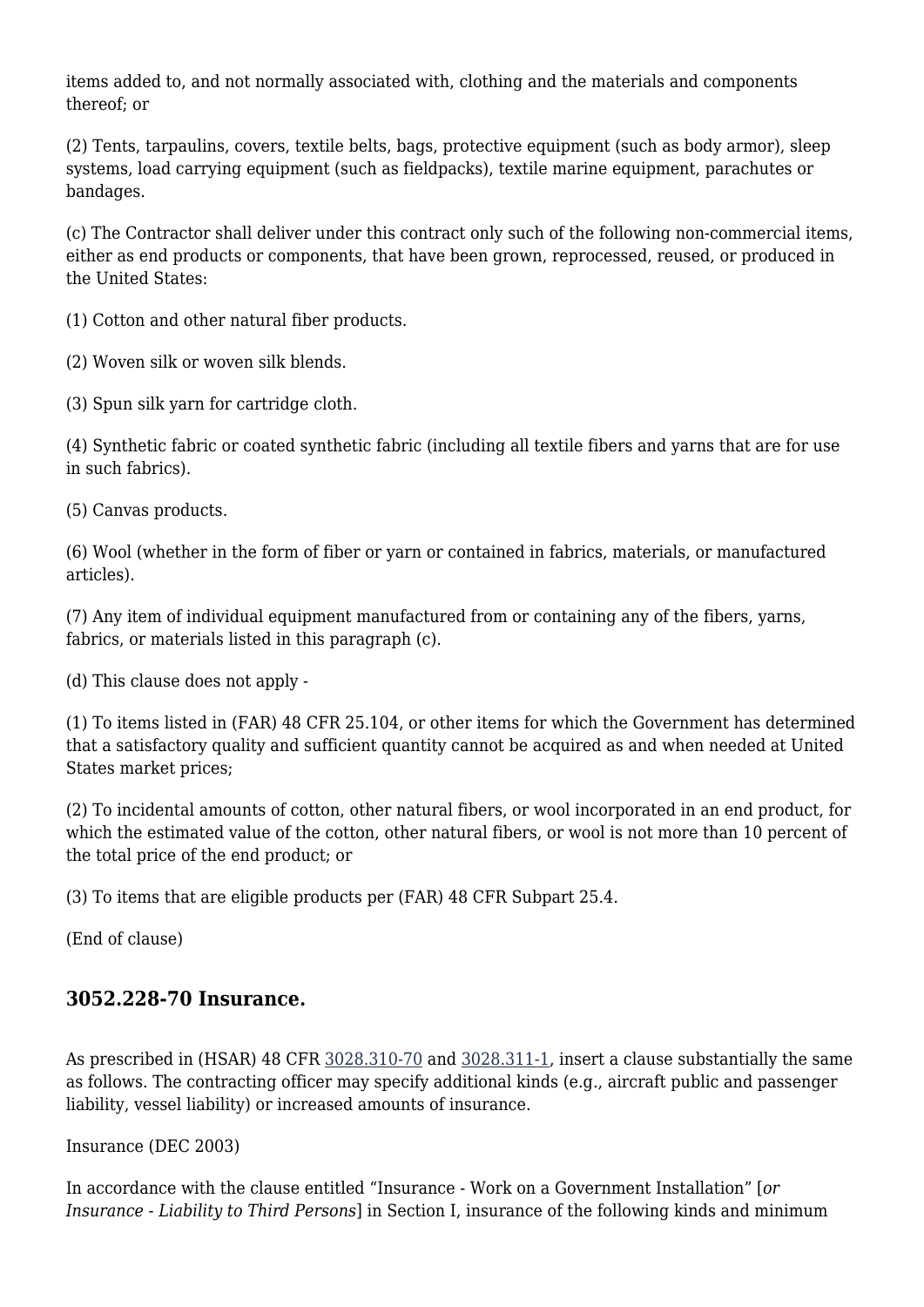amounts shall be provided and maintained during the period of performance of this contract:

(a) Worker's compensation and employer's liability. The contractor shall, as a minimum, meet the requirements specified at (FAR) 48 CFR 28.307-2(a).

(b) General liability. The contractor shall, as a minimum, meet the requirements specified at (FAR) 48 CFR 28.307-2(b).

(c) Automobile liability. The contractor shall, as a minimum, meet the requirements specified at (FAR) 48 CFR 28.307-2(c).

(End of clause)

# **3052.228-90 Notification of Miller Act payment bond protection (USCG).**

As prescribed in USCG guidance at (HSAR) 48 CFR [3028.106-490,](https://origin-www.acquisition.gov/%5Brp:link:hsar-part-3028%5D#Section_3028_106_490_T48_7021128114) insert the following clause:

Notification of Miller Act Payment Bond Protection (DEC 2003)

This notice clause shall be inserted by first tier subcontractors in all their subcontracts and shall contain information pertaining to the surety that provided the payment bond under the prime contract.

(a) The prime contract is subject to the Miller Act (40 U.S.C. 270), under which the prime contractor has obtained a payment bond. This payment bond may provide certain unpaid employees, suppliers, and subcontractors a right to sue the bonding surety under the Miller Act for amounts owned for work performed and materials delivery under the prime contract.

(b) Persons believing that they have legal remedies under the Miller Act should consult their legal advisor regarding the proper steps to take to obtain these remedies. This notice clause does not provide any party any rights against the Federal Government, or create any relationship, contractual or otherwise, between the Federal Government and any private party.

(c) The surety which has provided the payment bond under the prime contract is:

(Name)

(Street Address)

(City, State, Zip Code)

(Contact & Tel. No.)

(End of clause)

## **3052.228-91 Loss of or damage to leased aircraft (USCG).**

As prescribed in USCG guidance at (HSAR) 48 CFR [3028.306-90](https://origin-www.acquisition.gov/%5Brp:link:hsar-part-3028%5D#Section_3028_306_90_T48_7021128212)(a) and (b), insert the following clause:

Loss of or Damage to Leased Aircraft (DEC 2003)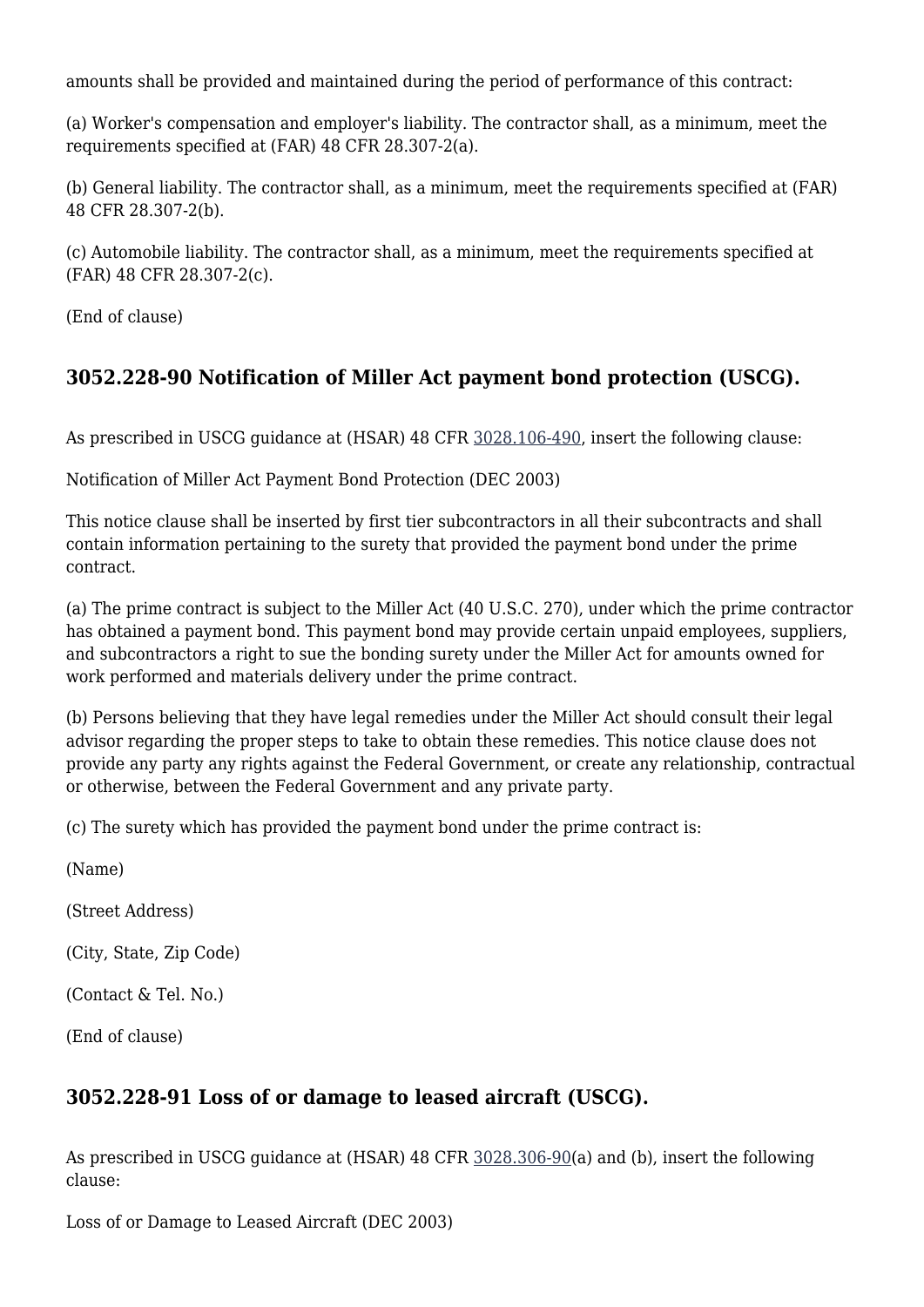(a) The Government assumes all risk of loss of, or damage (except normal wear and tear) to, the leased aircraft during the term of this lease while the aircraft is in the possession of the Government.

(b) In the event of damage to the aircraft, the Government, at its option, shall make the necessary repairs with its own facilities or by contract, or pay the Contractor the reasonable cost of repair of the aircraft.

(c) In the event the aircraft is lost or damaged beyond repair, the Government shall pay the Contractor a sum equal to the fair market value of the aircraft at the time of such loss or damage, which value may be specifically agreed to in clause  $3052.228-92$ , "Fair Market Value of Aircraft," less the salvage value of the aircraft. However, the Government may retain the damaged aircraft or dispose of it as it wishes. In that event, the Contractor will be paid the fair market value of the aircraft as stated in the clause.

(d) The Contractor agrees that the contract price does not include any cost attributable to hull insurance or to any reserve fund it has established to protect its interest in the aircraft. If, in the event of loss or damage to the leased aircraft, the Contractor receives compensation for such loss or damage in any form from any source, the amount of such compensation shall be:

(1) Credited to the Government in determining the amount of the Government's liability; or

(2) For an increment of value of the aircraft beyond the value for which the Government is responsible.

(e) In the event of loss of or damage to the aircraft, the Government shall be subrogated to all rights of recovery by the Contractor against third parties for such loss or damage and the Contractor shall promptly assign such rights in writing to the Government.

(End of clause)

# **3052.228-92 Fair market value of aircraft (USCG).**

As prescribed in USCG guidance at (HSAR) 48 CFR [3028.306-90](https://origin-www.acquisition.gov/%5Brp:link:hsar-part-3028%5D#Section_3028_306_90_T48_7021128212)(a) and (c), insert the following clause:

Fair Market Value of Aircraft (DEC 2003)

For purposes of the clause entitled "Loss of or Damage to Leased Aircraft," the fair market value of the aircraft to be used in the performance of this contract shall be the lesser of the two values set out in paragraphs (a) and (b) below:

```
(a) \frac{1}{2} ; or
```
(b) If the contractor has insured the same aircraft against loss or destruction in connection with other operations, the amount of such insurance coverage on the date of the loss or damage for which the Government may be responsible under this contract.

(End of clause)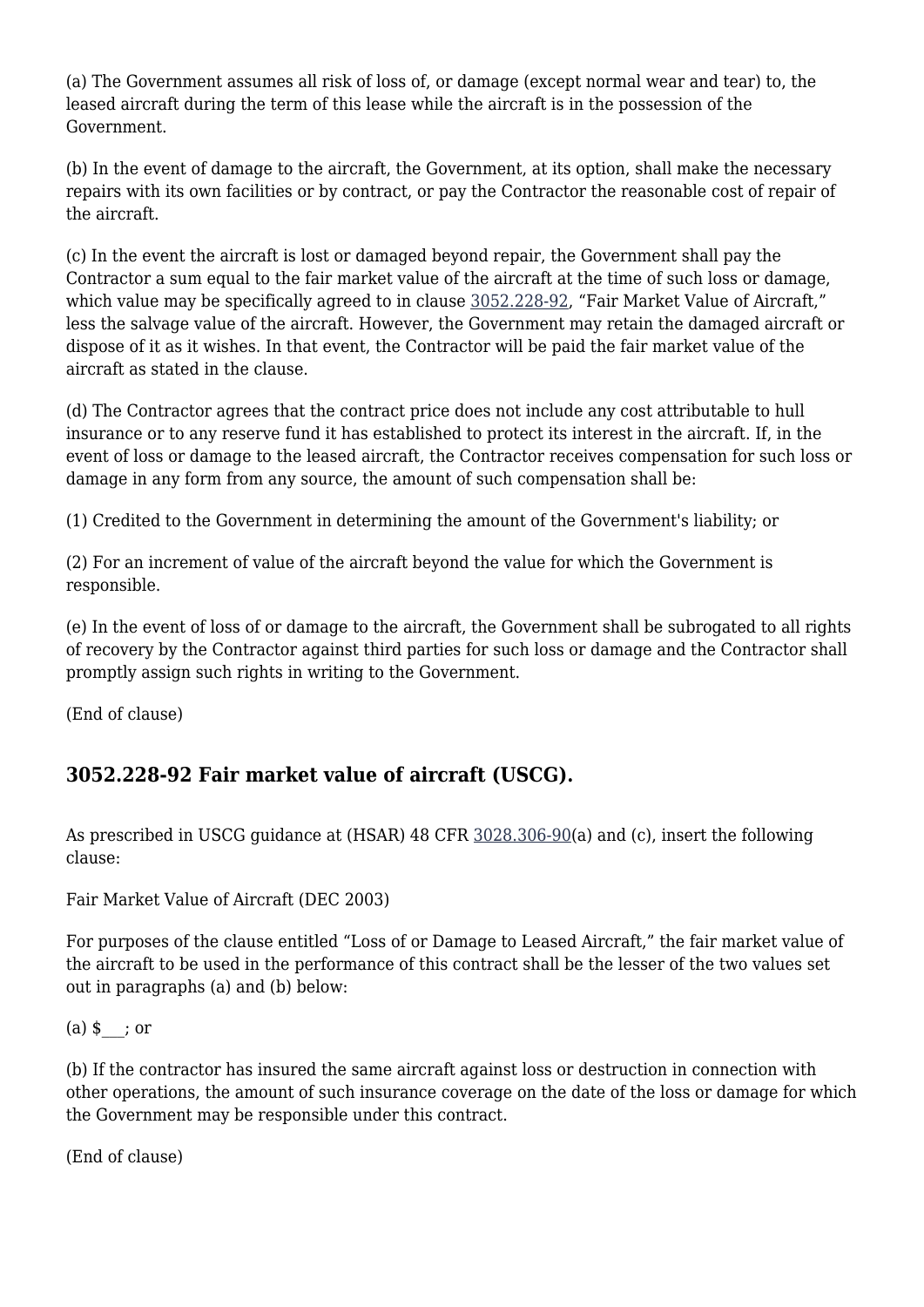## **3052.228-93 Risk and indemnities (USCG).**

As prescribed in USCG guidance at (HSAR) 48 CFR [3028.306-90](https://origin-www.acquisition.gov/%5Brp:link:hsar-part-3028%5D#Section_3028_306_90_T48_7021128212)(a) and (d), insert the following clause:

Risk and Indemnities (DEC 2003)

The Contractor hereby agrees to indemnify and hold harmless the Government, its officers and employees from and against all claims, demands, damages, liabilities, losses, suits and judgments (including all costs and expenses incident thereto) which may be suffered by, accrue against, be charged to or recoverable from the Government, its officers and employees by reason of injury to or death of any person other than officers, agents, or employees of the Government or by reason of damage to property of others of whatsoever kind (other than the property of the Government, its officers, agents or employees) arising out of the operation of the aircraft. In the event the Contractor holds or obtains insurance in support of this covenant, evidence of insurance shall be delivered to the Contracting Officer.

(End of clause)

## **3052.231-70 Precontract costs.**

As prescribed in (HSAR) 48 CFR [3031.205-32](https://origin-www.acquisition.gov/%5Brp:link:hsar-part-3031%5D#Section_3031_205_32_T48_7021231112), insert the following clause:

Precontract Costs (DEC 2003)

The Contractor shall be entitled to reimbursement for pre-contract costs incurred on or after \_\_\_ in an amount not to exceed  $\frac{1}{2}$  that, if incurred after this contract had been entered into, would have been reimbursable under this contract.

(End of clause)

## **3052.235-70 Dissemination of information - educational institutions.**

As prescribed in (HSAR) 48 CFR [3035.70-2,](https://origin-www.acquisition.gov/%5Brp:link:hsar-part-3035%5D#Section_3035_70_2_T48_7021335212) insert the following clause:

Dissemination of Information - Educational Institutions (DEC 2003)

(a) The Department of Homeland Security (DHS) desires widespread dissemination of the results of funded non-sensitive research. The Contractor, therefore, may publish (subject to the provisions of the "Data Rights" and "Patent Rights" clauses of the contract) research results in professional journals, books, trade publications, or other appropriate media (a thesis or collection of theses should not be used to distribute results because dissemination will not be sufficiently widespread). All costs of publication pursuant to this clause shall be borne by the Contractor and shall not be charged to the Government under this or any other Federal contract.

(b) Any copy of material published under this clause shall contain acknowledgment of DHS's sponsorship of the research effort and a disclaimer stating that the published material represents the position of the author(s) and not necessarily that of DHS. Articles for publication or papers to be presented to professional societies do not require the authorization of the Contracting Officer prior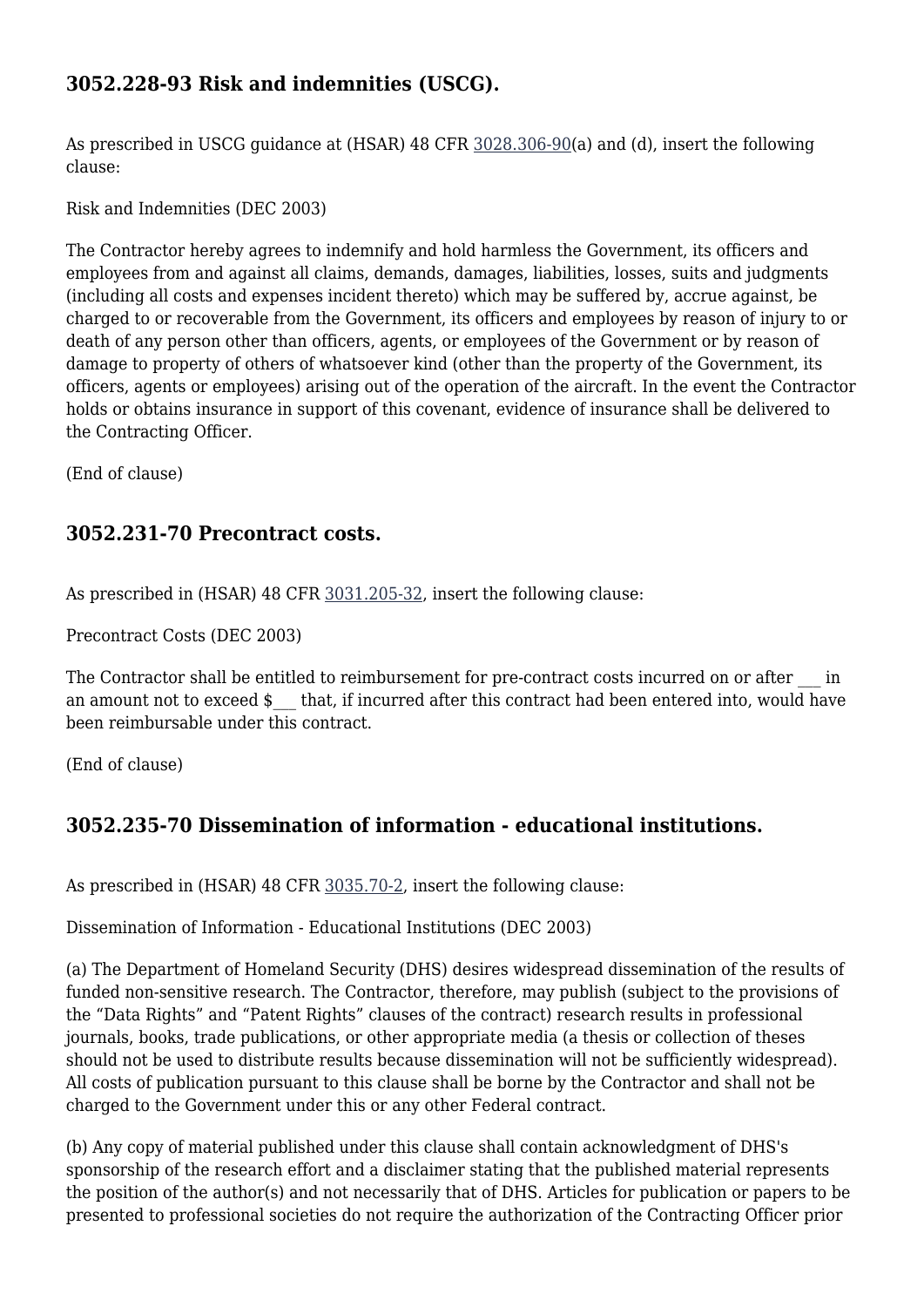to release. However, a printed or electronic copy of each article shall be transmitted to the Contracting Officer at least two weeks prior to release or publication.

(c) Publication under the terms of this clause does not release the Contractor from the obligation of preparing and submitting to the Contracting Officer a final report containing the findings and results of research, as set forth in the schedule of the contract.

(End of clause)

# **3052.236-70 Special precautions for work at operating airports.**

As prescribed in (HSAR) 48 CFR [3036.570,](https://origin-www.acquisition.gov/%5Brp:link:hsar-part-3036%5D#Section_3036_570_T48_7021336311) insert the following clause:

Special Precautions for Work at Operating Airports (DEC 2003)

(a) When work is to be performed at an operating airport, the Contractor must arrange its work schedule so as not to interfere with flight operations. Such operations will take precedence over construction convenience. Any operations of the Contractor which would otherwise interfere with or endanger the operations of aircraft shall be performed only at times and in the manner directed by the Contracting Officer. The Government will make every effort to reduce the disruption of the Contractor's operation.

(b) Unless otherwise specified by local regulations, all areas in which construction operations are underway shall be marked by yellow flags during daylight hours and by red lights at other times. The red lights along the edge of the construction areas within the existing aprons shall be the electric type of not less than 100 watts intensity placed and supported as required. All other construction markings on roads and adjacent parking lots may be either electric or battery type lights. These lights and flags shall be placed so as to outline the construction areas and the distance between any two flags or lights shall not be greater than 25 feet. The Contractor shall provide adequate watch to maintain the lights in working condition at all times other than daylight hours. The hour of beginning and the hour of ending of daylight will be determined by the Contracting Officer.

(c) All equipment and material in the construction areas or when moved outside the construction area shall be marked with airport safety flags during the day and when directed by the Contracting Officer, with red obstruction lights at nights. All equipment operating on the apron, taxiway, runway, and intermediate areas after darkness hours shall have clearance lights in conformance with instructions from the Contracting Officer. No construction equipment shall operate within 50 feet of aircraft undergoing fuel operations. Open flames are not allowed on the ramp except at times authorized by the Contracting Officer.

(d) Trucks and other motorized equipment entering the airport or construction area shall do so only over routes determined by the Contracting Officer. Use of runways, aprons, taxiways, or parking areas as truck or equipment routes will not be permitted unless specifically authorized for such use. Flag personnel shall be furnished by the Contractor at points on apron and taxiway for safe guidance of its equipment over these areas to assure right of way to aircraft. Areas and routes used during the contract must be returned to their original condition by the Contractor. Airport management shall establish the maximum speed allowed at the airport. Vehicles shall be operated so as to be under safe control at all times, weather and traffic conditions considered. Vehicles must be equipped with head and taillights during the hours of darkness.

(End of clause)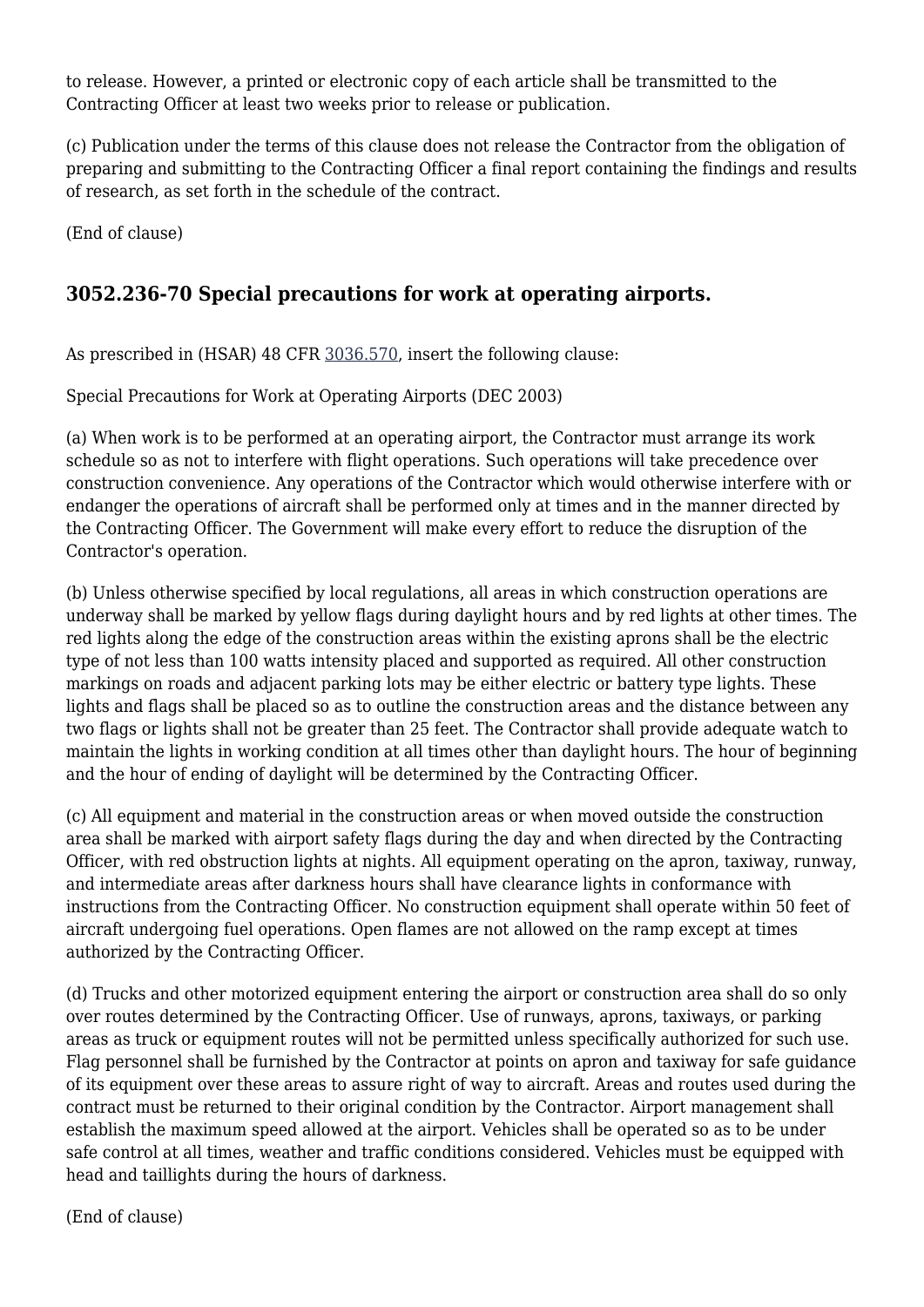## **3052.242-70 [Reserved]**

## **3052.242-72 Contracting officer's technical representative.**

As prescribed in (HSAR) 48 CFR [3042.7000,](https://origin-www.acquisition.gov/%5Brp:link:hsar-part-3042%5D#Section_3042_7000_T48_7021442211) insert the following clause:

Contracting Officer's Technical Representative (DEC 2003)

(a) The Contracting Officer may designate Government personnel to act as the Contracting Officer's Technical Representative (COTR) to perform functions under the contract such as review or inspection and acceptance of supplies, services, including construction, and other functions of a technical nature. The Contracting Officer will provide a written notice of such designation to the Contractor within five working days after contract award or for construction, not less than five working days prior to giving the contractor the notice to proceed. The designation letter will set forth the authorities and limitations of the COTR under the contract.

(b) The Contracting Officer cannot authorize the COTR or any other representative to sign documents, such as contracts, contract modifications, etc., that require the signature of the Contracting Officer.

(End of clause)

## **3052.247-70 F.o.b. origin information.**

As prescribed in (HSAR) 48 CFR [3047.305-70](https://origin-www.acquisition.gov/%5Brp:link:hsar-part-3047%5D#Section_3047_305_70_T48_7021446112)(a), insert the following provision:

F.O.B. Origin Information (DEC 2003)

The offeror shall furnish information with the offer:

(a) Location of the offeror's actual shipping point(s) (street address, city, state, and zip code) from which supplies will be delivered to the Government;

(b) Whether the offered shipping point has a private railroad siding, and the name of the rail carrier serving it;

(c) When the offered shipping point does not have a private siding, the names and addresses of the nearest public rail siding and of the carrier serving it; and

(d) The quantity of supplies to be shipped from each shipping point.

(End of provision)

*Alternate I* (DEC 2003). If delivery is "f.o.b. origin, contractor's facility," and the designated facility is not covered by the line-haul transportation rate, add the following paragraph to the basic provision:

(e) The charges required to deliver the shipment to the point where the line-haul rate is applicable.

*Alternate II* (DEC 2003). When delivery is "f.o.b. origin, freight allowed," add the following